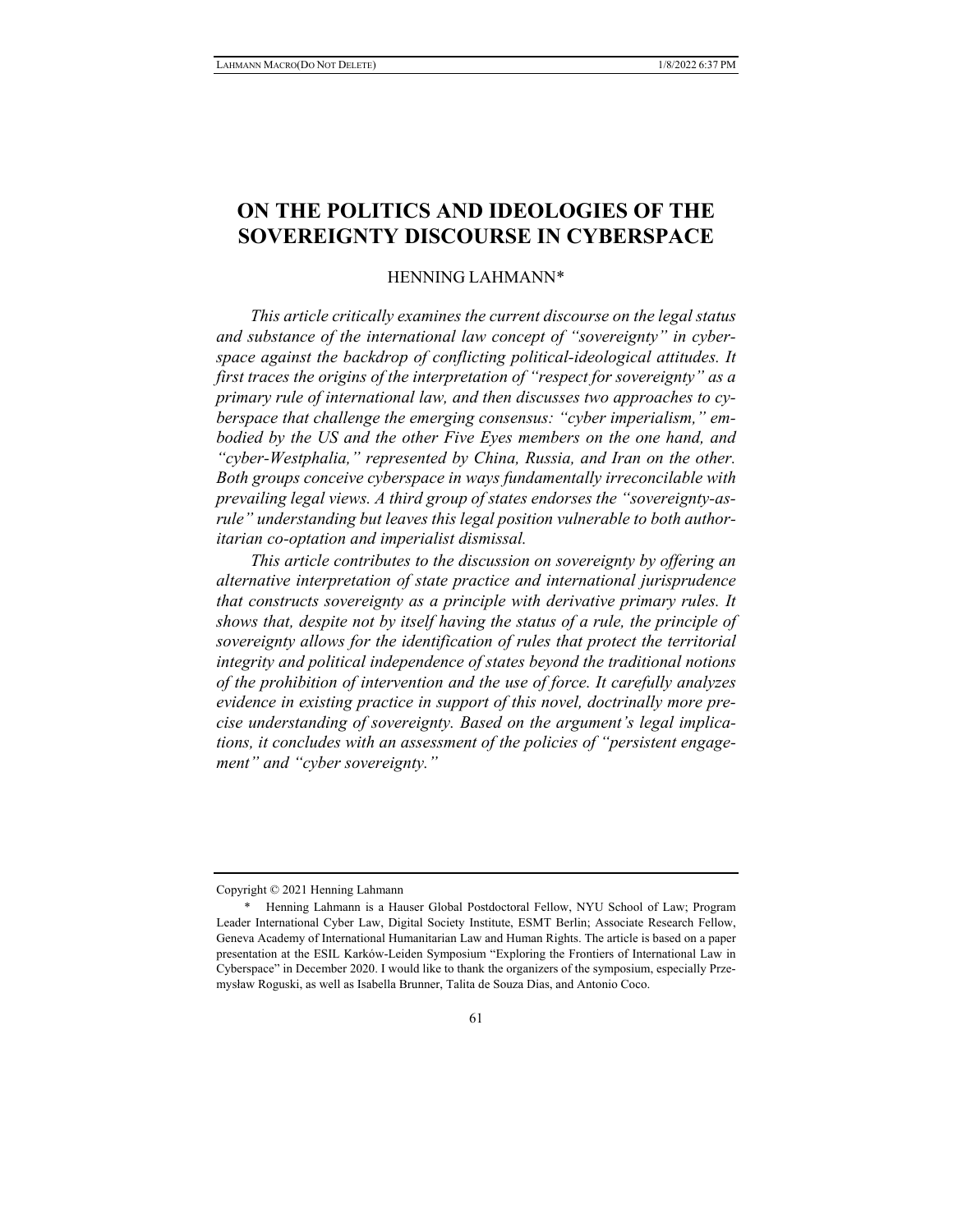| THE EXPERTS HAVE SPOKEN: IDENTIFYING "SOVEREIGNTY AS A                   |
|--------------------------------------------------------------------------|
|                                                                          |
| 67                                                                       |
|                                                                          |
| B. Technology and Empire: "Home Field Advantage" 69                      |
| C. The Legal Construction of Imperial Space: Sovereignty and "Persistent |
|                                                                          |
|                                                                          |
|                                                                          |
|                                                                          |
| C. "Westphalian" Approaches to International Law in Cyberspace 82        |
| IV. WHITHER THE THIRD WAY? EMERGING STATE PRACTICE TOWARD                |
|                                                                          |
| A. The "Free and Open" Net: Affirmation and Pushback 86                  |
| B. In Dialogue with Tallinn: Official Statements on Sovereignty  87      |
|                                                                          |
|                                                                          |
| B. The Principle of Sovereignty and Its Derivative Primary Rules 93      |
| C. Legal Implications I: "Persistent Engagement" and "Defend             |
|                                                                          |
|                                                                          |
|                                                                          |

#### INTRODUCTION

Given the persistent controversy around the issue both in academia and among states, it is appropriate to once again critically examine the current discourse on "sovereignty" in the context of the application of international law to cyberspace against the backdrop of conflicting political-ideological attitudes. International legal discourse has struggled to apply the existing body of general international law to the growing issue of offensive, state-led cyber conflict. Unlike the traditional rules of the prohibition of the use of force and the principle of non-intervention, the legal status and substance of "sovereignty" remains contentious. Following the influential deliberations of the international group of experts that drafted the text of the Tallinn Manual 2.0, discussions have mostly revolved around the question of whether sovereignty is to be considered a primary *rule* of international law or rather merely a *principle*.

This discourse is surveyed against the backdrop of diverging conceptions of sovereignty among different groups of states that inform and structure the ongoing legal discussions on the application and interpretation of international law in cyberspace in various fora, such as the United Nations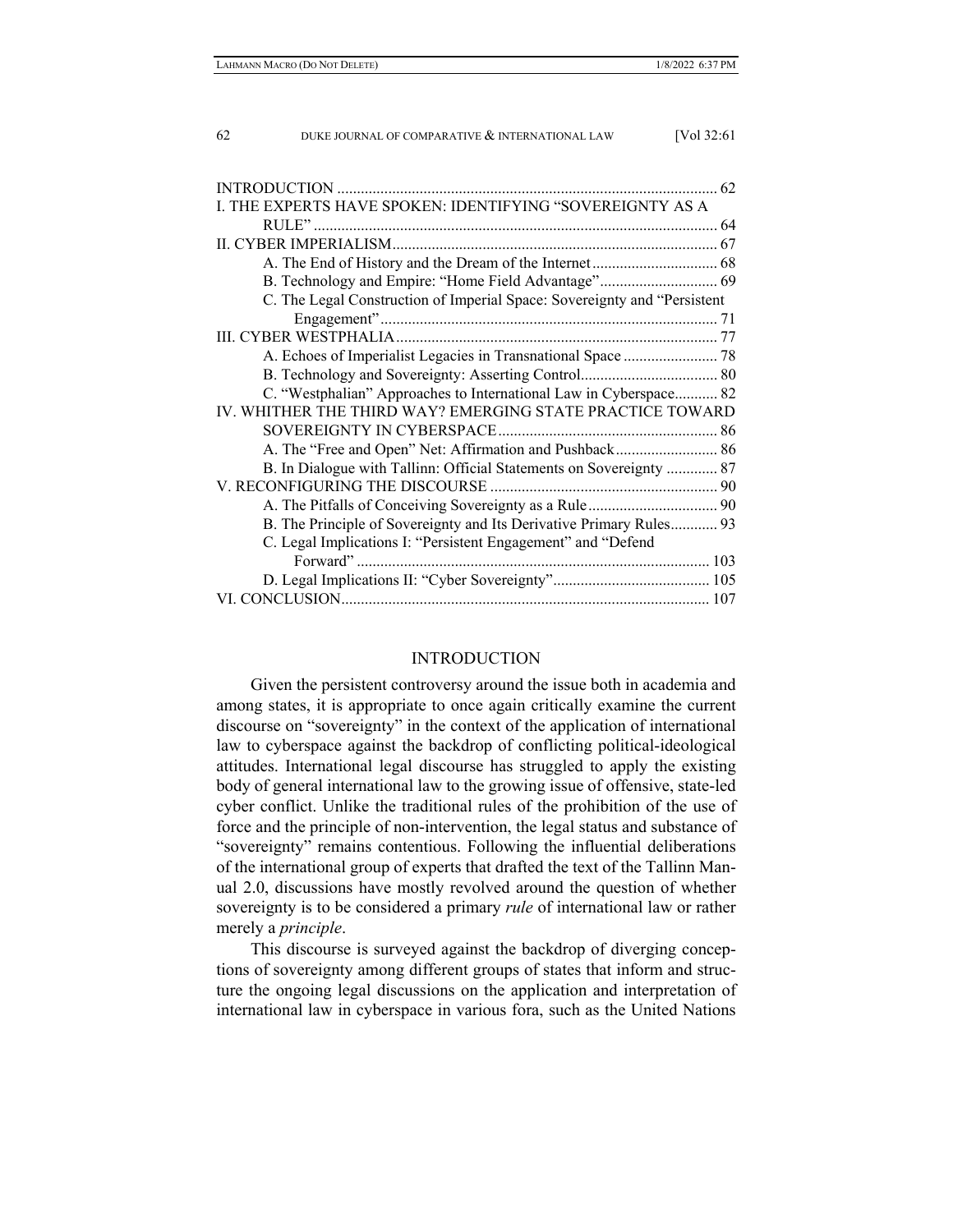Group of Governmental Experts on Advancing responsible State Behavior in Cyberspace in the Context of International Security (UN GGE) and the UN Open-ended Working Group on Developments in the Field of Information and Telecommunications in the Context of International Security (UN OEWG). I argue that the common perception of an ideological-political bifurcation between a "Sino-Russian" approach on the one hand and a Western or "likeminded" on the other, supposedly representing "the liberal world order,"<sup>1</sup> falls short. This perception does not appropriately account for the possibility to identify a third approach. Indeed, accepting that the discourse is in fact trifurcated has important implications for the attitudes and trajectory of the "Sino-Russian" camp on the one hand and for the further clarification of the legal status and substance of sovereignty among liberal-democratic states on the other.

After tracing the doctrinal origins of the interpretation of "respect for sovereignty" as a primary rule of international law, the subsequent sections examine three broad trajectories among states' attitudes toward the status of sovereignty in cyberspace under international law. Before addressing the legal opinions of the growing number of states that have endorsed the "sovereignty-as-rule" position, I investigate two categories of states that, for political-ideological reasons, conceive cyberspace in ways fundamentally irreconcilable with this emerging consensus: "cyber imperialism," embodied by the U.S. and its closest allies, and "cyber-Westphalia," as represented by China, Russia, and Iran.

Following that analysis, the article critically scrutinizes the conception of sovereignty as a primary rule from the perspective of both legal policy and doctrine, arguing that this legal position is vulnerable to both authoritarian co-optation and imperialist dismissal. While there can be no doubt that it is possible to understand "respect for sovereignty" as a primary rule of international law, as a legal strategy aimed at defining the limits of permissible state behavior in cyberspace it ultimately obscures more than it clarifies. Moreover, it fails to safeguard essential human rights guarantees online, such as freedom of information and freedom of expression. Crucially, the article shows that even in the absence of a "rule of sovereignty," states are not left without legal protection against adversarial state behavior in cyberspace below the thresholds of coercion and force. A rigorous examination of international practice reveals several applicable primary rules derived from the *principle* of sovereignty that are suitable to fulfill a protective function. In particular, I contend that there is an identifiable argumentative structure in

 <sup>1.</sup> DENNIS BROEDERS, LIISI ADAMSON & ROGIER CREEMERS, HAGUE PROGRAM FOR CYBER NORMS, A COALITION OF THE UNWILLING? CHINESE & RUSSIAN PERSPECTIVES ON CYBERSPACE 1 (2019).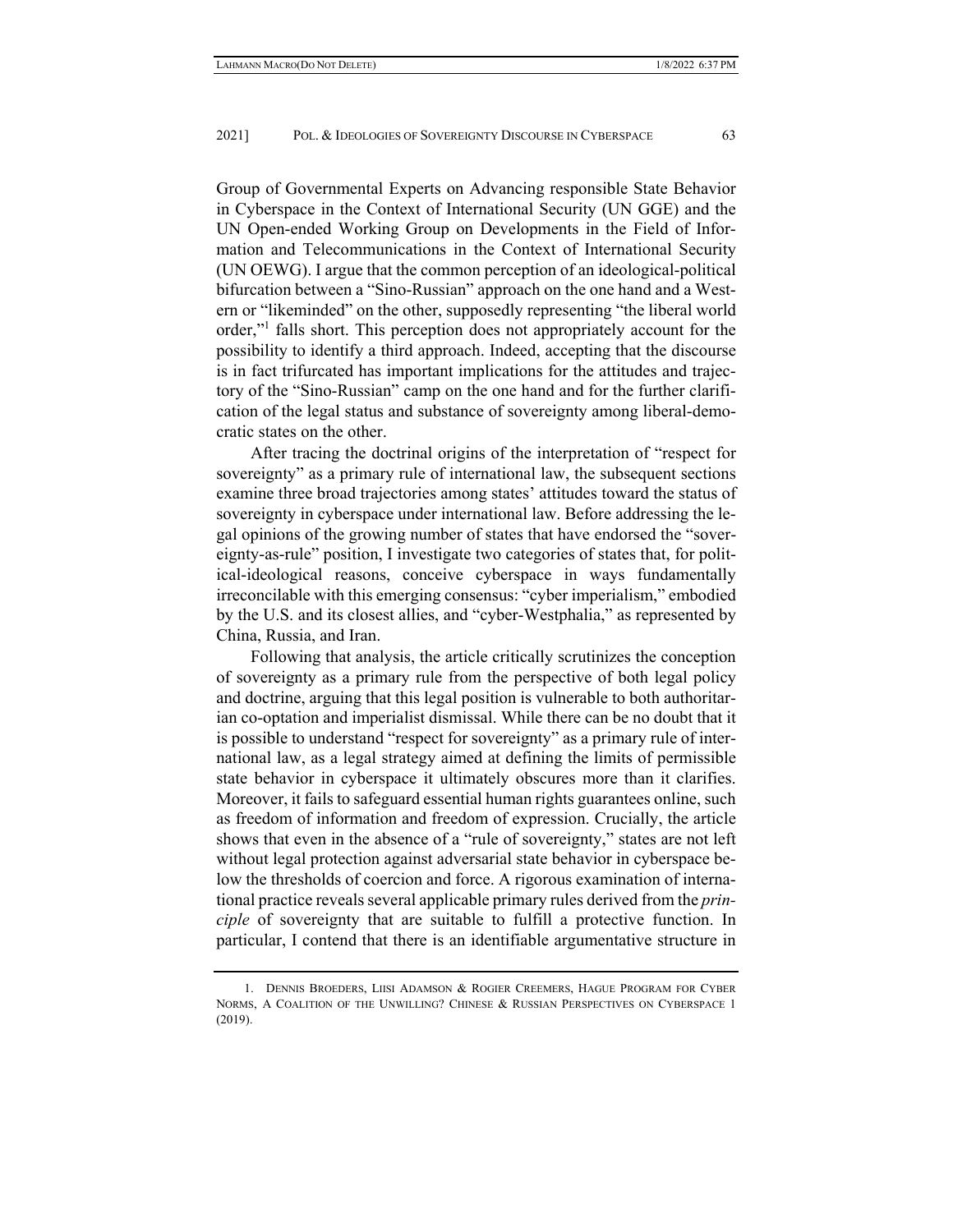international practice that allows for the identification of primary rules protecting the territorial integrity and political independence of states beyond the traditional notions of the prohibition of intervention and the use of force. Such an interpretation is ultimately better suited to account for the nuances that are needed to adequately assess the international legal implications of the different doctrinal approaches. At its conceptual core, sovereignty is not a rule but a principle, constituting the foundation of, and informing the interpretation of, primary rules that are necessary to decide singular cases of contentious state conduct in cyberspace.

Building on the more precise understanding of sovereignty, this article analyzes the legal implications of the most significant doctrines implemented by the states from the "cyber imperialist" and "cyber-Westphalian" camps. Regarding the former, with "defend forward"— "disrupt[ting] or halt[ing] malicious cyber activity at its source<sup>"2</sup>—and "persistent engagement" as the underlying concepts, "based on the idea that adversaries are in constant contact in cyberspace,"<sup>3</sup> represents the quintessential embodiment of an imperialist conception of cyberspace. Concerning the "Westphalian" approach, "cyber sovereignty," which can be described as "the notion that the government of a sovereign nation should have the right to exercise control over the internet within its own orders, including political, economic, cultural, and technological activities,"<sup>4</sup> actualizes the vision of a Westphalian order in cyberspace.

# I. THE EXPERTS HAVE SPOKEN: IDENTIFYING "SOVEREIGNTY AS A RULE"

For anyone tackling the international legal issues surrounding state conduct in cyberspace, there has been no way around the Tallinn Manual 2.0 since it came out in  $2017$ <sup>5</sup>. The Manual aspires to present a comprehensive yet restrained compilation of consolidated opinions reflecting the current state of the law applicable to cyberspace. Despite this rather modest outlook, its impact has been impressive. Although states were initially reluctant to engage with the Manual, they started to refer to it frequently in their official statements<sup>6</sup> while academics readily discussed the Manual's findings from

 <sup>2.</sup> U.S. DEP'T OF DEF., CYBER STRATEGY SUMMARY 1 (2018).

<sup>3.</sup> CYBERSPACE SOLARIUM COMM'N, FINAL REPORT 137 (2020).

 <sup>4.</sup> Elliot Zaagman, *The Age of Cyber Sovereignty?*, WAR ON THE ROCKS (Aug. 18, 2020), https:// warontherocks.com/2020/08/the-age-of-cyber-sovereignty/.

 <sup>5.</sup> NATO COOP. CYBER DEF. CTR. OF EXCELLENCE, TALLINN MANUAL 2.0 ON THE INTERNATIONAL LAW APPLICABLE TO CYBER OPERATIONS (Michael N. Schmitt ed., 2017) [hereinafter TALLINN MANUAL 2.0].

 <sup>6.</sup> *See generally* Dan Efrony & Yuval Shany, *A Rule Book on the Shelf? Tallinn Manual 2.0 on Cyberoperations and Subsequent State Practice*, 112 AM. J. INT'L L. 583 (2018).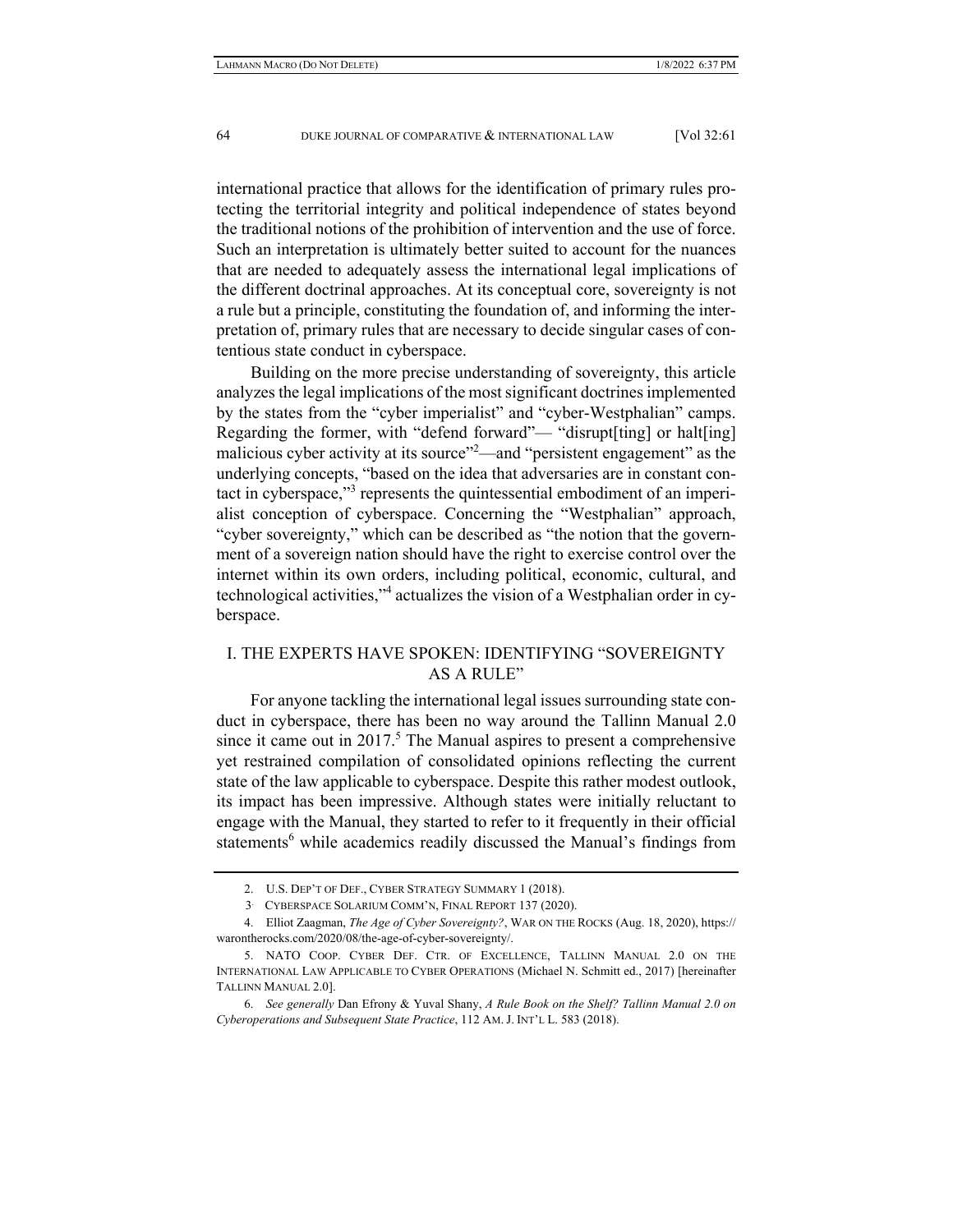the start.

Alongside a generally rather traditional approach to the relevant rules, one of the most enduringly contentious debates concerns the Manual's treatment of sovereignty. The notion lays the foundation of the entire body of applicable law, emphasized by its preeminent position in the very first rule of the Manual: "The principle of State sovereignty applies in cyberspace." That sovereignty takes effect in this domain had already been confirmed in the 2015 UN GGE report, which stated that "[s]tate sovereignty and international norms and principles that flow from sovereignty apply to the conduct by States of ICT-related activities and to their jurisdiction over ICT infrastructure within their territory."<sup>8</sup> But the Manual took the concept a step further; rather than framing sovereignty as merely a "principle" that serves as the basis for primary rules of international law, it explicitly asserts that sovereignty—or, rather, "respect for sovereignty"—is by itself a primary *rule*  whose violation leads to international responsibility absent the breach of a more specific rule that flows from or is otherwise closely linked with the principle of sovereignty, such as the prohibition of the use of force or the principle of non-intervention.<sup>9</sup>

The Manual's framing of sovereignty as a rule suggests that the technical peculiarities of the novel domain of cyberspace prompted the experts to look for legal standards that might be suitable to regulate state conduct below the thresholds of "coercion" and "force" that define the more pertinent prohibitions of intervention and the use of force. Given the fact that the "virtual" environment of globally interconnected networks provides ample opportunity to harm another state's interests, there was a growing need for some rule that could proscribe reckless operations that did not reach the legal thresholds of coercion or force. Without such rule, the international legal order risked remaining without meaningful effect in cyberspace. Accordingly, the experts responsible for the Manual determined that violations of the rule of sovereignty by way of cyber operations could come about either by amounting to a significant "infringement upon the target State's territorial integrity," for example by causing physical damage or the substantial loss of functionality of cyber infrastructures, or by constituting "an interference with or usurpation of inherently government functions."<sup>10</sup>

The Manual's scarce evidence of custom substantiating its assertion of

 <sup>7.</sup> TALLINN MANUAL 2.0, *supra* note 5, at 11.

 <sup>8.</sup> Rep. of the Group of Governmental Experts on Devs. in the Field of Info. and Telecomm. in the Context of Int'l Sec., at 14, UN Doc. A/70/174 (2015).

 <sup>9.</sup> *Military and Paramilitary Activities in and Against Nicaragua (Nicar. v. U.S.)*, Judgment, 1986 I.C.J. 14, ¶ 212 (June 27).

 <sup>10.</sup> TALLINN MANUAL 2.0, *supra* note 5, at 20.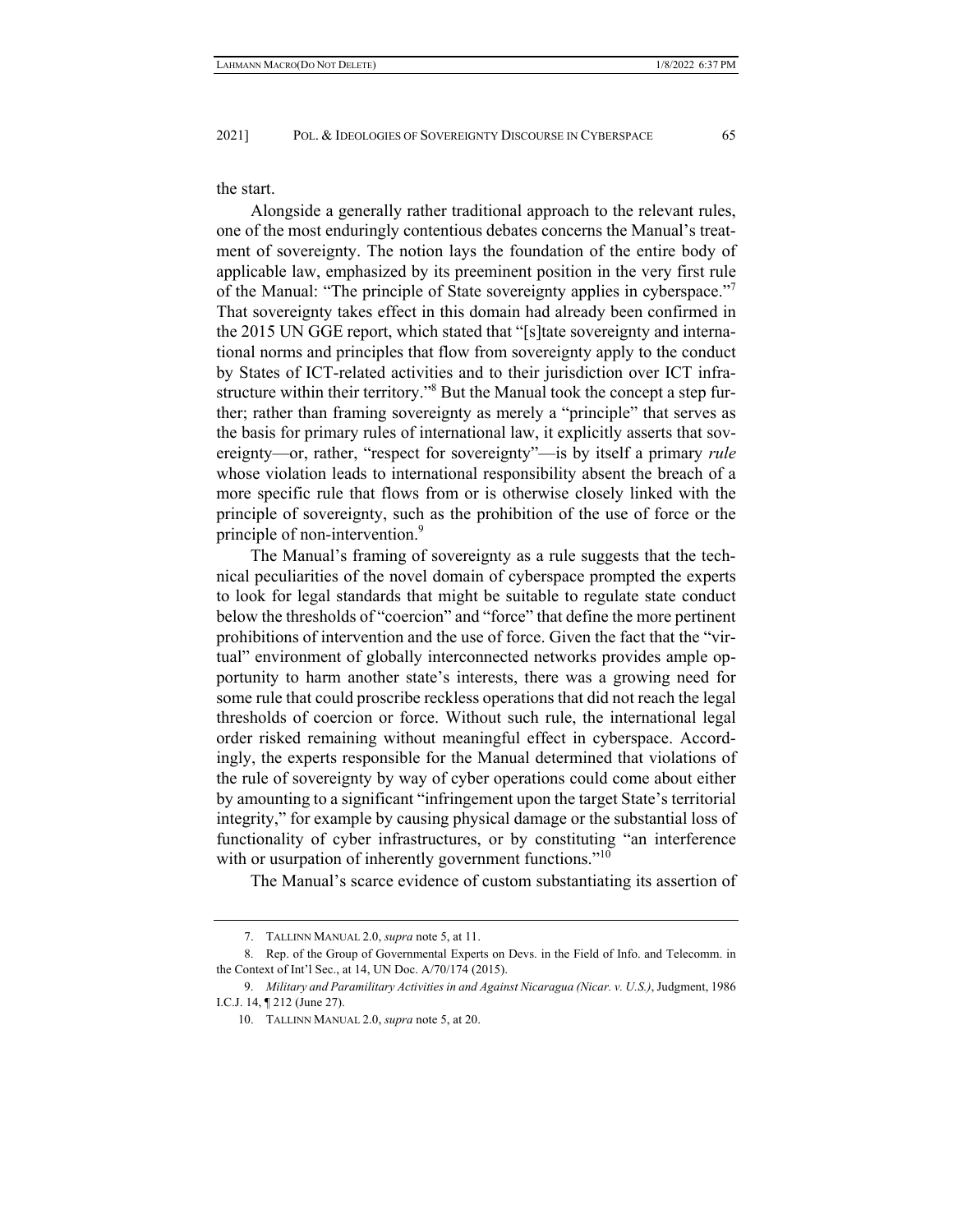sovereignty as a primary rule led to initial objections in the academic literature.<sup>11</sup> In subsequent scholarly articles, however, a number of the group's members followed up with more detailed elaborations to support the conclusions.<sup>12</sup> For instance, Michael N. Schmitt and Liis Vihul stated that the International Court of Justice (ICJ) repeatedly referred to "sovereignty" as a primary rule over the course of its existence, which is seen in the decisions in *Corfu Channel*<sup>13</sup> and *Nicaragua*.<sup>14</sup> According to the authors, the UN Security Council likewise invoked a "violation of the sovereignty of a Member State" after Israeli agents had captured the fugitive Holocaust organizer Adolf Eichmann on Argentinian territory in 1960.<sup>15</sup> Since the Manual's publication, the "sovereignty-as-rule" argument has made remarkable inroads. Although endorsement is not unanimous, most international lawyers dealing with cyber issues seem to agree that the prospect of novel forms of state conflict in and through the virtual domain calls for a legal approach that transcends the traditional focus on intervention and the use of force, and they propose sovereignty as the obvious candidate.<sup>16</sup> Today, it is reasonable to conclude that the argument has taken on a mainstream position within the discipline. $17$ 

At the end of the day, it is of course more important to look at how states position themselves around the question. Overall, the positions seem to be scattered and indeterminate, but some general tendencies have started to crystallize. The following sections will examine three broad trajectories among states' attitudes toward the status of sovereignty in cyberspace under international law. I will first investigate two categories of states whose stance

- 14. *Nicar. v. U.S.*, 1986 I.C.J. ¶ 213.
- 15. S.C. Res. 138 (June 23, 1960).

 <sup>11.</sup> For one of the earliest criticisms, see Gary P. Corn, *Tallinn Manual 2.0 – Advancing the Conversation*, JUST SEC. (Feb. 15, 2017), https:// www.justsecurity.org/37812/tallinn-manual-2-0-advancingconversation. For an overview of the early debate in this regard, see Symposium, *Sovereignty, Cyberspace and Tallinn Manual 2.0*, 111 AM.J. INT'L. L. UNBOUND. The discussion on the objections in the literature will be discussed in more detail below, see *infra* Section V.A.

 <sup>12.</sup> *See* Michael N. Schmitt & Liis Vihul, *Respect for Sovereignty in Cyberspace*, 95 TEX. L. REV. 1639 (2017); Phil Spector, *In Defense of Sovereignty, in the Wake of Tallinn 2.0*, 111 AM. J. INT'L L. UNBOUND 219 (2017).

 <sup>13.</sup> *Corfu Channel (U.K. v. Alb.)*, Judgment, 1949 I.C.J. 4, 36 (Apr. 9).

 <sup>16.</sup> On this conception of sovereignty as a "fall-back principle," see HARRIET MOYNIHAN, CHATHAM HOUSE, THE APPLICATION OF INTERNATIONAL LAW TO STATE CYBERATTACKS: SOVEREIGNTY AND NON-INTERVENTION 4–5 (2019); FRANÇOIS DELERUE, CYBER OPERATIONS AND INTERNATIONAL LAW 193–232 (2020).

 <sup>17.</sup> For a good summary, see Przemysław Roguski, *Violations of Territorial Sovereignty in Cyberspace – An Intrusion-based Approach*, *in* GOVERNING CYBERSPACE: BEHAVIOR, POWER, AND DIPLOMACY 65, 67–73 (Dennis Broeders & Bibi van den Berg eds., 2020). The author, however, rejects some limitations put forward by the Tallinn Manual regarding the exact legal content of the rule of "territorial sovereignty." *Id.* This issue will be discussed in more detail below.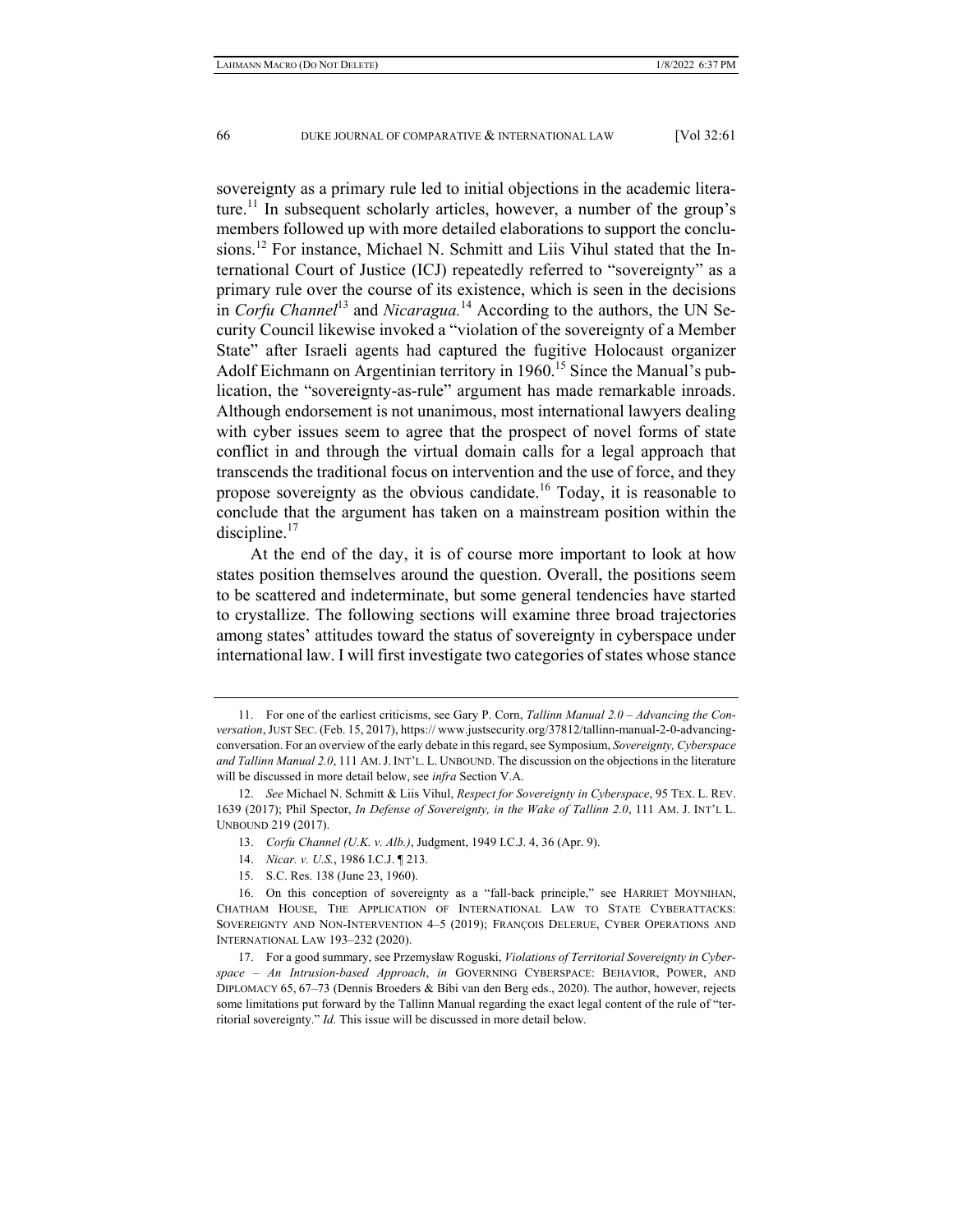is, out of political-ideological considerations, more ambiguous toward the Manual's interpretation. For reasons that will become clear, the two categories shall be referred to as "cyber imperialism" and "cyber-Westphalia." Subsequently, I parse the growing number of states that have begun to come out with cautious or even full-throated endorsements of the Tallinn Manual position on sovereignty.

#### II. CYBER IMPERIALISM

While two of the experts involved in compiling the Tallinn Manual 2.0 could, in 2017, still claim that "[l]ittle criticism of the 'sovereignty-as-rule' position . . . was heard during the nearly four years between publication of the two editions,"<sup>18</sup> this famously changed in 2018 when U.K. Attorney General Jeremy Wright clarified in a speech that it is the "U.K. Government's position . . . that there is no such rule as a matter of international law."19 In March of 2020, the General Counsel of the U.S. Department of Defense Paul C. Ney, if seemingly more cautiously, concurred. While the department's lawyers would take the principle of sovereignty "into account" when assessing military cyber operations, he acknowledged "similarities with the view expressed by the U.K. Government in 2018" in that "it does not appear that there exists a rule that all infringements on sovereignty in cyberspace necessarily involve violations of international law."<sup>20</sup> Both statements caused quite a stir in academic circles, but whereas Wright's position was widely dismissed, $^{21}$  Schmitt, for one, found enough nuance in Ney's speech to spot a tacit approximation to the Manual's position.<sup>22</sup> Still, for the time being, it cannot be denied that two of the most active and significant cyber powers have not come out in support the "sovereignty-as-rule" approach.

Apart from the statements' reference to a lack of uniform state practice, might there be a deeper rationale that underlies their standpoint? The conceptual history of "sovereignty" in international legal discourse over the past thirty years might offer an explanation. After the end of the Cold War, liberal international legal scholarship in the West initially declared sovereignty as outdated and mostly unnecessary due to the emergence of a veritable world

 <sup>18.</sup> Schmitt & Vihul, *supra* note 12, at 1649.

 <sup>19.</sup> Jeremy Wright, Att'y Gen., Cyber and International Law in the 21st Century (May 23, 2018) (U.K.).

 <sup>20.</sup> Paul C. Ney, Gen. Counsel, U.S. Dep't of Def., Remarks at U.S. Cyber Command Legal Conference (Mar. 2, 2020).

 <sup>21.</sup> *See* Roguski, *supra* note 17, at 71.

 <sup>22.</sup> Michael N. Schmitt, *The Defense Department's Measured Take on International Law in Cyberspace*, JUST SEC. (Mar. 11, 2020), https:// www.justsecurity.org/ 69119/ the-defense-departmentsmeasured-take-on-international-law-in-cyberspace/.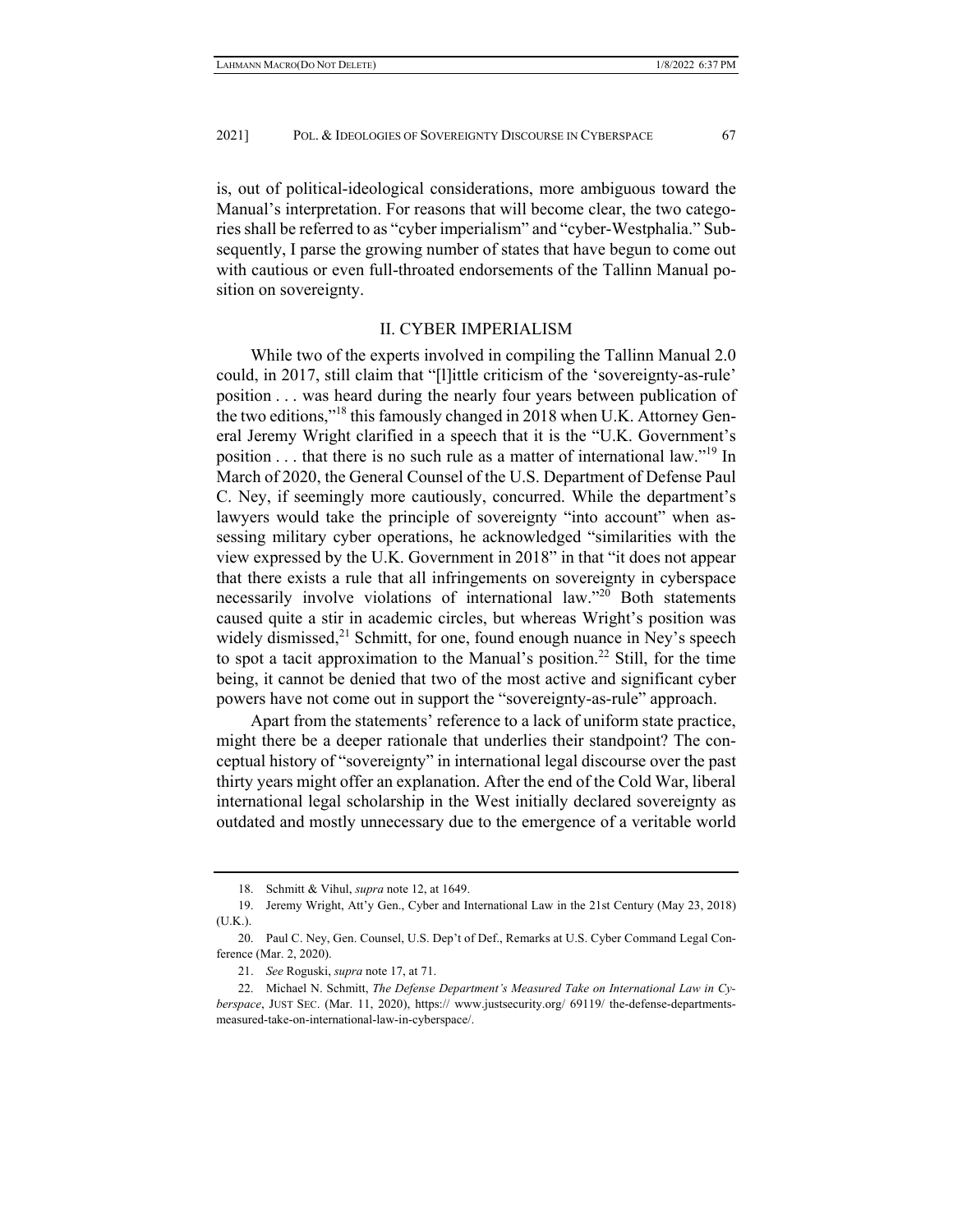society.<sup>23</sup> This branch, however, shifted its stance and began to consider the concept as outright hazardous: adhering to the traditional notion of sovereignty could be dangerous for the populations living under authoritarian or totalitarian regimes. Accordingly, states aimed to substitute sovereignty with a widespread endorsement of the doctrine of humanitarian intervention and what came to be known as the "responsibility to protect."<sup>24</sup> Further, after the terrorist attacks of September 11, 2001, sovereignty came to be seen as inherently dangerous for the civil societies of Western nations who suddenly appeared to be under a constant threat from terrorist groups that had found safe haven in "weak" states, whose sovereignty had thus to be suspended due to their intrinsic unwillingness or inability to act against the transnational peril arising from their territories.<sup>25</sup> Taking into account the additional factor of the rapid development of information technologies on a global scale, the reluctance of the U.S. and the U.K. toward the notion of sovereignty in cyberspace can be read as an outgrowth of all of these narrative arcs.

#### A. The End of History and the Dream of the Internet

It is hardly a coincidence that the global network of networks that we call the "internet"—originally conceived in the late 1960s as a research project by the U.S. Department of Defense and a few universities mainly based in California—started its triumphant ascent and its commercial breakthrough after the fall of the Communist Bloc. Amplifying and reinforcing America's unipolar moment after the "end of history,"<sup>26</sup> it was almost immediately recognized as the quintessential device to spread the ideals of an Americanized liberal world society built upon freedom of trade and the free exchange of (democratic) ideas. The far-reaching implications of this "cyber-imperialist" trajectory for the global order were soon acknowledged,<sup>27</sup> as succinctly put by Anne-Marie Slaughter in 1997: "If the provision of freedom of information over the Internet creates a *de facto* norm of freedom of information

 <sup>23.</sup> As late as 2014, in the words of the former Legal Adviser to the Foreign and Commonwealth Office of the U.K. Government, Daniel Bethlehem: "On this vision of international society, sovereignty and boundaries are like rocks in a river. They may impede the flow, and even perhaps, on occasion, dam up the water. More usually, however, they simply act as an impediment to the directionality of the flow of the water, which eventually finds a new pathway on its free-flowing gravitational course." *See The End of Geography: The Changing Nature of the International System and the Challenge to International Law*, 25 EUR. J. INT'L L. 9, 15 (2014).

 <sup>24.</sup> *See* Louis Henkin, *That "S" Word: Sovereignty, and Globalization, and Human Rights, Et Cetera*, 68 FORDHAM L. REV. 1, 2–5 (1999).

 <sup>25.</sup> Ntina Tzouvala, *TWAIL and the "Unwilling or Unable" Doctrine: Continuities and Ruptures*, 109 AM. J. INT'L L. UNBOUND 266, 266–67 (2016).

 <sup>26.</sup> FRANCIS FUKUYAMA, THE END OF HISTORY AND THE LAST MAN (1992).

 <sup>27.</sup> *See* Frank Louis Rusciano, *The Three Faces of Cyberimperialism*, *in* CYBERIMPERIALISM?: GLOBAL RELATIONS IN THE NEW ELECTRONIC FRONTIER 9 (Bosah Ebo ed., 2001).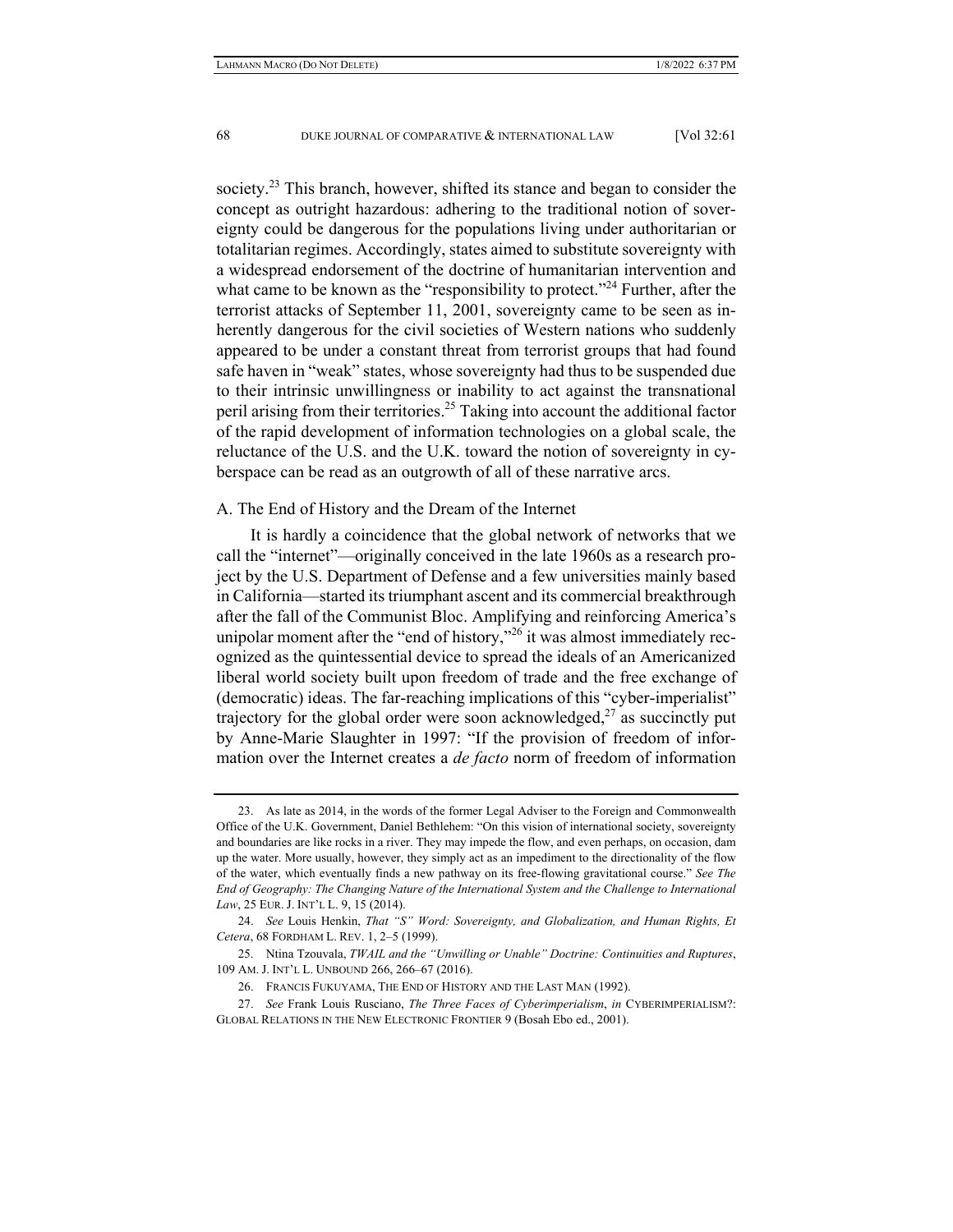that will change political systems, that's a culture of pluralism and tolerance of freedom of expression. That's one culture, the traditional Western culture. And it will be imposed on non-Western people."<sup>28</sup> Strikingly, amid the decade's prevalent liberal optimism, this did not seem to cause much discomfort among the American class of scholars and policy-makers. Quite the contrary, some went as far as embracing allusions to the British Empire when describing how the possibilities offered by the internet should be seen as an opportunity to expand American "soft power" across the globe. "For the United States," former Deputy Undersecretary of Commerce for International Trade and Development, David Rothkopf, commented in Foreign Policy in the same year as Slaughter, "a central objective of an Information Age foreign policy must be to win the battle of the world's information flows, dominating the airwaves as Great Britain once ruled the seas."<sup>29</sup>

Within these high seas of unrestricted global data flows, the concept of sovereignty had to appear "obsolete and brittle,"30 and the Anglo-American "imperialism of markets" $31$ —which requires the global networks to be free, open, and interoperable<sup>32</sup>—quickly attained quasi-dogmatic status. By 2012, it was considered received wisdom that the internet's primary objective is to "spread prosperity and freedom,"<sup>33</sup> and thus nothing should obstruct the "free" flow of information."34

# B. Technology and Empire: "Home Field Advantage"

U.S. hegemony on the internet is not merely a function of ideological dogma but manifests itself in the organizational and technical foundations of network infrastructures. For one, the setup of internet governance is still dominated by the Internet Corporation for Assigned Names and Numbers

 <sup>28.</sup> Anne-Marie Slaughter et al., *Cultural Imperialism on the Net*, *in* THE INTERNET AND SOCIETY 466, 472 (Jim O'Reilly et al. eds., 1997).

 <sup>29.</sup> David Rothkopf, *In Praise of Cultural Imperialism? Effects of Globalization on Culture*, 107 FOREIGN POL'Y 38, 39 (1997).

 <sup>30.</sup> BENJAMIN H. BRATTON, THE STACK: ON SOFTWARE AND SOVEREIGNTY 6 (2015).

 <sup>31.</sup> HERFRIED MÜNKLER, IMPERIEN: DIE LOGIK DER WELTHERRSCHAFT – VOM ALTEN ROM BIS ZU DEN VEREINIGTEN STAATEN [EMPIRES: THE LOGIC OF WORLD DOMINATION FROM ANCIENT ROME TO THE UNITED STATES] 230 (2005) (Ger.) ("Imperialismus der Märkte").

 <sup>32.</sup> *See* Robert Morgus & Justin Sherman, *The Idealized Internet vs. Internet Realities (Version 1.0)*, NEW AM. (July 26, 2018), https:// www.newamerica.org /cybersecurity-initiative/reports/idealizedinternet-vs-internet-realities/.

 <sup>33.</sup> *See International Proposals to Regulate the Internet: Hearing Before the Subcomm. on Commc'ns and Tech. of the H. Comm. on Energy & Com.,* 112th Cong. 145 (2012) (statement of Rep. Greg Walden, Chairman, H. Subcomm. on Commc'ns & Tech.).

 <sup>34.</sup> *Id.* (statement of Philip L. Verveer, Deputy Assistant Secretary of State, U.S. Coordinator for International Communications and Information Policy, Department of State).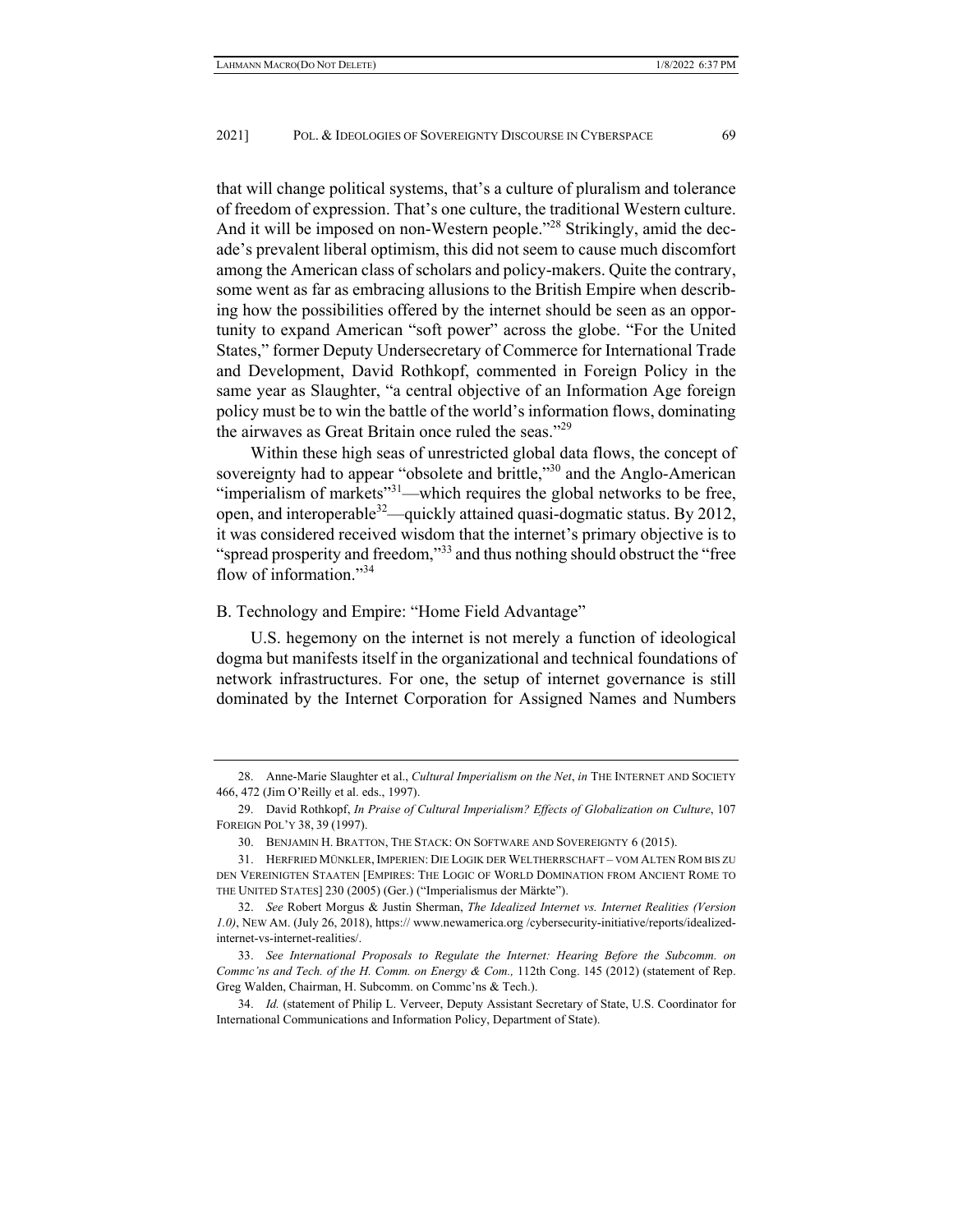(ICANN), a California-based non-profit organization that since its foundation in 1998 has been responsible for maintaining the technical structure of the internet. Even though supervision over its most important subunit—the Internet Assigned Numbers Authority (IANA), which takes care of basic administrative and technical functions—has been transferred from the U.S. Department of Commerce to the private sector, the organization's multi-stakeholder model of governance strives to ensure that the foundational ideals of the "free and open" net remain firmly entrenched.<sup>35</sup>

Even more crucially, the origin story of the internet as having grown out of a modest communications network between a limited number of U.S. institutions into a global cyber superstructure goes a long way toward explaining the enduring competitive edge of the United States and its closest allies, the so-called "Five Eyes" countries,  $36$  in matters of cybersecurity. Conceiving cyberspace outward from its American core and utilizing transmission routes established in the pre-digital age, the U.S.—in tight cooperation with the U.K. in particular—have natural and near-constant access to many of the essential hubs and cable routes that connect the entire globe, to a degree that results in, in National Security Agency (NSA) parlance, a "home-field advantage" for the conduct of cyber operations. $37$  This uniquely privileged position first came to light in the context of the massive and virtually unrestrained global surveillance activity by the NSA and the U.K.'s Government Communications Headquarters (GCHQ) after Edward Snowden's revelations in 2013.<sup>38</sup> The revelations shed light on how the U.S. and U.K. benefitted from the fact that many of the most important internet companies that process and store the world's data streams are subject to U.S.  $law<sup>39</sup>$ 

From this historical and conceptual vantage point, globally connected networks may in fact present themselves as one vast open space that transcends conventional ideas of territoriality. Instead of perceiving cyberspace "as just another physical space, like land, air, or sea,"<sup>40</sup> the U.S. security establishment was taught to see an operational environment whose "basic

 <sup>35.</sup> HENNING LAHMANN & JAN ENGELMANN, WHO GOVERNS THE INTERNET? 12 (Anne Lammers et al. eds., 2nd ed. 2020).

 <sup>36.</sup> The "Five Eyes" are the U.S., U.K., Canada, Australia, and New Zealand.

 <sup>37.</sup> BEN BUCHANAN, THE HACKER AND THE STATE 15–16 (2020).

 <sup>38.</sup> *See generally* Marko Milanovic, *Human Rights Treaties and Foreign Surveillance: Privacy in the Digital Age*, 56 HARV. INT'L L.J. 81 (2014) (explaining the legal implications).

 <sup>39.</sup> Glenn Greenwald & Ewen MacAskill, *NSA Prism Program Taps into User Data of Apple, Google, and Others*, GUARDIAN (June 7, 2013, 3:23 PM), https:// www.theguardian.com/ world/ 2013/ jun/06/us-tech-giants-nsa-data.

 <sup>40.</sup> Efrony & Shany, *supra* note 6, at 653.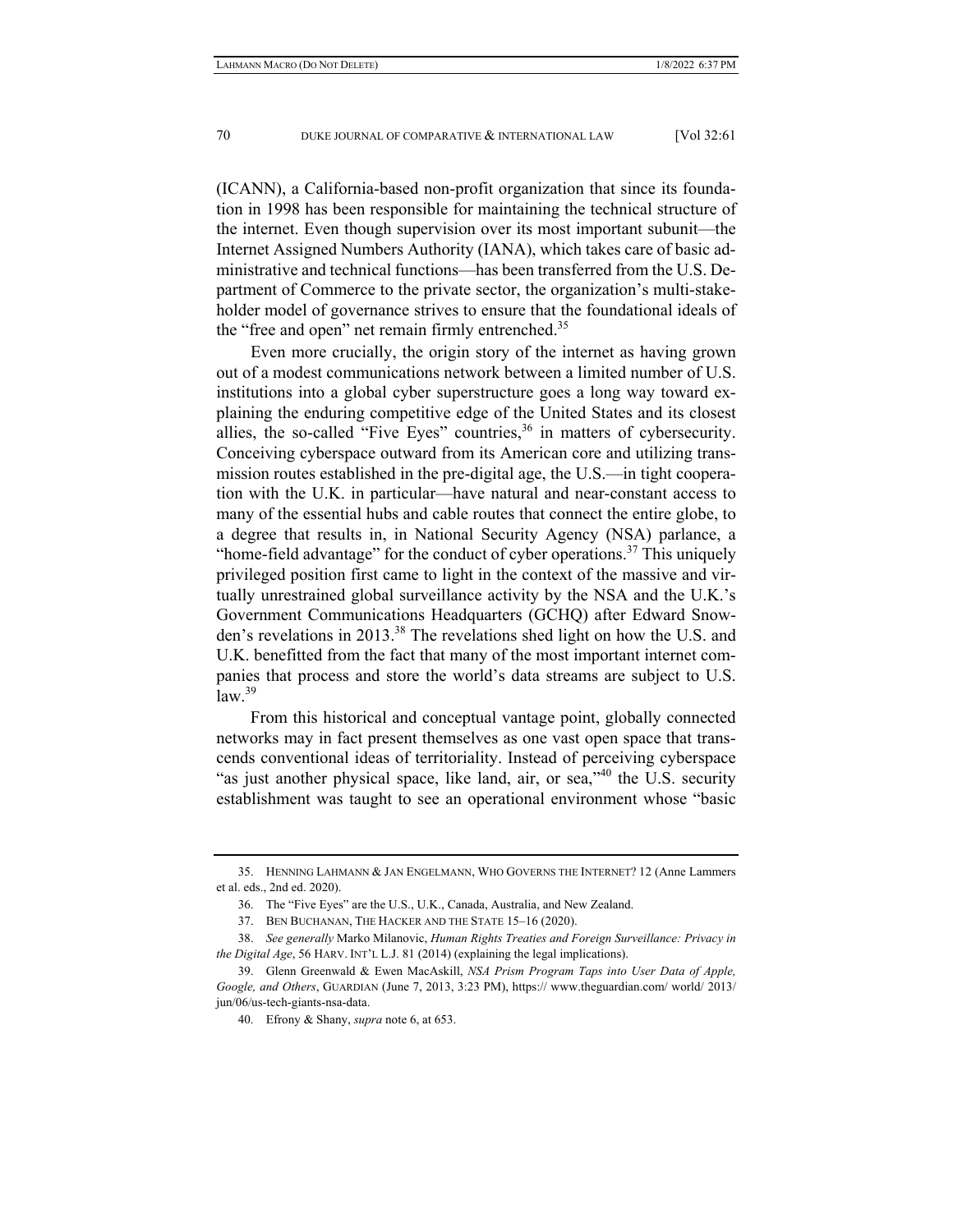structure [and] design" are incongruous "with traditional notions of Westphalian geography."<sup>41</sup> The point here is not to pass judgment on this understanding. But there can be no doubt that the described development of cyberspace and the accompanying ideological narrative have had a significant impact, quite literally, on what military and intelligence decision-makers in the U.S. (and the U.K.) *see* when they look at the global network infrastructures. If we want to comprehend the deeper preconceptions and assumptions that have a bearing on the discourse surrounding the legal status of sovereignty in cyberspace, we cannot help but take these conceptual underpinnings seriously.

C. The Legal Construction of Imperial Space: Sovereignty and "Persistent Engagement"

The U.S. approach to sovereignty in cyberspace fundamentally deviates from the stance of all other states, including its closest allies from the Five Eyes group.<sup>42</sup> For the authors of the Tallinn Manual, a state's sovereignty over a part of cyberspace is simply a result of the fact that all ICT infrastructures connected to the global networks have some definite physical location which belongs to the territory of a state.<sup>43</sup> Activities "in cyberspace" occur within determinable ICT systems and thus likewise "on territory . . . over which States may exercise their sovereign prerogatives."<sup>44</sup> While U.S. officials do not deny this basic assumption in principle,  $45$  they consider a different aspect associated with the notion of sovereignty beyond mere territorial representation ultimately more decisive: *effective control*. Sovereignty as presupposing control over territory is a longstanding idea<sup>46</sup> that is regarded

 <sup>41.</sup> *See* Corn, *supra* note 11.

<sup>42.</sup> While the other Five Eyes members all articulate the necessity for some form of "active" posture in cyberspace, none have gone as far as the U.S. The U.K.'s "Active Cyber Defence" strategy is primarily understood as "the principle of implementing security measures to strengthen a network or system to make it more robust against attack." U.K. GOV., NATIONAL CYBER STRATEGY 2016–2021 33 (2016). New Zealand's strategy is limited to being "ready to deter and respond to threats" in cyberspace. N.Z. GOV., NEW ZEALAND'S CYBER SECURITY STRATEGY 2019 5 (2019). Australia uses very similar language. *See* AUSTL. GOV., AUSTRALIA'S INTERNATIONAL CYBER ENGAGEMENT STRATEGY 54 (2017). Only Canada approximates the U.S. approach, postulating, by legislation, a broad mandate to carry out "active cyber operations," defined as "activities *on or through the global information infrastructure* to degrade, disrupt, influence, respond to or interfere with the capabilities, intentions or activities of a foreign individual, state, organization or terrorist group as they relate to international affairs, defence or security." Communications Security Establishment Act, S.C. 2019, c 13, ¶ 19 (Can.) (emphasis added).

 <sup>43.</sup> TALLINN MANUAL 2.0, *supra* note 5, at 11.

 <sup>44.</sup> *Id.* at 12.

 <sup>45.</sup> *See* Ney, *supra* note 20 ("States have sovereignty over the information and communications technology infrastructure within their territory.").

 <sup>46.</sup> James Crawford, *Sovereignty as a Legal Value*, *in* THE CAMBRIDGE COMPANION TO INTERNATIONAL LAW 117, 131–32 (James Crawford & Martti Koskenniemi eds., 2012).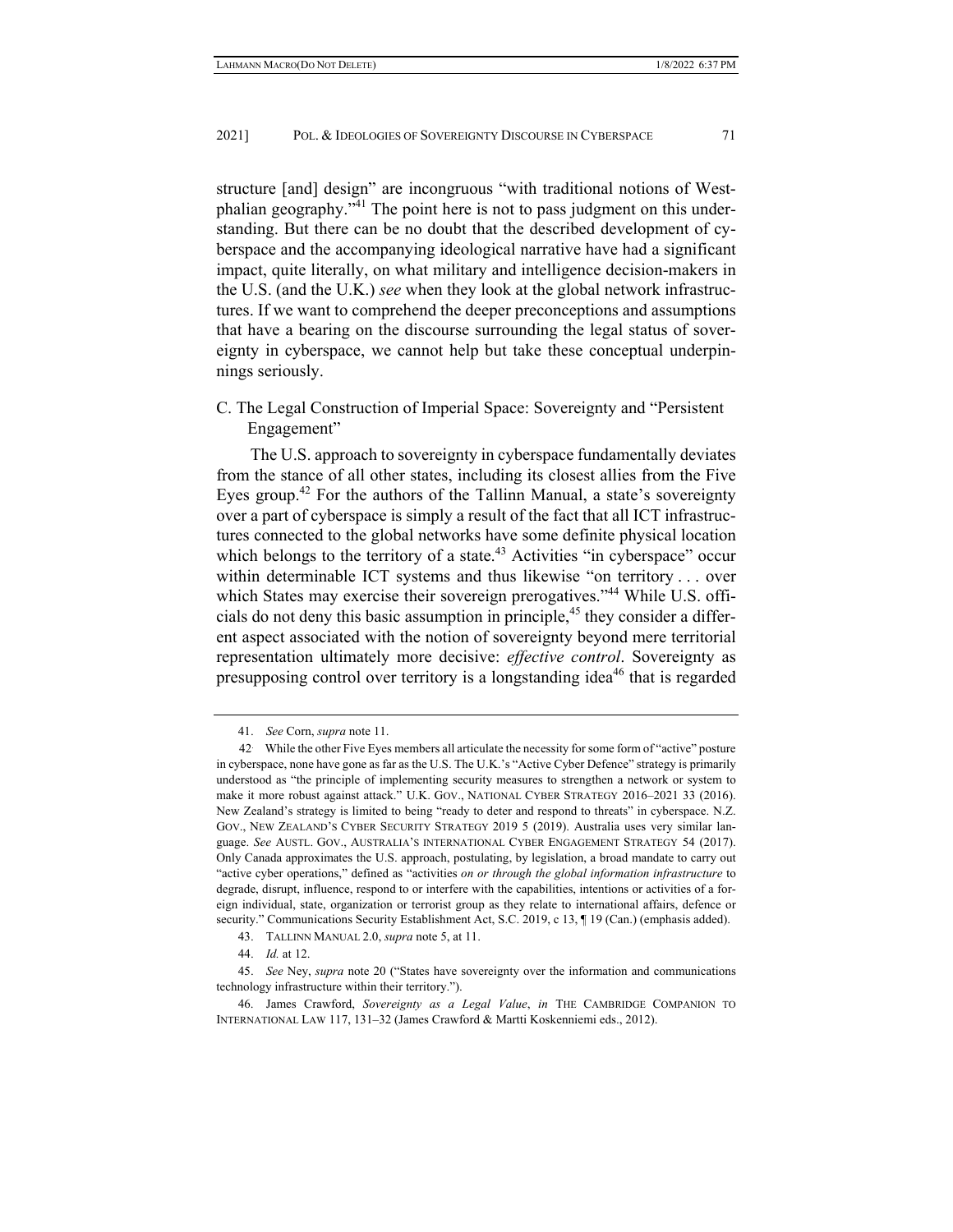as the most fundamental aspect of sovereignty.<sup>47</sup> Yet, this notion was mainly relevant for the *establishment*48 and only in certain limited circumstances as a criterion for the continuity of title.<sup>49</sup> However, as Antony Anghie first argued in his examination of positivist justifications of colonial conquest, the assumed absence of stable control in fact implies that an intruding power is therefore free to act as it pleases,  $50$  a conception that has regained traction as an implicit component<sup>51</sup> leading to the idea that sovereignty is essentially "contingent" on a state's ability to adequately handle transnational threats emerging from its territory.<sup>52</sup>

With this in mind, it is worth reconsidering certain statements made in this context. Given the fundamental non-territoriality of cyberspace, a result of the inherent interconnectedness as the core structural feature of the domain,<sup>53</sup> actors are "free from the physical constraints of geography and territorial boundaries;"54 in turn, this means that no actor can have consistent effective control over clearly defined sections of cyberspace. The lack of control over a defined space precludes the assumption of sovereignty in the traditional sense.<sup>55</sup> Unsurprisingly, "sovereignty" makes a single appearance in the Cyberspace Solarium Commission Report, which was published in March 2020 to form the basis for the main strategic approach of the U.S. to threats from the digital domain, and only to emphasize precisely this point.<sup>56</sup> Thus, the U.S. will likely have no issue with acknowledging that every system connected to cyberspace has a physical location within the boundaries

 <sup>47.</sup> Antony Anghie, *Finding the Peripheries: Sovereignty and Colonialism in Nineteenth-Century International Law*, 40 HARV. INT'L L.J. 1, 24 (1999).

 <sup>48.</sup> *See* MALCOLM N. SHAW, INTERNATIONAL LAW 505 (6th ed. 2008).

 <sup>49.</sup> Island of Palmas Case (Neth. v. U.S.), 2 R.I.A.A. 829, 839 (Perm. Ct. Arb. 1928); Sovereignty over Pedra Branca/Pulau Batu Puteh, Middle Rocks and South Ledge (Malay. v. Sing.), Judgment, 2008 I.C.J. 12, ¶ 121 (May 23).

 <sup>50.</sup> *See* Anghie, *supra* note 47, at 3.

 <sup>51.</sup> *See* Ashley S. Deeks, "*Unwilling or Unable": Toward a Normative Framework for Extraterritorial Self-Defense*, 52 VA. J. INT'L L. 483 (2011); Daniel Bethlehem, *Self-Defense Against an Imminent or Actual Armed Attack by Nonstate Actors*, 106 AM. J. INT'L L. 769 (2012); Craig Martin, *Challenging and Refining the "Unwilling or Unable" Doctrine*, 52 VAND. J. TRANSNAT'L L. 387 (2019).

 <sup>52.</sup> *See* Sara Kendall, *Cartographies of the Present: "Contingent Sovereignty" and Territorial Integrity*, 47 NETH. Y.B. INT'L L. 83, 100 (2016).

 <sup>53.</sup> Michael P. Fischerkeller & Richard J. Harknett, *Persistent Engagement, Agreed Competition, and Cyberspace Interaction Dynamics and Escalation*, 2019 CYBER DEF. REV. 267, 269.

 <sup>54.</sup> Gary P. Corn & Robert Taylor, *Sovereignty in the Age of Cyber*, 111 AM.J. INT'L L. UNBOUND 207, 207 (2017).

 <sup>55.</sup> This viewpoint must have an impact on the question of the application of the principle of due diligence to cyberspace; if a state cannot exercise control over IT infrastructures located on its territory, then, *a fortiori*, it is at least difficult to hold it accountable if non-state actors use them to the detriment of the interests of other states. *See* N.Z. FOREIGN AFFS. & TRADE, THE APPLICATION OF INTERNATIONAL LAW TO STATE ACTIVITY IN CYBERSPACE 13 (2020).

 <sup>56.</sup> CYBERSPACE SOLARIUM COMM'N, *supra* note 3.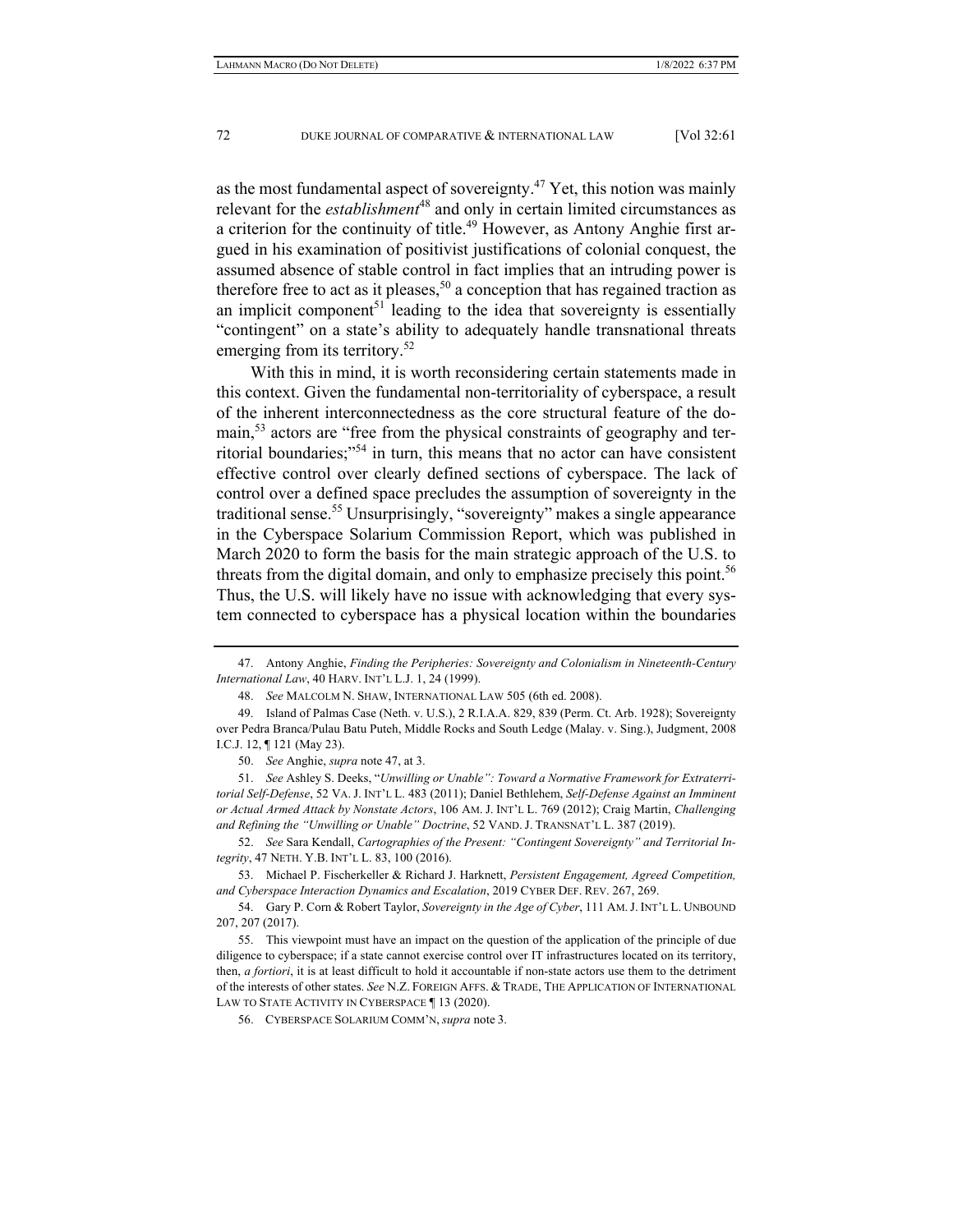of a state. But in line with this approach, the critical marker of sovereignty is not territoriality by itself, but control. Further, due to the technical features of cyberspace, any assumption of actual, consistent effective control over what happens "within" the interconnected systems is merely theoretical and therefore ultimately legally immaterial.

In such a de-territorialized environment where no one can tell "where the boundaries are,"<sup>57</sup> sovereignty is effectively suspended. It only comes into play once a cyber operation causes effects outside of the virtual domain (assuming a certain threshold is met).<sup>58</sup> "Inside" cyberspace, on the other hand, the global system of sovereign states is replaced with an imperial order that divides the domain into two different zones: the metropole—in U.S. military jargon the "blue cyberspace," "areas in cyberspace protected by the U.S., its mission partners, and other areas DOD may be ordered to protect"<sup>59</sup>—and the periphery, which is considered "red" or "gray space" depending on whether or not an adversarial actor either owns or temporarily assumes control over that part of cyberspace.<sup>60</sup> As an ordering principle, this hierarchical model of metropole and periphery precludes the assumption of sovereign equality $61$  and is thus categorically incompatible with the international legal system.<sup>62</sup> Notably, while the Cyber Solarium Commission Report pays lip service to international law, it only does so in passing. Sovereignty may be considered when acting in cyberspace, $63$  but the technical features of the operating environment prevent sovereignty from attaining rule-status that could constrain U.S. conduct. The relevant legal order for the permissibility of conduct is instead the domestic law of the metropole.<sup>64</sup> Beyond that, the U.S. mainly supports the proliferation of "norms of responsible state behavior in cyberspace" that align with U.S. "interests and values"<sup>65</sup> and that ideally have a stabilizing effect without necessarily assuming the

63. Ney, *supra* note 20.

 <sup>57.</sup> Declared by a U.S. Cyber Command deputy commander as quoted in Jason Healey, *The Implications of Persistent (and Permanent) Engagement in Cyberspace*, 5 J. CYBERSECURITY 1, 6 (2019).

 <sup>58.</sup> See in this context the official position of N.Z. FOREIGN AFFS. & TRADE, *supra* note 55, ¶ 13, which acknowledges the significance of territorial sovereignty but asserts that the application of the rule "must take into account some critical features that distinguish cyberspace from the physical realm," *inter alia* the fact that "cyberspace contains a virtual element which has no clear territorial link."

 <sup>59.</sup> JOINT CHIEFS OF STAFF, JOINT PUBLICATION 3-12, CYBERSPACE OPERATIONS I-4 (2018).

 <sup>60.</sup> *Id.* at I-5.

 <sup>61.</sup> *See* Tzouvala, *supra* note 25, at 267.

 <sup>62.</sup> *See* MÜNKLER, *supra* note 31, at 77; B.S. Chimni et al., *Theme III: Global Governance: Institutions*, 16 LEIDEN J. INT'L L. 897, 902–03 (2003); *see also* MARTTI KOSKENNIEMI, THE GENTLE CIVILIZER OF NATIONS: THE RISE AND FALL OF INTERNATIONAL LAW, 1870–1960 34 (2002) ("An Empire is never an advocate of international law that can seem only an obstacle to its ambitions.").

 <sup>64.</sup> See BUCHANAN, *supra* note 37, at 25–26, for the context of global surveillance.

 <sup>65.</sup> CYBERSPACE SOLARIUM COMM'N, *supra* note 3, at 46–47.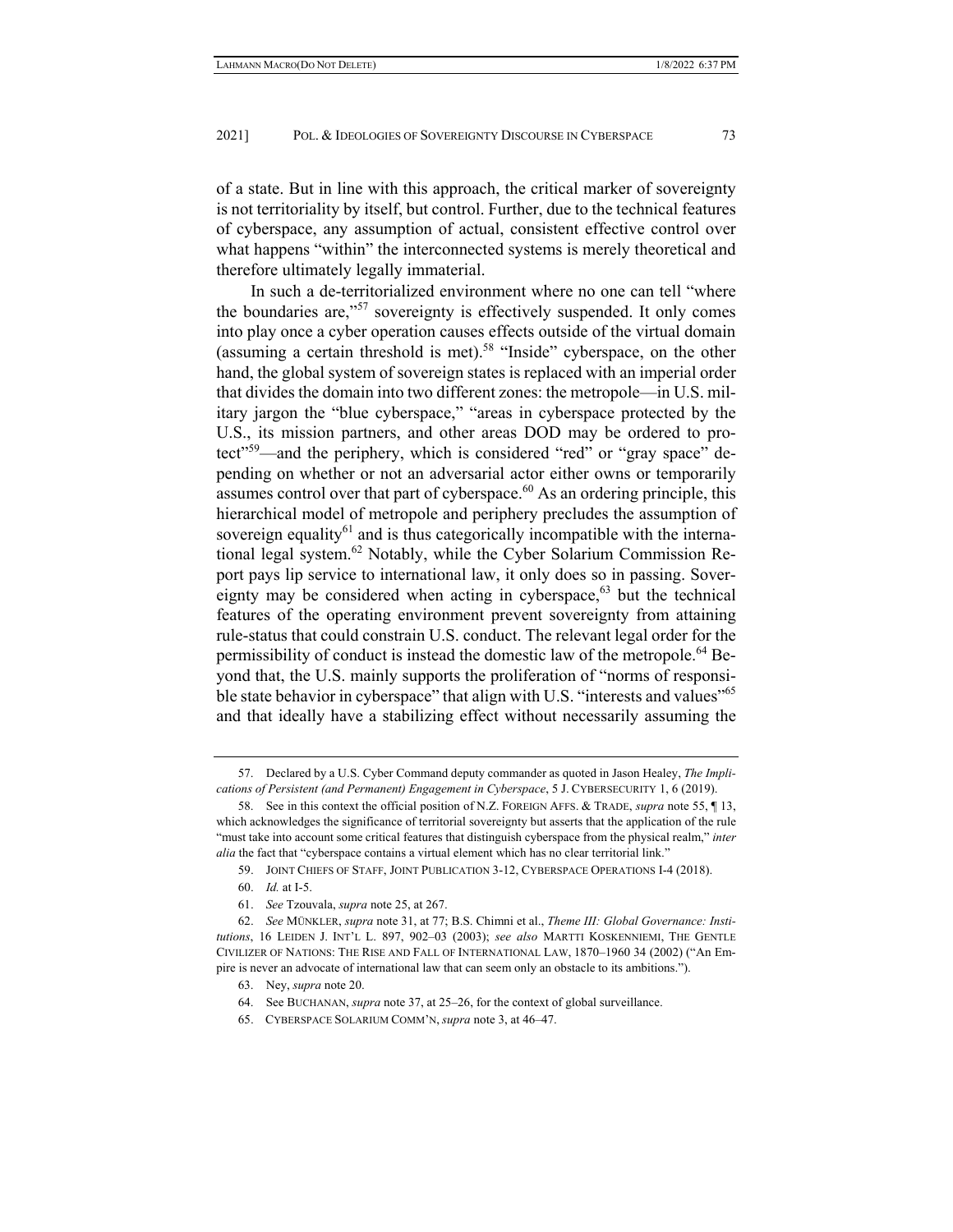status of legal rules proper.

Michael Schmitt and Liis Vihul have suggested that the attitude toward the rule-status of sovereignty changed sometime after 1999. Up to that point, the U.S. Department of Defense had still held that certain offensive cyber operations may amount to an internationally wrongful act by violating another state's sovereignty.<sup>66</sup> Assuming this interpretation to be correct, there must be an explanation for the altered conception of sovereignty in cyberspace, and it seems unlikely that an epistemic shift concerning the fundamental technical makeup of the global network infrastructures alone can account for it. Instead, the described construction of an imperial space in the cyber domain appears to have coincided with a larger change in threat perception in the aftermath of the terrorist attacks of September 11, 2001, which led to a reframing of security and territory and the adoption of an imperial understanding of the global periphery.<sup>67</sup> In the course of the "War on Terror," the sovereignty of states was redefined, and if necessary suspended, when they proved "unwilling or unable" to act against terrorist groups operating from their territory.68 As implied by the U.K. Prime Minister, states that tolerate "ungoverned space" within their borders cannot not invoke sovereignty as a defense against foreign intrusion.<sup>69</sup> In this context, it was especially the initiation of drone warfare that had a de-territorializing effect that essentially nullified the sovereignty of target states.<sup>70</sup>

In this vein, Gary Corn and Robert Taylor, serving members of the U.S. Department of Defense, explicitly invoke the threat of terrorists being active in cyberspace for rejecting the rule-status of sovereignty, as that might prevent the U.S. military from conducting effective cyber operations against such non-state actors.<sup>71</sup> Strikingly, the Department's argument follows a

 <sup>66.</sup> Schmitt & Vihul, *supra* note 12, at 1639–40.

 <sup>67.</sup> ANTONY ANGHIE, IMPERIALISM, SOVEREIGNTY AND THE MAKING OF INTERNATIONAL LAW 303–09 (James Crawford et. al. eds., 2005).

 <sup>68.</sup> *See* Deeks, *supra* note 51; Tzouvala, *supra* note 25, at 267.

 <sup>69.</sup> DAVID CAMERON, PRIME MINISTER, RESPONSE TO THE FOREIGN AFFAIRS SELECT COMMITTEE'S SECOND REPORT OF SESSION 2015-16: THE EXTENSION OF OFFENSIVE BRITISH MILITARY OPERATIONS TO SYRIA 2 (2015) (U.K.). To be sure, the invocation of the "unwilling or unable" doctrine is not limited to the U.S. and U.K. *See* Permanent Rep. of Belgium to the U.N., Letter dated June 7, 2016 from the Permanent Rep. of Belgium to the United Nations addressed to the President of the Security Council, U.N. Doc. S/2016/523 (June 9, 2016) (justifying their participation in operations against ISIS on Syrian territory before the U.N. Security Council by explicitly referring to a lack of "effective control" of the Syrian Government); Charge d'affaires of the Permanent Mission of Germany to the U.N., Letter dated December 10, 2015 from the Chargé d'affaires a.i. of the Permanent Mission of Germany to the United Nations addressed to the President of the Security Council, U.N. Doc. S/2015/946 (Dec. 10, 2015) (same).

 <sup>70.</sup> Rebecca Mignot-Mahdavi, *The Institutionalization of Drone Programs, Entering the Normal Functioning of the State* 46 (Eur. Soc'y of Int'l L. Ann. Conf., Paper No. 21/2019, 2019).

 <sup>71.</sup> Corn & Taylor, *supra* note 54, at 211–12.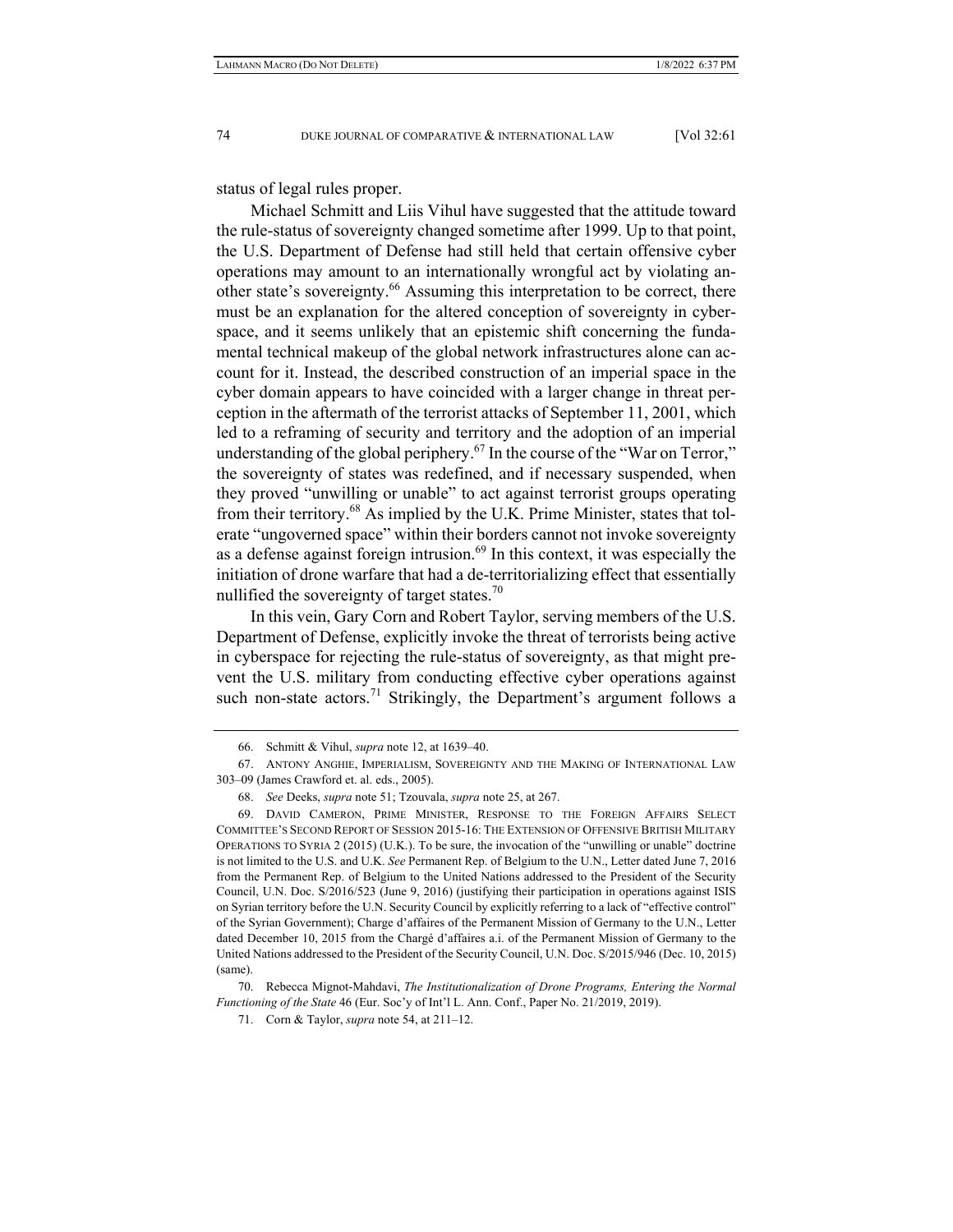similar logic for the use of force on the territory of states that turn out to be "unwilling or unable" to prevent terrorists from operating within their boundaries:

ISIS followers and adherents both inside and outside ISIS-controlled territory operate on servers and infrastructure scattered across the globe, taking advantage of the transparency and permeability of borders that characterize the internet. These states *may have limited or no knowledge* that ISIS is utilizing servers or cyber infrastructure under their sovereign authority. Further, these states *may lack the capability to effectively counter or even discover* ISIS's cyber threat.<sup>72</sup>

In cyberspace, the concept of "unwilling or unable" thus reaches even further than in the "physical" world. Due to the technical peculiarities of cyber infrastructures and their essential non-territoriality, no state is *ever* reliably in control and able to suppress the threat.<sup>73</sup> By implication, the actual location of the periphery in cyberspace is by definition never fixed; it is potentially anywhere outside the "blue space" of U.S. networks. U.S. Cyber Command must thus be able to "maneuver seamlessly across the interconnected battlespace, globally,"74 as offensive cyber operations aimed at pacifying peripheral spaces may become necessary within the territory of virtually any state. From this vantage point, an apparent paradox emerges: every system that forms part of the "free and open" global network infrastructures is at all times both on the inside of the imperial space, for purposes of commercial activity and the dissemination of liberal ideas, and on the outside where enemies roam free and no state exerts effective sovereign control. In cyberspace, so to speak, the Visigoths are perpetually at the gate.

This approach to transnational cybersecurity has found both its most explicit embodiment and its logical conclusion in the related doctrines of "defend forward" and "persistent engagement," which were officially announced in 2018. Assuming that the historical ability of the U.S. "to protect the homeland by controlling its land, air, space, and maritime domains" has come to an end due to the opportunities cyberspace offers to adversaries,<sup>75</sup> the concepts amount to the strategy to routinely and continuously carry out "clandestine military activity" in cyberspace in order to "deter, safeguard or defend against attacks or malicious cyber activities against the United

 <sup>72.</sup> *Id.* at 211 (emphasis added).

 <sup>73.</sup> *See, e.g.*, Fischerkeller & Harknett, *supra* note 53, at 269 ("Well-defended cyber terrain is attainable but continually at risk.").

 <sup>74.</sup> Paul M. Nakasone, *A Cyber Force for Persistent Operations*, 92 JOINT FORCE Q. 10, 13 (2019).

 <sup>75.</sup> WHITE HOUSE, NATIONAL SECURITY STRATEGY OF THE UNITED STATES OF AMERICA 12 (2017), https:// trumpwhitehouse.archives.gov/ wp-content/ uploads/ 2017/ 12/ NSS-Final-12-18-2017- 0905.pdf.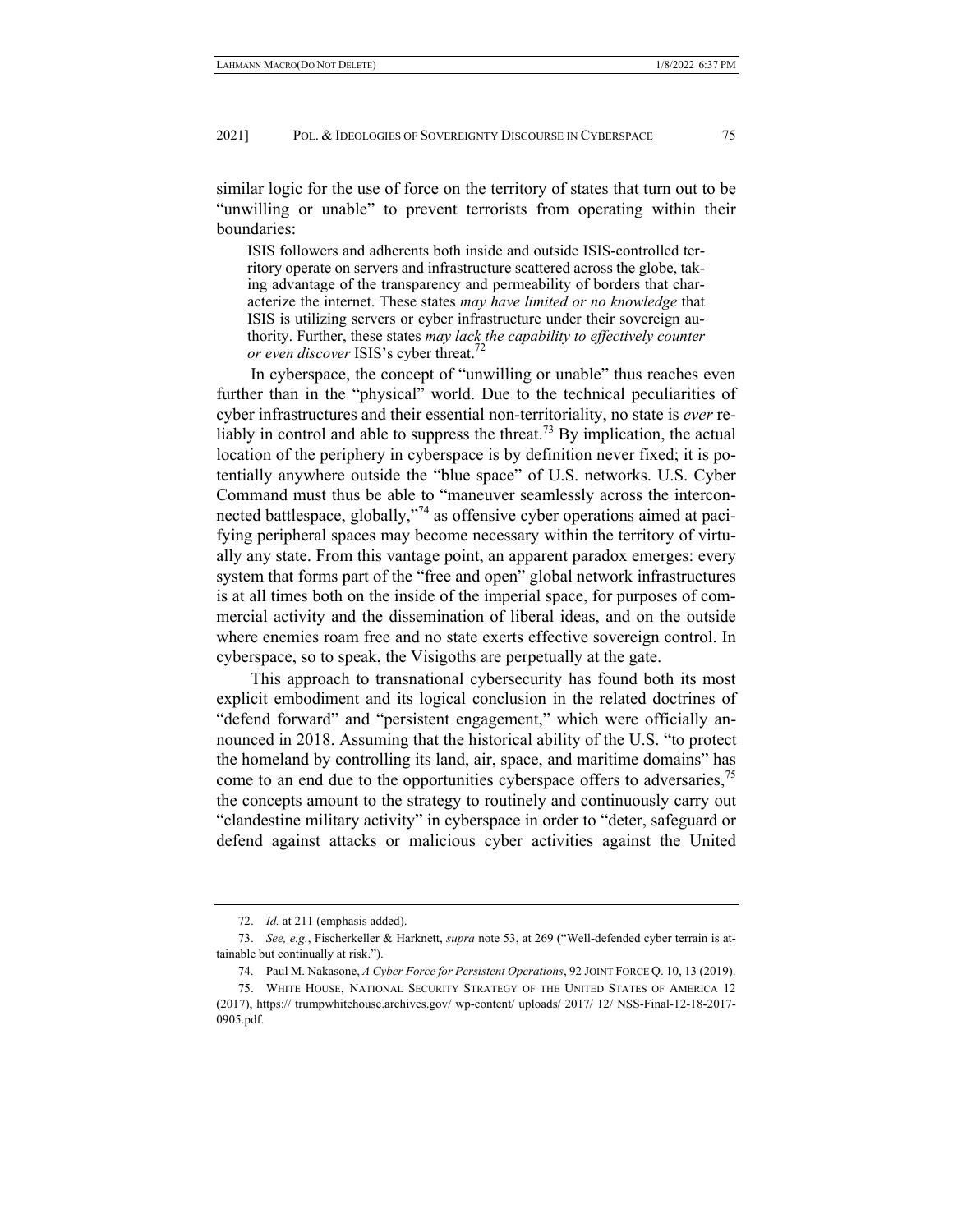States  $\dots$  before they reach their target."<sup>76</sup> Although the doctrines are primarily directed at adversarial powers such as China or Russia rather than non-state actors, the fundamental rationale remains constant. With the express objective to "improve the security and stability of cyberspace,"<sup>77</sup> which includes safeguarding the liberal global economic system that relies on cyber infrastructures, ${}^{78}$  U.S. Cyber Command perceives the operational domain as one single imperial space where it maneuvers "*seamlessly* between defense and offense across the interconnected battlespace . . . globally, as close as possible to adversaries and their operations."<sup>79</sup> Fending off perceived threats on faraway shores before they can reach the homeland is a model taken straight out of the playbook of the War on Terror.<sup>80</sup> Viewed from this angle, cyber operations carried out under the framework of "persistent engagement" are not so much expressions of a revived great power competition, as has sometimes been suggested, $81$  but rather have adopted the character of campaigns aimed at pacifying the virtual margins of the imperial space.<sup>82</sup>

The implications of this approach is evidenced in November 2018, when U.S. Cyber Command launched a cyber operation against the Internet Research Agency in St. Petersburg, Russia to disrupt the "troll farm's" internet access during the US midterm election, $83$  which was widely seen as the

- 78. *See* Fischerkeller & Harknett, *supra* note 53, at 268.
- 79. U.S. CYBER COMMAND, *supra* note 77, at 6 (emphasis added).

 80. The U.K. has been more cautious in its official statements regarding an offensive posture in cyberspace, although it recently announced that it considers itself "a world-leader on offensive cyber operations." It is interesting to note that in doing so, it explicitly foregrounded achievements against the terrorist threat posed by ISIS. See National Cyber Force transforms country's cyber capabilities to protect *the UK*, GEN. COMMC'NS. HEADQUARTERS (Nov. 19, 2020), https:// www.gchq.gov.uk/ news/nationalcyber-force.

81. Fischerkeller & Harknett, *supra* note 53, at 267, call this conception "agreed competition."

 82. This is not to suggest that other actors, such as Russia in particular, do not equally persistently target networks and systems in other states, including the industrial control system. *See, e.g.*, Andy Greenberg, *Hackers Tied to Russia's GRU Targeted the US Grid for Years, Researchers Warn*, WIRED (Feb. 24, 2021, 7:30 AM), https:// www.wired.com/ story/russia-gru-hackers-us-grid/. However, the U.S. approach is unique insofar as it publicly rationalizes its offensive strategy and embeds it in a larger geopolitical approach that, as argued here, is part of a long-term realignment after 9/11.

 83. Ellen Nakashima, *U.S. Cyber Command Operation Disrupted Internet Access of Russian Troll Factory on Day of 2018 Midterms*, WASH. POST (Feb. 27, 2019), https:// www.washingtonpost.com/ world/national-security/us-cyber-command-operation-disrupted-internet-access-of-russian-troll-factoryon-day-of-2018-midterms/2019/02/26/1827fc9e-36d6-11e9-af5b-b51b7ff322e9\_story.html.

 <sup>76.</sup> Louk Faesen et al., *Case Studies of Norm Development in Hybrid Conflict*, *in* FROM BLURRED LINES TO RED LINES: HOW COUNTERMEASURES AND NORMS SHAPE HYBRID CONFLICT 44, 64 (2020); *see also* James N. Miller & Neal A. Pollard, *Persistent Engagement, Agreed Competition and Deterrence in Cyberspace*, LAWFARE (Apr. 30, 2019, 9:12 AM), https:// www.lawfareblog.com/ persistent-engagement-agreed-competition-and-deterrence-cyberspace.

 <sup>77.</sup> U.S. CYBER COMMAND, ACHIEVE AND MAINTAIN CYBERSPACE SUPERIORITY: COMMAND VISION FOR US CYBER COMMAND 6 (2018), https:// www.cybercom.mil/ Portals/ 56/ Documents/ USCYBERCOM% 20Vision%20April%202018.pdf.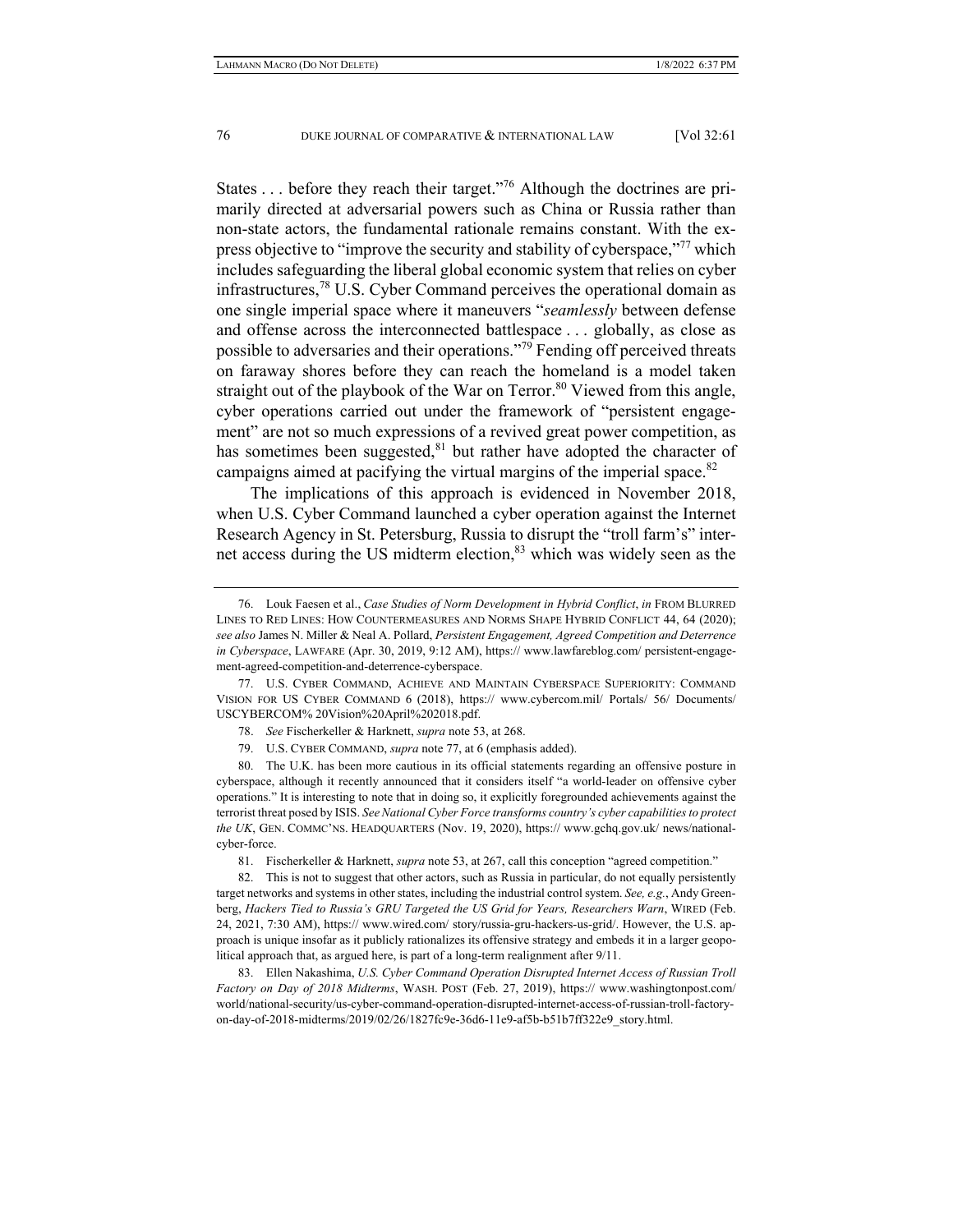first known application of the strategy of "persistent engagement."<sup>84</sup> For the purpose of this essay, it is less relevant to assess whether the operation's effects reached a severity threshold that would imply a violation of the "rule of sovereignty" in accordance with the Tallinn Manual criteria, or whether it could be justified as a lawful countermeasure. Here, it is significant that despite General Counsel Ney's previous assurance that the U.S. military would "take into account the principle of State sovereignty,"<sup>85</sup> there was no attempt from U.S. Cyber Command to justify the operation under international law. This, at the very least, suggests that Russia's sovereignty was never seriously regarded as posing an impediment. In this light, retrospective attempts to rationalize the conduct within an international legal framework might miss the mark, as it does not appear to constitute an element of the strategic calculus under "persistent engagement."

#### III. CYBER WESTPHALIA

The possible dawn of a "cybered Westphalian age," which has come to represent a sweeping discursive antipode to the conception of the global networks as principally "free and open," was first observed as early as 2011.<sup>86</sup> A decade later, talk of the (re)emergence of "borders" between states in the cyber domain is now commonplace. Most prominently, Russia, China, and Iran have all engaged in efforts to decouple their domestic parts of cyberspace from the global network superstructure. The development, which has pronounced technological as well as political-legal dimensions, has been framed as part of a broader attempt to "extend authoritarian rule across time and space."<sup>87</sup> While the substance of this contention can hardly be disputed, its liberal perspective sometimes underplays the significance—and persuasive power— of counter-imperialist narratives in the rationalization of "Westphalian" trajectories in cyberspace. With a focus on China as the paradigmatic example of this approach, the following section examines the question of how it informs the discourse surrounding the legal status of sovereignty.

 <sup>84.</sup> Miller & Pollard, *supra* note 76.

 <sup>85.</sup> Ney, *supra* note 20.

 <sup>86.</sup> Chris C. Demchak & Peter Dombrowski, *Rise of a Cybered Westphalian Age*, 5 STRATEGIC STUD. Q. 32 (2011); Chris C. Demchak & Peter Dombrowski, *Cyber Westphalia: Asserting State Prerogatives in Cyberspace*, 2013 GEO. J. INT'L AFFS. 29 ; Chris C. Demchak, *Uncivil and Post-Western Cyber Westphalia: Changing Interstate Power Relations of the Cybered Age*, 1 CYBER DEF. REV. 49 (2016).

 <sup>87.</sup> Tom Ginsburg, *Authoritarian International Law?*, 114 AM. J. INT'L L. 221, 225 (2020).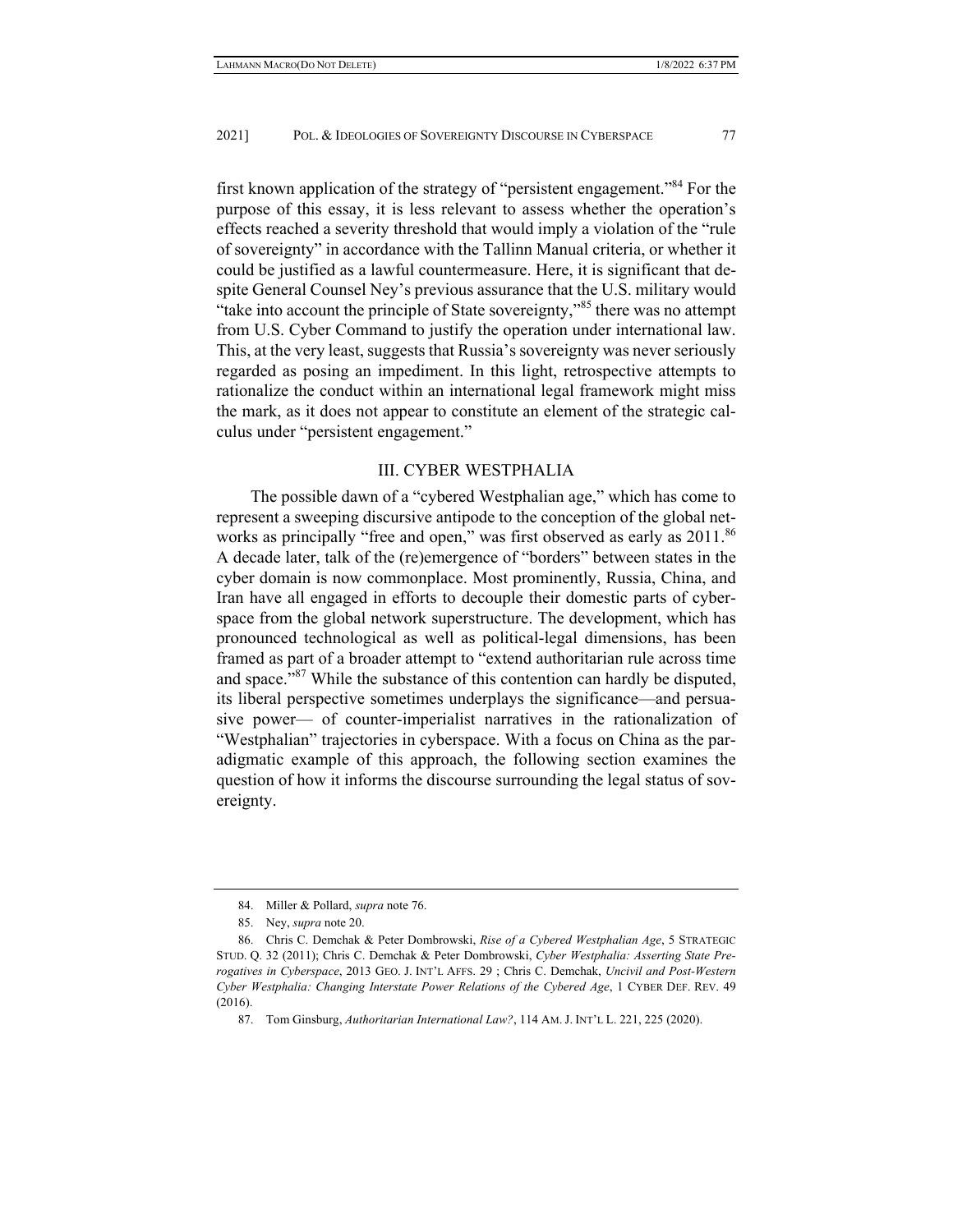#### A. Echoes of Imperialist Legacies in Transnational Space

Long before the ascent of the notions of "cyber sovereignty" and "cyber-Westphalia," Chinese officials were pushing back against the "free and open" internet that was thought of as dominated by U.S. ideology and technology. In doing so, they consciously invoked the language of anti-imperialism. In 2000, Jiang Mianheng, Vice-President of the Chinese Academy of Sciences, warned that "China's integration into the economy dominated by cyberspace presents the danger of subjugating the country to the fealty of capitalist, neo-imperialist Western powers."88 This "colonial menace" did not just arrive in the form of "[t]he West's technological domination" but also through the "influence and remote control by ideas and cultures."<sup>89</sup> Already then, the only conceivable response was asserted to be the filtering of internet content and ultimately "the construction of a national network independent of the Internet, the elaboration of new protocols and technologies on which it is to be based."<sup>90</sup> Nearly two decades later, Mianheng's observations were echoed by the high-ranking diplomat He Yafei in his book with the telling title "China's Historical Choice in Global Governance." He noted that "cyber imperialism is on the rise, resulting from *a monopoly of information and internet technology,*" and determined that China was thus compelled to respond with two separate but interconnected strategies: "build up national cyberspace capability to counter such an invasion" and "establish rule of law in cyberspace in global governance."91 Although the contours of these objectives remain poorly defined, the concept of "internet sovereignty" has become firmly entrenched in contemporary Chinese political discourse.<sup>92</sup>

It is important to recognize this language as more than merely nationalist posturing of a rising power. The line of argumentation is consistent with China's more general perception of the international order since the colonial traumata of the 19th century, when the British Empire forced the Middle Kingdom into the "unequal treaties" as a result of the two Opium Wars, and the aftermath of the shattering of the Boxer Rebellion had led to painful concessions to the Western powers and the Empire of Japan.<sup>93</sup> The emphasis on

 <sup>88.</sup> Daniel Ventre, *Cuba: Towards an Active Cyber-Defense*, *in* CYBER CONFLICT: COMPETING NATIONAL PERSPECTIVES 45, 67 (Daniel Ventre ed., 2012).

 <sup>89.</sup> *Id.*

 <sup>90.</sup> *Id.*

 <sup>91.</sup> HE YAFEI, CHINA'S HISTORICAL CHOICE IN GLOBAL GOVERNANCE (2018) (emphasis added).

 <sup>92.</sup> *See* Jinghan Zeng et al, *China's Solution to Global Cyber Governance: Unpacking the Domestic Discourse of Internet Sovereignty*, 45 POL. & POL'Y 432 (2017).

 <sup>93.</sup> Anghie, *supra* note 47, 36–37; *see generally* Phil C.W. Chan, *China's Approaches to International Law Since the Opium War*, 27 LEIDEN J. INT'L L. 859 (2014).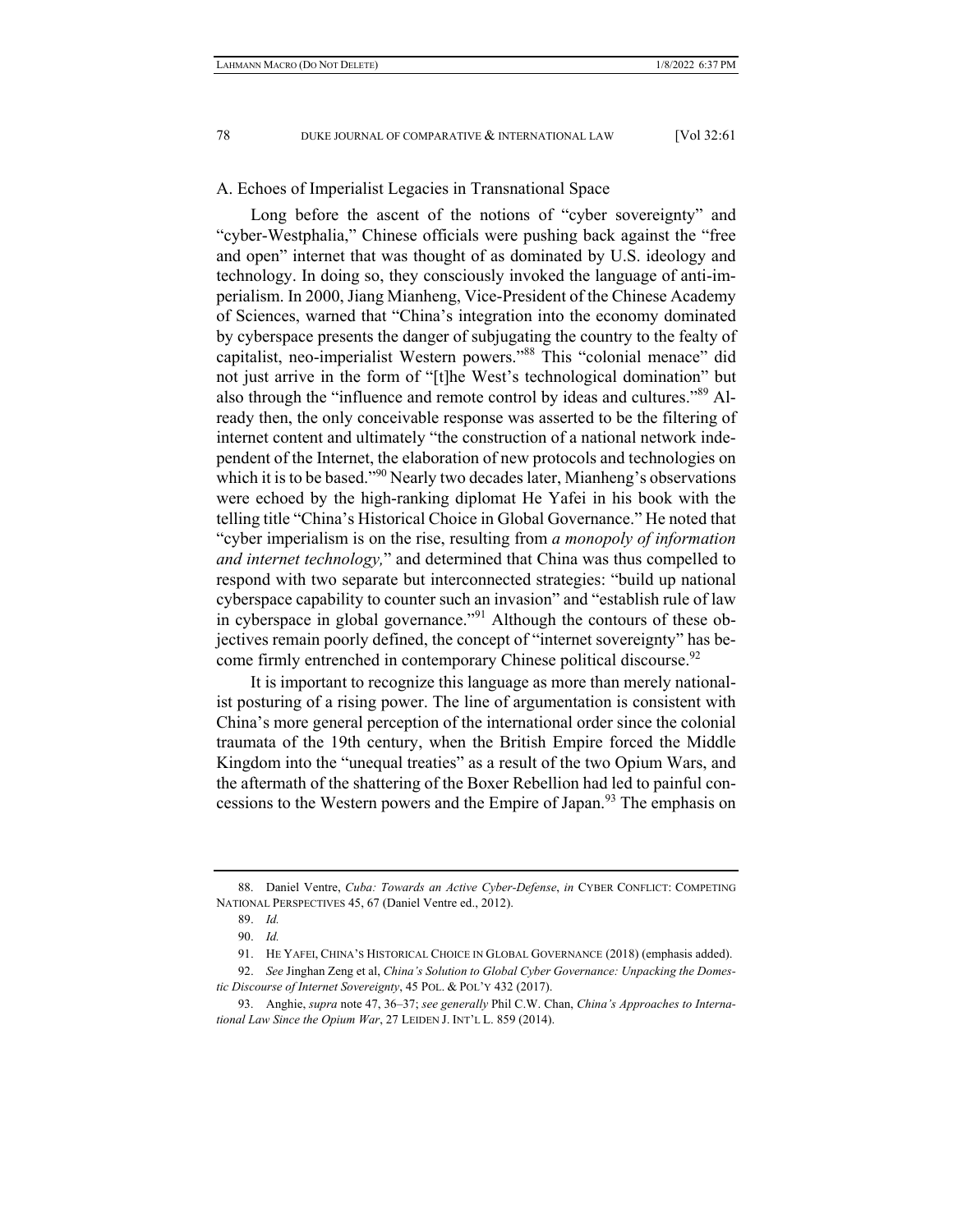sovereignty must be understood against this historical background.<sup>94</sup> Framing such an approach as "Westphalian," as suggested by Demchak and Dombrowski,  $95$  is appropriate insofar as the 1648 Treaties of Westphalia are generally perceived as laying the foundations of modern-day sovereignty through an explicit rejection of the formal supremacy of pope and emperor in the Holy Roman Empire,<sup>96</sup> despite the factual issues with this historical interpretation that several scholars have pointed out.<sup>97</sup> More recently, a further reinforcing narrative has formed in Beijing that promotes the idea of China as having emerged from World War II to become the creator and guardian of the post-war international legal order, which today is threatened by the imperial ambitions of the U.S.<sup>98</sup>

Russia—the other state counted among the leading "cyber Westphalian" powers—has developed a similar understanding of sovereignty through a series of markedly different historical events. Unlike China, its historical point of reference is not colonial encroachment and conquest by a European nation because Russia constituted an integral part of the continent's Concert of Powers since after the Congress of Vienna in 1815. The traumatic event that continues to shape its attitudes and politics toward the West and the rest of the world is much more recent and involves not a struggle against a colonial empire, but the loss of one, which came about with the fall of the Soviet Union in 1991.<sup>99</sup> The lessons Russia drew from this outcome of the Cold War are nonetheless similar to China's in that it led to a deep mistrust of "liberal ideology," which, in the Kremlin's narrative, has "outlived its purpose<sup>"100</sup> while at the same time displaying an uncomfortable tendency to lead to "color revolutions."101 The antidote, quite naturally, is a rejection of the

 101. *See* Krišjānis Bušs, *Russia Stirs Fear of Color Revolutions*, DEMOCRACY SPEAKS (Sept. 9, 2019), https://www.democracyspeaks.org/blog/russia-stirs-fear-color-revolutions.

 <sup>94.</sup> *See* MARIA ADELE CARRAI, SOVEREIGNTY IN CHINA, A GENEALOGY OF A CONCEPT SINCE 1840 82–108 (2019). To be sure, the self-serving performativity of the CCP's more recent rhetoric of anti-imperialism in light of Beijing's global ambitions of late was recently pointed out by literary theorist Nan Z. Da. Nan Z. Da, *Disambiguation, a Tragedy*, N+1, Fall 2020, at 75, 81 (2020).

 <sup>95.</sup> *See* Demchak and Dombrowski, *Rise of a Cybered Westphalian Age, supra* note 86.

 <sup>96.</sup> Martti Koskenniemi & Ville Kari, *Sovereign Equality*, *in* THE UN FRIENDLY RELATIONS DECLARATION AT 50: AN ASSESSMENT OF THE FUNDAMENTAL PRINCIPLES OF INTERNATIONAL LAW 166, 167 (Jorge E. Viñuales ed., 2020).

 <sup>97.</sup> *See generally* Derek Croxton, *The Peace of Westphalia of 1648 and the Origins of Sovereignty*, 21 INT'L HIST. REV. 569 (1999); *see also* Peter M.R. Stirk, *The Westphalian Model and Sovereign Equality*, 38 REV. INT'L STUD. 641 (2011).

 <sup>98.</sup> RANA MITTER, CHINA'S GOOD WAR: HOW WORLD WAR II IS SHAPING A NEW NATIONALISM 248–49 (2020).

 <sup>99.</sup> *See* Lauri Mälksoo, *The Russian Concept of International Law as Imperial Legacy*, *in*  EUROPEAN INTERNATIONAL LAW TRADITIONS 261 (Peter Hilpold ed., 2021).

 <sup>100.</sup> Lionel Barber & Henry Foy, *Vladimir Putin: Liberalism Has 'Outlived Its Purpose'*, FIN. TIMES (June 27, 2019), https://www.ft.com/content/2880c762-98c2-11e9-8cfb-30c211dcd229.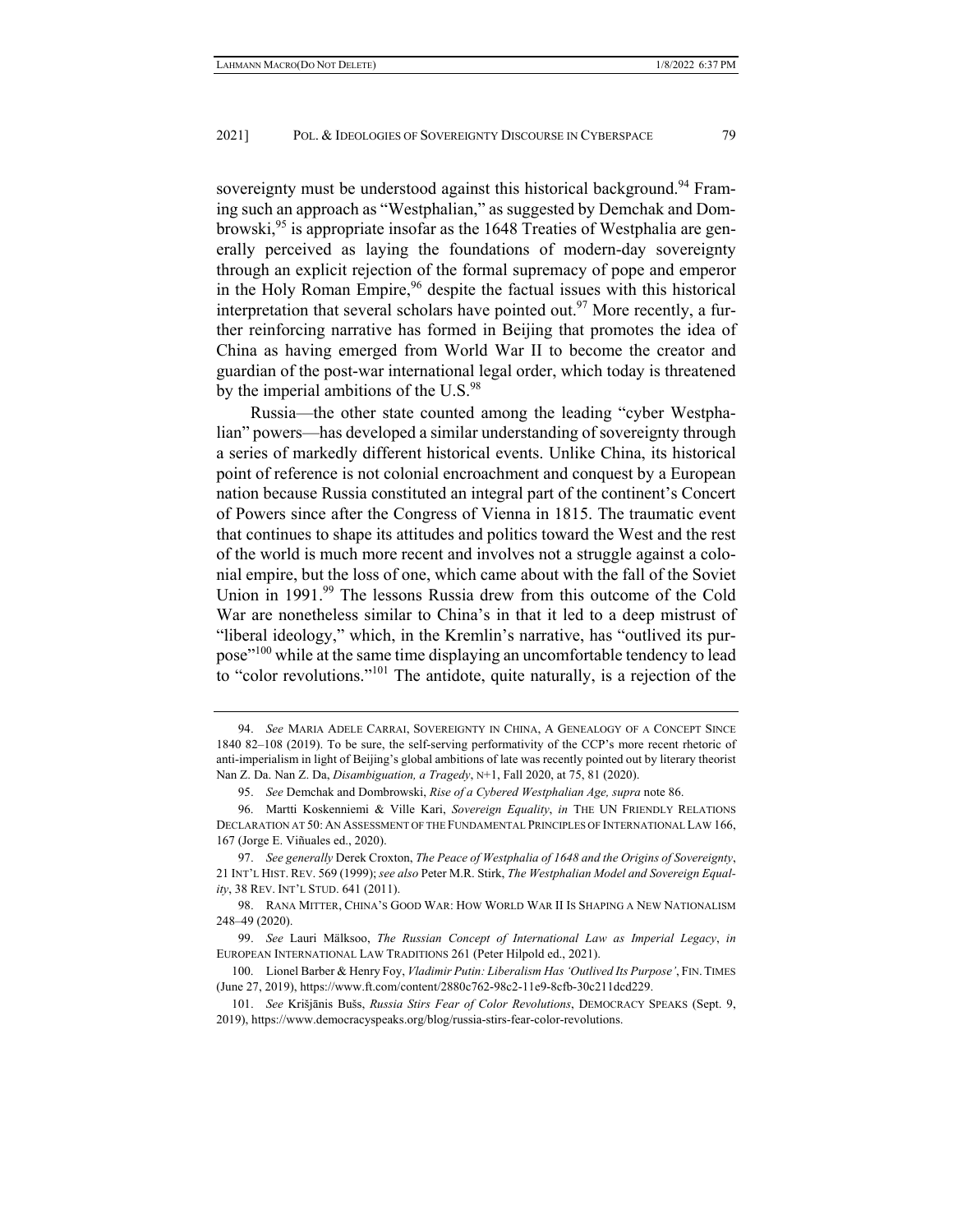"free and open" internet which facilitates the spread of liberal ideas and tight control over information flows into and within Russia. This development is in line with a more generally illiberal understanding of the concept of sovereignty in Russian discourse, which is directed against the "dangerous" Western idea of popular sovereignty.<sup>102</sup>

The first subject area in which the Westphalian approach came to the surface on issues concerning cyberspace was the structure of internet governance. In response to the Western preference of maintaining a "multistakeholder" model within the framework of ICANN that acknowledged the legitimate position of private entities alongside state actors with respect to administrative and norm-creating functions, China and Russia early on pushed for extending the mandate of the International Telecommunication Union  $(ITU)$ .<sup>103</sup> As a multilateral organization based on the principle of "one" state, one vote" as an expression of sovereign equality, in the eyes of these states (together with Iran, India, Saudi Arabia, and a few others), the ITU is better suited to advance their cause.

# B. Technology and Sovereignty: Asserting Control

If sovereignty presupposes factual, effective control, as was described in section two as the basic assumption underlying the imperial approach to cyberspace, then establishing control by way of technological fixes is not per se an irrational response.<sup>104</sup> In this regard, to perceive the increasing segmentation and decreasing interconnectedness of global network infrastructures as exclusively an "authoritarian attempt" to suppress one's own population is not a sufficiently complex explanation. The fragmentation that results from this process of disconnecting may just as much be aimed at undermining one of the main premises of "persistent engagement" and in this way creating the technical conditions for the realization of sovereignty vis-à-vis imperialist tendencies.<sup>105</sup>

Interestingly, although formulated as a counterstrategy to the U.S. approach,<sup>106</sup> the Chinese variant of cyber sovereignty has so far apparently not taken this path. Instead, it is almost entirely focused on protecting against

 106. *See* Yi Shen, *Cyber Sovereignty and the Governance of Global Cyberspace*, 1 CHINESE POL. SCI. REV. 81, 90 (2016) (finding that China's cyber sovereignty was created defensively).

 <sup>102.</sup> *See* LAURI MÄLKSOO, RUSSIAN APPROACHES TO INTERNATIONAL LAW 100–04 (2015).

 <sup>103.</sup> Adam Segal, *Holding the Multistakeholder Line at the ITU*, COUNCIL ON FOREIGN RELS. (Oct. 21, 2014), https://www.cfr.org/report/holding-multistakeholder-line-itu.

 <sup>104.</sup> It bears repeating that this does not imply a value judgment.

 <sup>105.</sup> *See* Lennart Maschmeyer, *Persistent Engagement Neglects Secrecy at Its Peril*, LAWFARE (Mar. 4, 2020, 8:00 AM), https:// www.lawfareblog.com/ persistent- engagement- neglects- secrecy- itsperil (discussing the flawed logic behind the argument that persistent engagement relies on the assumption that cyber conflict stems from the "interconnectedness" of modern technology).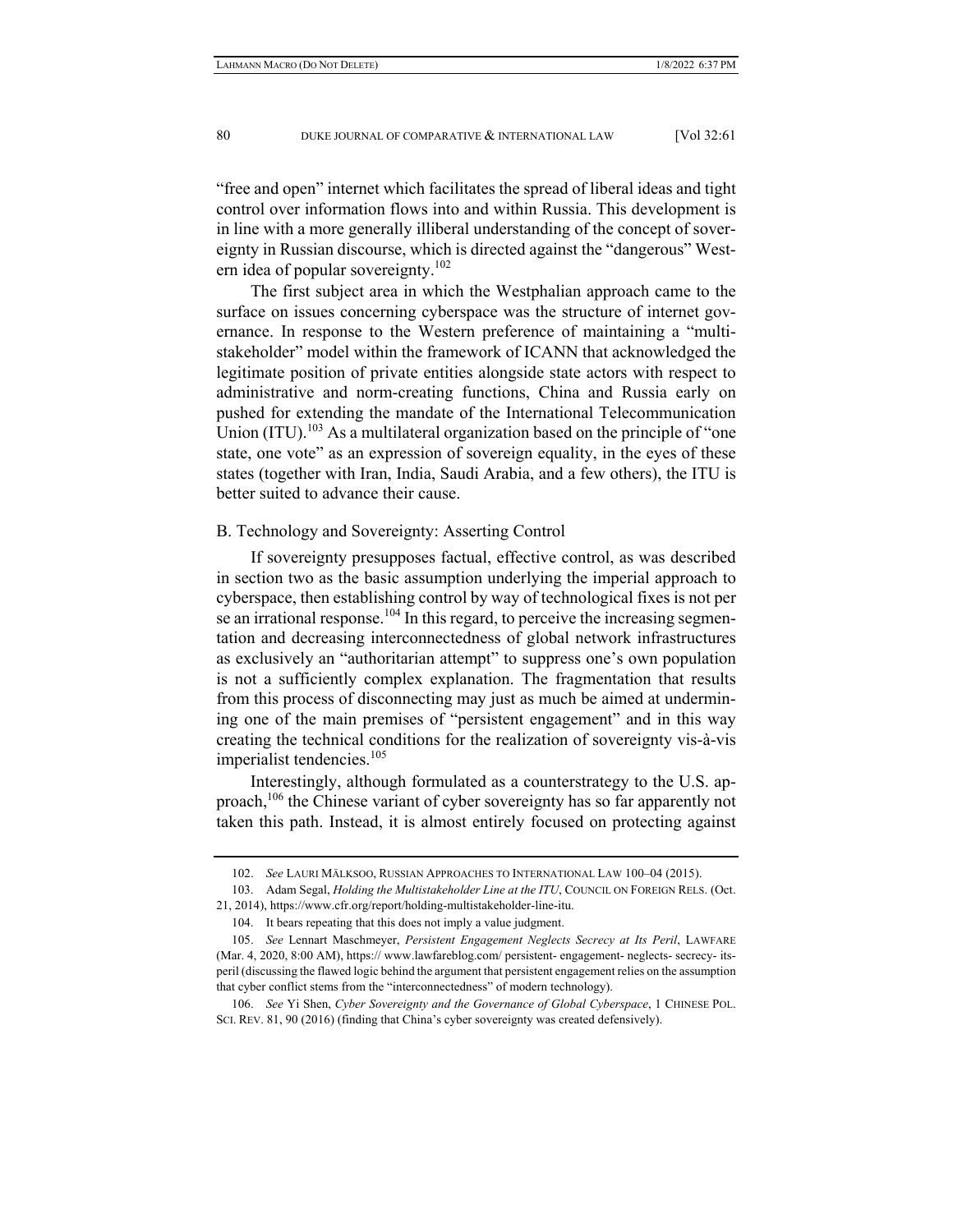Western values and ideas by targeting the information flows that enter the country on the content layer, $107$  that is on top of existing network infrastructures.<sup>108</sup> Its "Golden Shield Project," also known as the Great Firewall, isolates the Chinese part of the internet by extensively filtering incoming data traffic. The inward-looking dimension consists of an invasive surveillance and censorship system aimed at ensuring that nothing from the free and open internet reaches the hearts and minds of Chinese citizens.<sup>109</sup> At the same time, this approach does nothing to shield the People's Republic from offensive cyber operations conducted by the U.S. under its framework of persistent engagement.<sup>110</sup> Some commentators have suggested that China's reluctance to implement a more rigorous physical separation on the network's infrastructure layer might be a reflection of its own long-standing preference for an offensive posture in cyberspace, not unlike that of the  $U.S.<sup>111</sup>$  If anything, certain aspects of China's surveillance infrastructure, such as the widespread ban of the HTTPS protocol, $^{112}$  seem to have a rather weakening effect on overall cybersecurity. $^{113}$ 

The same does not hold true for more recent efforts taken by Russia and Iran. In 2019, the State Duma enacted the sovereign internet law which set the stage for an actually physical separation of the Russian networks from the rest of the internet.<sup>114</sup> While the law is expected to be primarily aimed at intensifying domestic censorship and surveillance, $115$  the official line is that

 <sup>107.</sup> This paper adopts the three categories of layers introduced by Yochai Benkler, *From Consumers to Users: Shifting the Deeper Structures of Regulation Toward Sustainable Commons and User Access*, 52 FED. COMM. L.J. 561, 562 (2000): infrastructure layer, logical layer, and content layer. Several other layer models of global network infrastructures have been proposed in the literature.

 <sup>108.</sup> Justin Sherman, *Russia and Iran Plan to Fundamentally Isolate the Internet*, WIRED (June 6, 2019, 8:00 AM), https:// www.wired.com/ story/ russia-and-iran-plan-to-fundamentally-isolate-the-internet/.

 <sup>109.</sup> Elisabeth C. Economy, *The Great Firewall of China: Xi Jinping's Internet Shutdown*, GUARDIAN (June 29, 2018), https:// www.theguardian.com/ news/ 2018 /jun/ 29 /the-great-firewall-ofchina-xi-jinpings-internet-shutdown.

 <sup>110.</sup> *See* Hugo Zylberberg, *Cyber Sovereignty and Online Borders Do Not Improve International Security*, COUNCIL ON FOREIGN RELS. (Oct. 2, 2017, 10:22 AM), https:// www.cfr.org/blog/cyber-sovereignty-and-online-borders-do-not-improve-international-security (discussing the ineffectiveness of using online borders to protect a country's territory).

 <sup>111.</sup> *See* Tianjiao Jiang, *From Offensive Dominance to Deterrence: China's Evolving Strategic Thinking on Cyberwar*, 1 CHINESE J. INT'L REV. 1 (2019) (discussing how Chinese cyberwar practices look similar to those in the U.S.).

 <sup>112.</sup> *See What is HTTPS?*, CLOUDFARE, https://www.cloudflare.com/learning/ssl/what-is-https/(explaining that "[HTTPS] is the secure version of HTTP, which is the primary protocol used to send data between a web browser and a website. HTTPS is encrypted in order to increase security of data transfer").

 <sup>113.</sup> Valentin Weber, *How China's Control of Information Is a Cyber Weakness*, LAWFARE (Nov. 12, 2020, 12:43 PM), https://www.lawfareblog.com/how-chinas-control-information-cyber-weakness.

 <sup>114.</sup> Sherman, *supra* note 108.

 <sup>115.</sup> Zak Doffman, *Putin Signs "Russian Internet Law" to Disconnect Russia from the World Wide*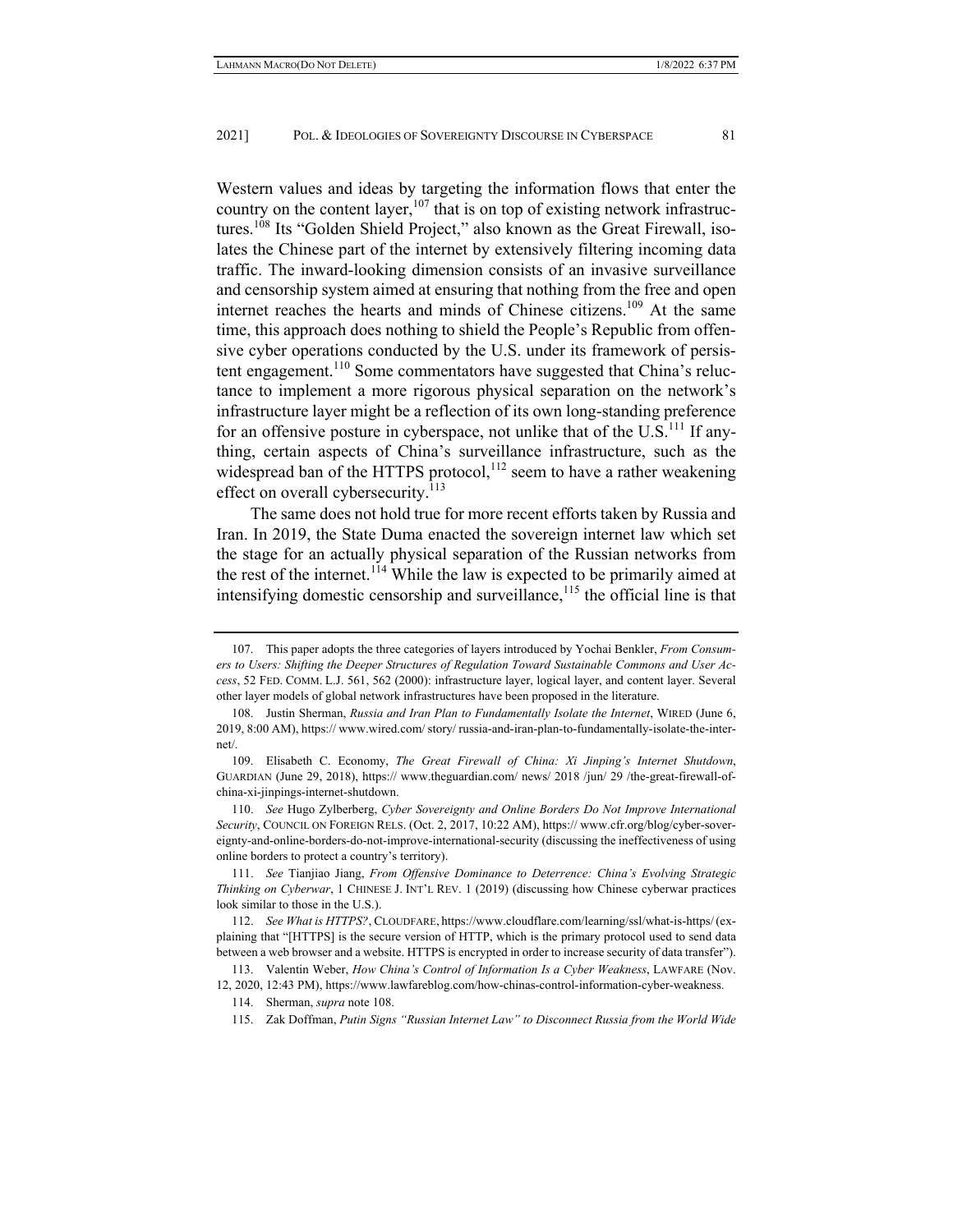the law is a direct response to "the aggressive nature of the U.S. National Cyber Security Strategy adopted in September 2018—i.e., "persistent engagement."116 Russia's official stance represents a significant leap toward cyber sovereignty because it seeks to establish factual control over (virtual) territory. Likewise, Iran initiated steps to physically separate its domestic network from the internet.<sup>117</sup> Iran does not make an explicit nod to U.S. cyber strategy but like Russia stresses a comparable sense of vulnerability to offensive cyber operations.<sup>118</sup> Thus, while the approaches of the main proponents of the Westphalian approach differ, all three states have now taken clear steps to implement some version of "cyber sovereignty."

Despite their differences, the three cases are significant insofar as they all at least tacitly acknowledge the implicit premise that in an interconnected, conceptually de-territorialized space, sovereignty remains fundamentally ephemeral unless actual, sustained control over cyber infrastructure can be established. Given the political history of the internet and the particular counter-narratives of China and Russia, the states' policies should come as no surprise. The subsequent section looks at how these actors have, in addition to these domestic measures, attempted to promote cyber sovereignty within the context of international normative processes.

#### C. "Westphalian" Approaches to International Law in Cyberspace

The model of cyber sovereignty exemplified by China, Russia, and Iran—although with variations when it comes to the details of implementation—is primarily aimed at regime stabilization, $119$  which requires it to be both inward- and outward-looking. The two aspects are necessarily intertwined, and both focus on the content layer of network infrastructures, that is the information transported over the internet. In that sense, these actors frame the implications of the digital transformation as "information-" rather than "cyber security."120

*Web*, FORBES (May 1, 2019), https://www.forbes.com/sites/zakdoffman/2019/05/01/putin-signs-russianinternet-law-to-disconnect-the-country-from-the-world-wide-web/.

 <sup>116.</sup> Alena Epifanova, *Deciphering Russia's "Sovereign Internet Law*,*"* DGAP (Jan. 16, 2020), https:// dgap.org/ en/research/publications/deciphering-russias-sovereign-internet-law.

 <sup>117.</sup> Lily Hay Newman, *How the Iranian Government Shut Off the Internet*, WIRED (Nov. 17, 2019, 3:34 PM), https://www.wired.com/story/iran-internet-shutoff/.

 <sup>118.</sup> *See* Idrees Ali & Phil Stewart, *Exclusive: U.S. Carried Out Secret Cyber Strike on Iran in Wake of Saudi Oil Attack: Officials*, REUTERS (Oct. 16, 2019, 1:03 AM), https://www.reuters.com/article/ususa-iran-military-cyber-exclusive-idUSKBN1WV0EK (discussing a secret U.S. cyber strike operation targeting Iran).

 <sup>119.</sup> BROEDERS ET AL., *supra* note 1, at 2.

 <sup>120.</sup> *See* Minister for Foreign Affairs of the Russian Federation, Letter dated Sept. 23, 1998 from the Minister for Foreign Affirs of the Russian Federation addressed to the Secretary-General, U.N. Doc. A/C.1/53/3 (Sept. 30, 1998) (explaining the information revolution and the potential threat of information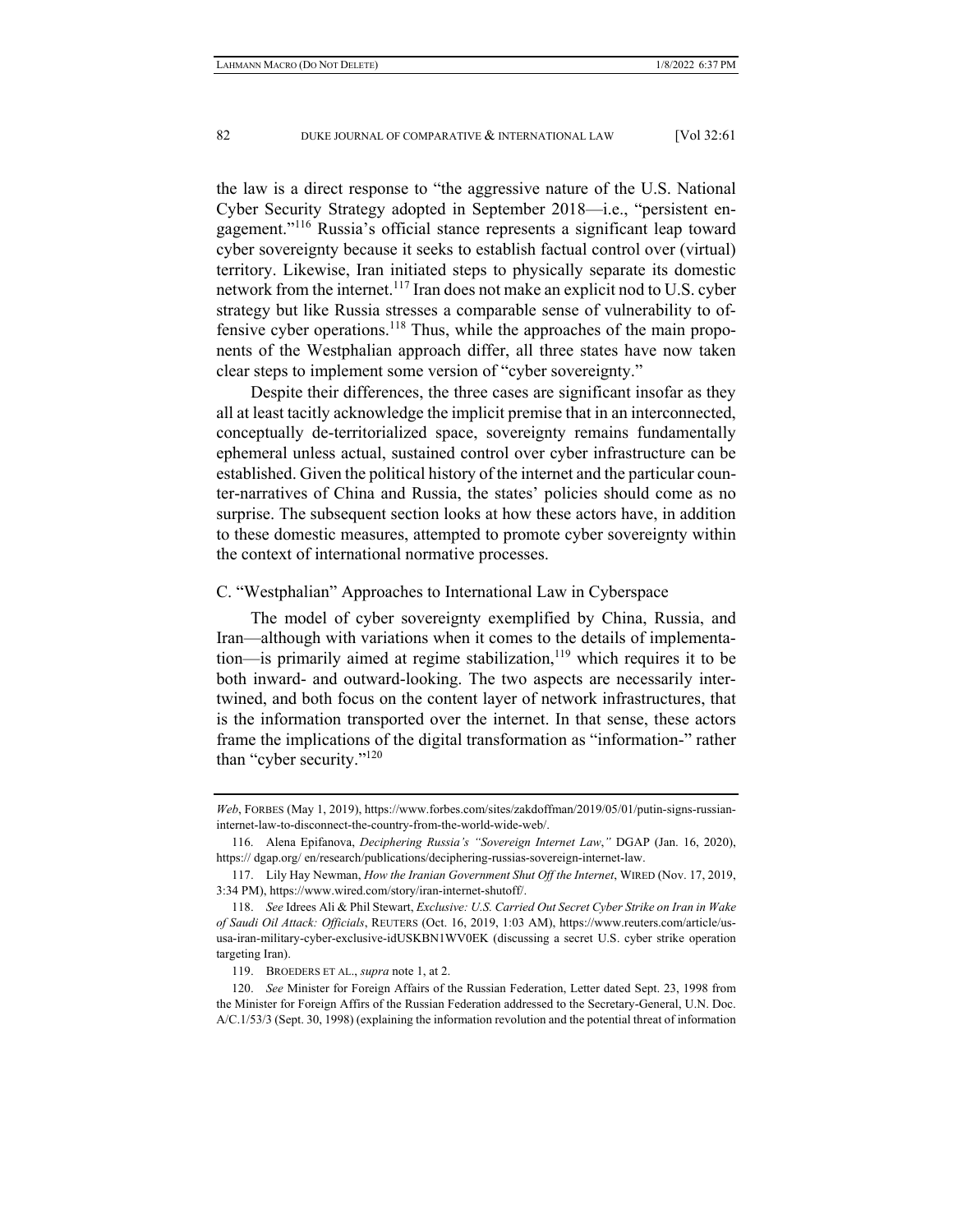This understanding is reflected in the states' individual and joint efforts at norm development and consolidation in international fora. Whereas Russia's 1998 letter to the UN Secretary-General and the accompanying draft resolution did not yet explicitly reference "sovereignty" as threatened by the possibilities of novel global information technologies, it did already observe that they can "be used for purposes incompatible with the objectives of ensuring . . . the observance of the principle of . . . non-interference in internal affairs."<sup>121</sup> Two years later, the Russian Federation declared that the "United" Nations . . . shall promote international cooperation for the purpose of limiting threats in the field of international information security and creating, for that purpose, an *international legal basis* to . . . [d]evelop a procedure for the exchange of information on and the *prevention of unauthorized transboundary influence through information.*"122

The notion of sovereignty has become front and center in initiatives to regulate state conduct in cyberspace. This has been most emphatically expressed in the two versions of the "International Code of Conduct for Information Security," drafted within the framework of the Shanghai Cooperation Organization (SCO). The second iteration of the International Code of Conduct for Information Security<sup>123</sup> provides in its first operative clause that all states that voluntarily subscribe to the Code pledge to respect the sovereignty, territorial integrity, and political independence of all states. Crucially, this entails the obligation "[n]ot to use information and communications technologies and information and communications networks to interfere in the internal affairs of other States or with the aim of undermining their political, economic and social stability."124 The statement clarifies that transboundary data streams on the content layer itself, without any intrusion of the underlying cyber infrastructure, potentially qualify as violations of sovereignty if they amount to interfering acts below coercion, the threshold necessary for a violation of the principle of non-intervention. For instance, Russia recently regarded the live broadcasting of anti-government protests via Google's streaming platform YouTube as such an interference in its internal

124. *Id.* § 2(3).

wars).

 <sup>121.</sup> *Id.* at 3.

 <sup>122.</sup> U.N. Secretary-General, *Developments in the Field of Information and Telecommunications in the Context of International Security*, *Reply received from the Russian Federation*, at 6, U.N. Doc. A/55/140 (July 10, 2000) (emphasis added).

 <sup>123.</sup> Permanent Reps. of China, Kazakhstan, Kyrgyzstan, the Russian Federation, Tajikistan and Uzbekistan to the U.N., Letter dated Jan. 9, 2015 from the Permanent Reps. of China, Kazakhstan, Kyrgyzstan, the Russian Federation, Tajikistan and Uzbekistan to the U.N. addressed to the Secretary-General, U.N. Doc. A/69/723, annex (Jan. 13, 2015). The first version had been submitted by China, Russia, Tajikistan and Uzbekistan in September 2011.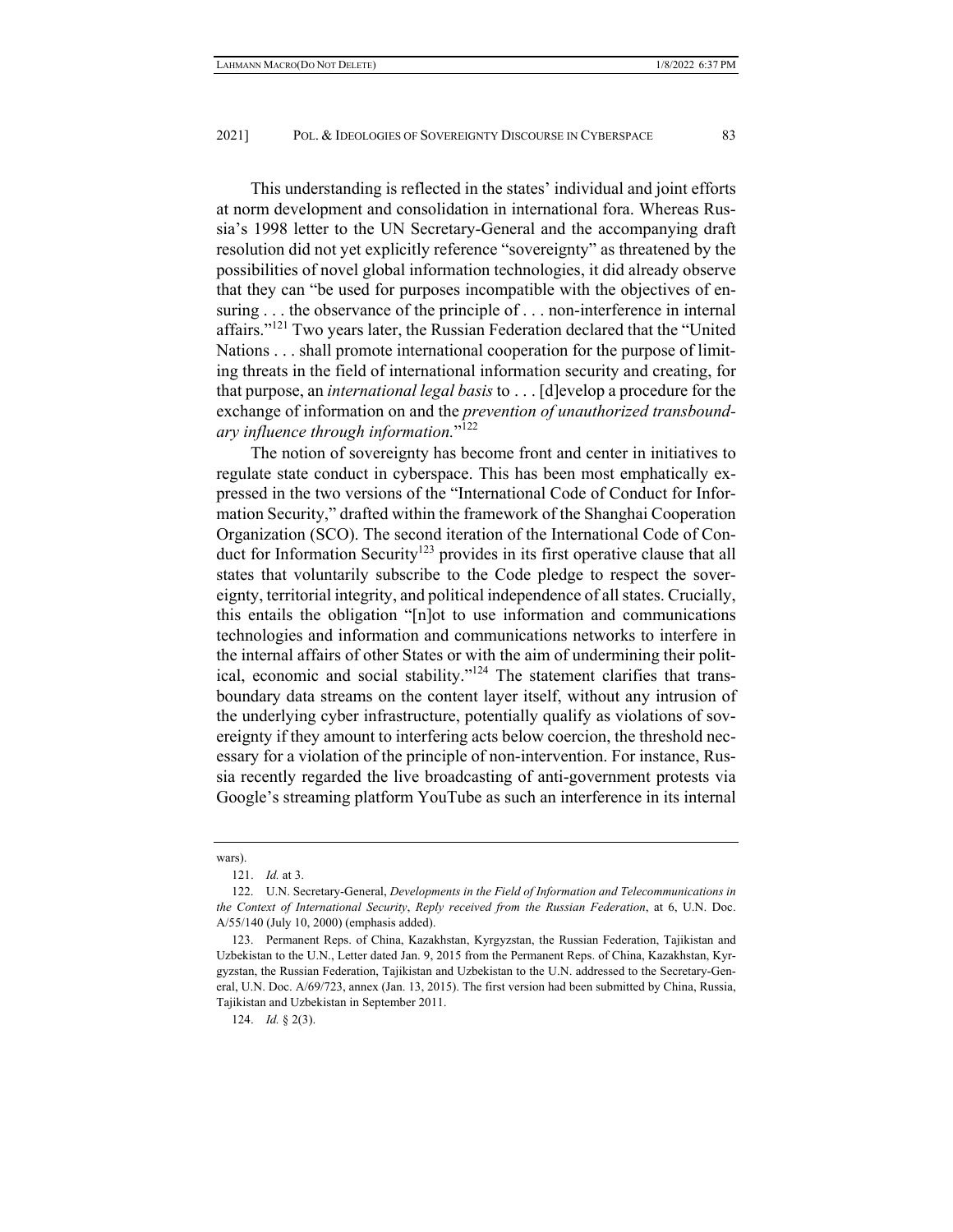affairs.<sup>125</sup> China, in particular, has repeatedly underlined that the principle of sovereignty entails the prohibition of such undermining conduct,  $126$  and has "warned against infringement of its cyber sovereignty *under the pretext of providing free flow of information.*"<sup>127</sup> In 2017, the People's Republic enshrined the duty to respect "cyber sovereignty" as the "cornerstone" of its Strategy for International Cooperation on Cyberspace.<sup>128</sup>

More recently, the armed forces of Iran published a comprehensive statement to weigh in on the question of the status of sovereignty in cyberspace, opining that "[a]ny intentional use of cyber-force with tangible or nontangible implications which is or can be a threat to the national security or may, due to political, economic, social, and cultural destabilization, result in destabilization of national security constitutes a violation of the sovereignty of the state."129 Provided the translation is reliable, which is hard to assess, the use of the term "cyber-force" seems to imply that the authors had in mind more traditional offensive cyber operations directed against the logical or physical layers of cyber infrastructures and not so much an attempt at influencing public opinion in Iran by way of conducting an information operation. Still, it is noteworthy that the state considers "non-tangible implications" in the form of "social and cultural destabilization" as falling within the rule's scope, which at least leaves open the possibility that an "interference" on the content layer could be regarded as a violation of Iran's sovereignty as well.

Taken together, the rulemaking and rule-clarifying efforts by China, Russia, and Iran leave no doubt that these "Westphalian" actors are firmly in the same camp as the authors of the Tallinn Manual in regarding sovereignty as a primary rule of international law, and not simply a principle. At the same time, it is clear that when it comes to the substantial scope of the rule, interpretations diverge vastly. While the Manual goes to great lengths to limit the content of the rule of sovereignty to more severe forms of a violation of ter-

 <sup>125.</sup> *See, e.g.*, *Russia Tells Google Not To Advertise "Illegal" Events after Election Protests*, REUTERS (Aug. 11, 2019, 8:20 AM), https:// www.reuters.com /article /us-russia- politics- protestsgoogle/ russia-after-protests-tells-google-not-to-advertise-illegal-events-idUSKCN1V10BY.

 <sup>126.</sup> *See* Li Baodong, Vice Foreign Minister, Ministry of Foreign Affs. of China, Address at the Opening Ceremony of the International Workshop on Information and Cyber Security (June 5, 2014), https://www.fmprc.gov.cn/mfa\_eng/wjbxw/t1162458.shtml.

 <sup>127.</sup> *China Supports Free Flow of Information*, GLOB. TIMES (May 31, 2017), https://www.globaltimes.cn/content/1049411.shtml (emphasis added).

 <sup>128.</sup> Press Release, Ministry of Foreign Affs., International Strategy of Cooperation on Cyberspace (Mar. 1, 2017), http://www.xinhuanet.com/english/china/2017-03/01/c\_136094371.htm (China). On this central function of sovereignty for the strategy, see Zhang Xinbao, *China's Strategy for International Cooperation on Cyberspace*, 16 CHINESE J. INT'L L. 377, 379–81 (2017).

 <sup>129.</sup> *Armed Forces Warns of Tough Reaction to Any Cyber Threat – Iran*, ALDIPLOMASY (Aug. 17, 2020), https://www.aldiplomasy.com/en/?p=20901.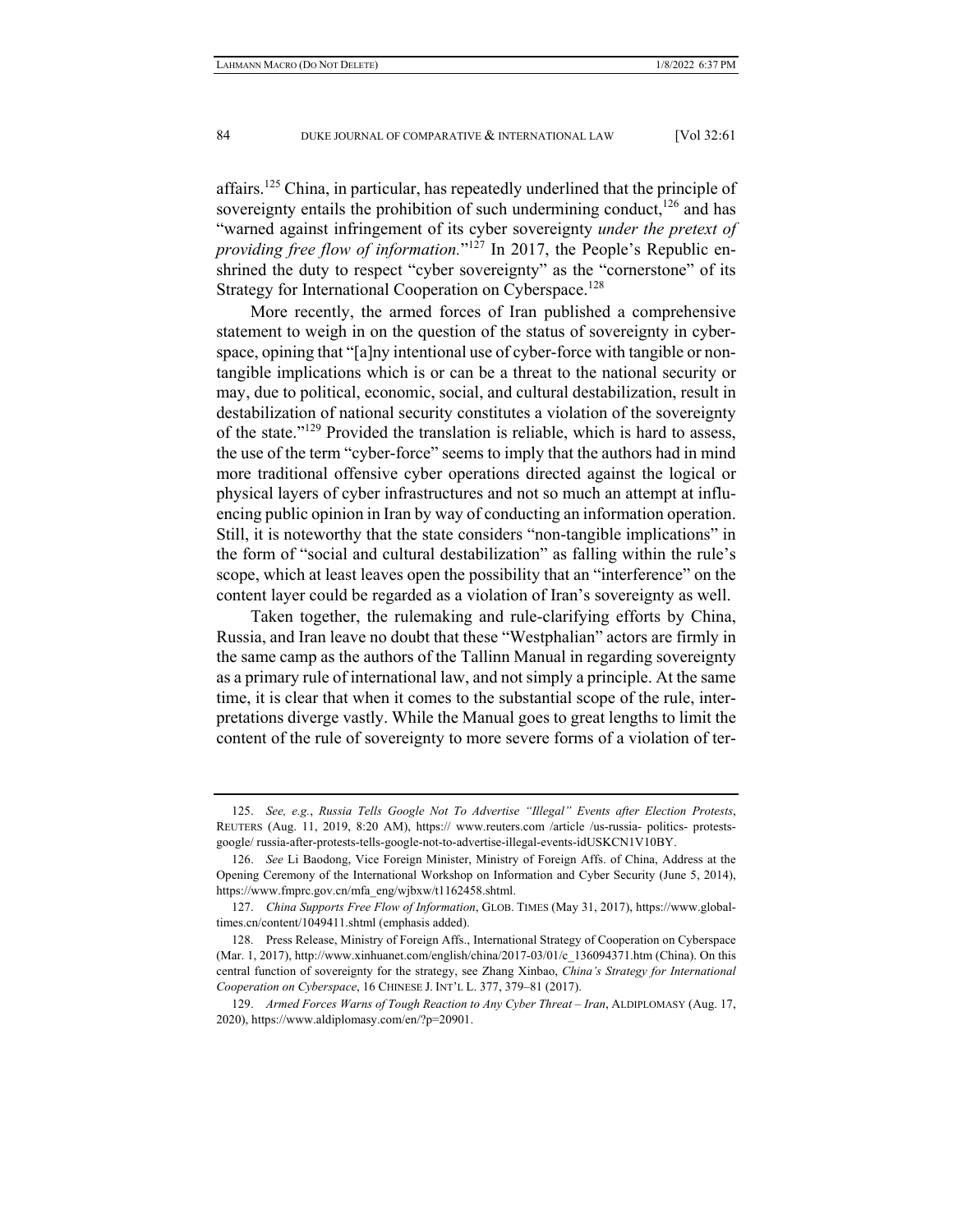ritorial integrity and the interference with "inherent governmental functions,"<sup>130</sup> the principal rationale of the authoritarian actors' emphasis on the inviolability of sovereignty is the anxiety caused by the potentially destabilizing information flows of the "free and open" internet.<sup>131</sup> Only Iran's recent statement seems to be concerned primarily with threats from cyber operations against the logical and physical layers of its domestic cyber infrastructures, which may simply result from the fact that it was prepared by the armed forces. The important differences between these state actors and the Manual, however, have not prevented Western scholars looking for a consolidation of state practice regarding the rule-status of sovereignty from citing the official expressions of the  $SCO<sup>132</sup>$  and Iran<sup>133</sup> in support of their arguments.

To be sure, the stated emphasis on mutual respect for sovereignty is not at all free of contradictions and in particular does not imply that the "Westphalian" actors in fact show any such restraint in their dealings with other countries on the international stage.<sup>134</sup> Just as the idea of the "free and open" internet as a facilitator of a liberal world order represents one of the last remnants of the post-Cold War story of inevitable progress, the sovereignty discourse primarily functions as a *metanarrative*—if not in a strictly Lyotardian understanding.<sup>135</sup> It describes the "Westphalian" camp's self-perceived position within the arena of international politics, in particular as it relates to transnational cybersecurity. Consequently, neither of these overarching narratives is set in stone nor invulnerable to shifting political-ideological parameters, as exemplified by the partial rollback of liberalist international policies initiated by the US administration during the Trump presidency.

 134. *See* Jacob Stokes, *Does China Really Respect Sovereignty?*, DIPLOMAT (May 23, 2019), https://thediplomat.com/2019/05/does-china-really-respect-sovereignty/ (demonstrating that China does not show such restraint). Similar observations hold true concerning Russia's interventions in Georgia and Ukraine and Iran's politics towards Iraq, Syria, Lebanon, or Yemen. Peter Dickinson, *The 2008 Russo-Georgian War: Putin's Green Light*, ATLANTIC COUNCIL (Aug. 7, 2021), https:// www.atlanticcouncil.org/ blogs/ ukrainealert/the-2008-russo-georgian-war-putins-green-light/; Kasra Aarabi, Iran's Regional Influence Campaign Is Starting to Flop, FOREIGN POL'Y (Dec. 11, 2019, 6:51 AM), https://foreignpolicy.com/2019/12/11/collapse-iranian-shiism-iraq-lebanon/.

 <sup>130.</sup> TALLINN MANUAL 2.0, *supra* note 5, at 17–27.

 <sup>131.</sup> BROEDERS ET AL., *supra* note 1, at 9.

 <sup>132.</sup> Schmitt & Vihul, *supra* note 12, at 1167–68.

 <sup>133.</sup> Michael N. Schmitt, *Noteworthy Releases of International Cyber Law Positions – Part II: Iran*, ARTICLES WAR (Aug. 27, 2020), https://lieber.westpoint.edu/iran-international-cyber-law-positions/; Przemysław Roguski, *Iran Joins Discussions of Sovereignty and Non-Intervention in Cyberspace*, JUST SEC. (Sept. 3, 2020), https://www.justsecurity.org/72181/iran-joins-discussions-of-sovereignty-and-nonintervention-in-cyberspace/.

 <sup>135.</sup> JEAN-FRANÇOIS LYOTARD, THE POSTMODERN CONDITION: A REPORT ON KNOWLEDGE xxiii– xxiv (1984).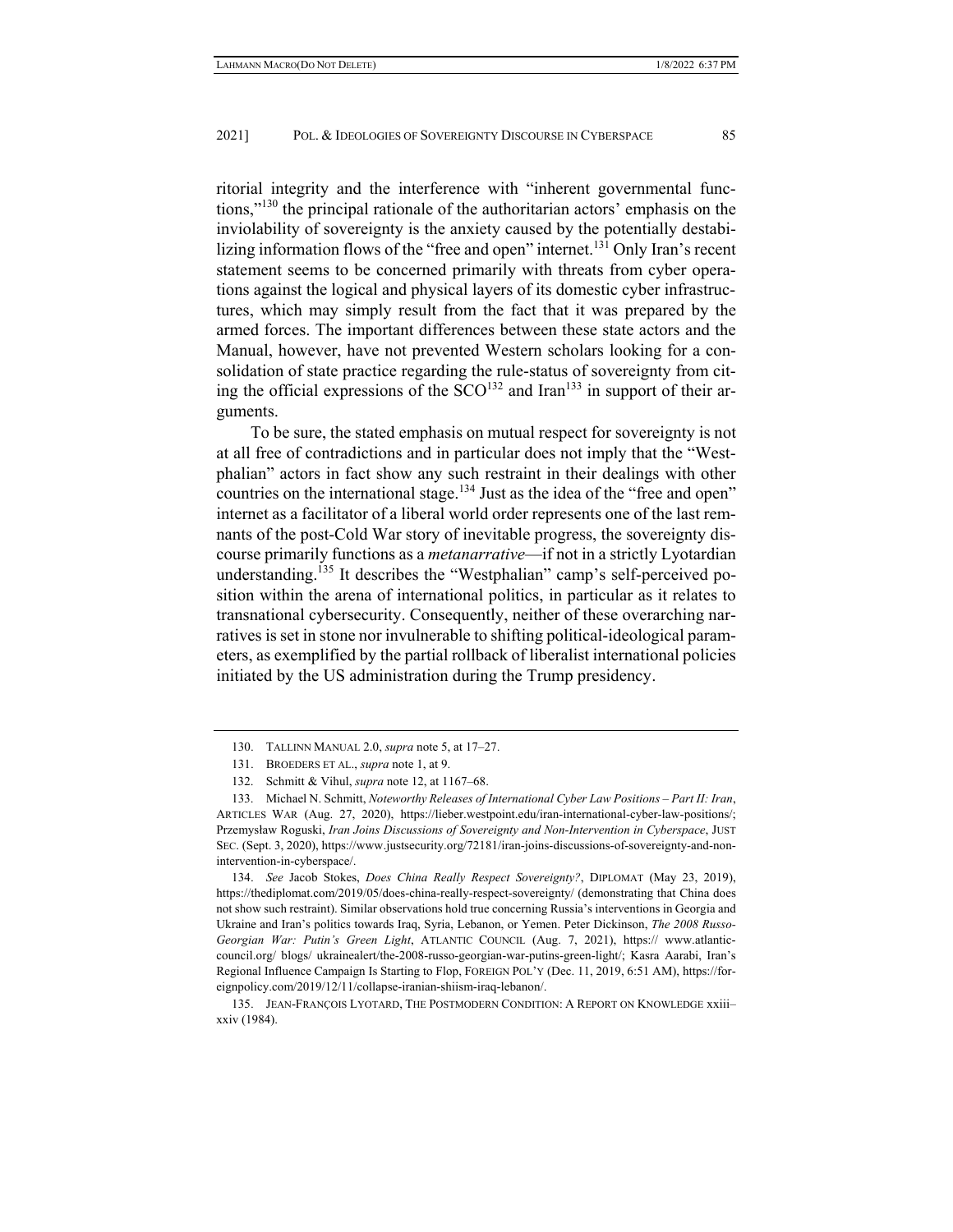# IV. WHITHER THE THIRD WAY? EMERGING STATE PRACTICE TOWARD SOVEREIGNTY IN CYBERSPACE

So far, we have examined the attitudes of the U.S. and the U.K. on the one hand, and of a couple of non-Western states with authoritarian regimes on the other, with regard to the character and status of sovereignty in cyberspace. This leaves a great number of states from all parts of the globe whose legal opinions may be described as representing a third way between the imperialist and Westphalian ordering principles of cyberspace.

#### A. The "Free and Open" Net: Affirmation and Pushback

Most Western and other states with liberal-democratic political systems have by and large embraced the U.S. approach in developing an internet that is free, open, and built on interoperable components for frictionless exchange of ideas and commercial goods.136 This broad consensus usually groups these states together as "likeminded" and distinguishes them from China, Russia, and other actors that opt for tight state control over their citizens' online activities.<sup>137</sup>

At the same time, in this context it is worth noting that in recent years, there has been at least a cautious pushback against American dominance over the internet even among Western actors, on both the technological and legal level. The most outspoken of these actors has been the European Union, which has begun to emphatically promote the idea of "technological" or "digital sovereignty," a policy that accentuates the substantial entanglement of the factual and legal dimensions of sovereignty in a way that echoes the Westphalian approach. If the essence of sovereignty is indeed control, then "digital sovereignty," as "the *ability* of an entity to personally decide the future form of identified dependencies in digitalization and to *possess the necessary powers*"138 points in this exact direction. Similar to the concept of "cyber sovereignty" described above, "digital sovereignty" can thus be interpreted as an effort to create the preconditions for self-determined agency in the digital domain that the imperialist model has dismissed as factually inconceivable and therefore legally vacuous.<sup>139</sup> This (re)assertion of sovereign prerogatives by way of control has a legal dimension as well, which is

 <sup>136.</sup> *See* Morgus & Sherman, *supra* note 32, at 7.

 <sup>137.</sup> *See* BROEDERS ET AL., *supra* note 1, at 1.

 <sup>138.</sup> FALK STEINER & VIKTORIA GRZYMEK, DIGITAL SOVEREIGNTY IN THE EU 7 (2020), https:// www.bertelsmann-stiftung.de/fileadmin/files/BSt/Publikationen/GrauePublikationen/Digital\_Sovereignty\_in\_the\_EU\_Policy\_Brief\_BSt\_EZ\_European\_Public\_Goods\_EN.pdf (emphasis added).

 <sup>139.</sup> To be sure, the concept of "digital sovereignty" is not only, and perhaps not even primarily, directed against U.S. hegemony in the tech sector, but just as much against the emergence of Chinese dominance, as could be witnessed in the debate surrounding 5G and Huawei. *See* FRANCES G. BURWELL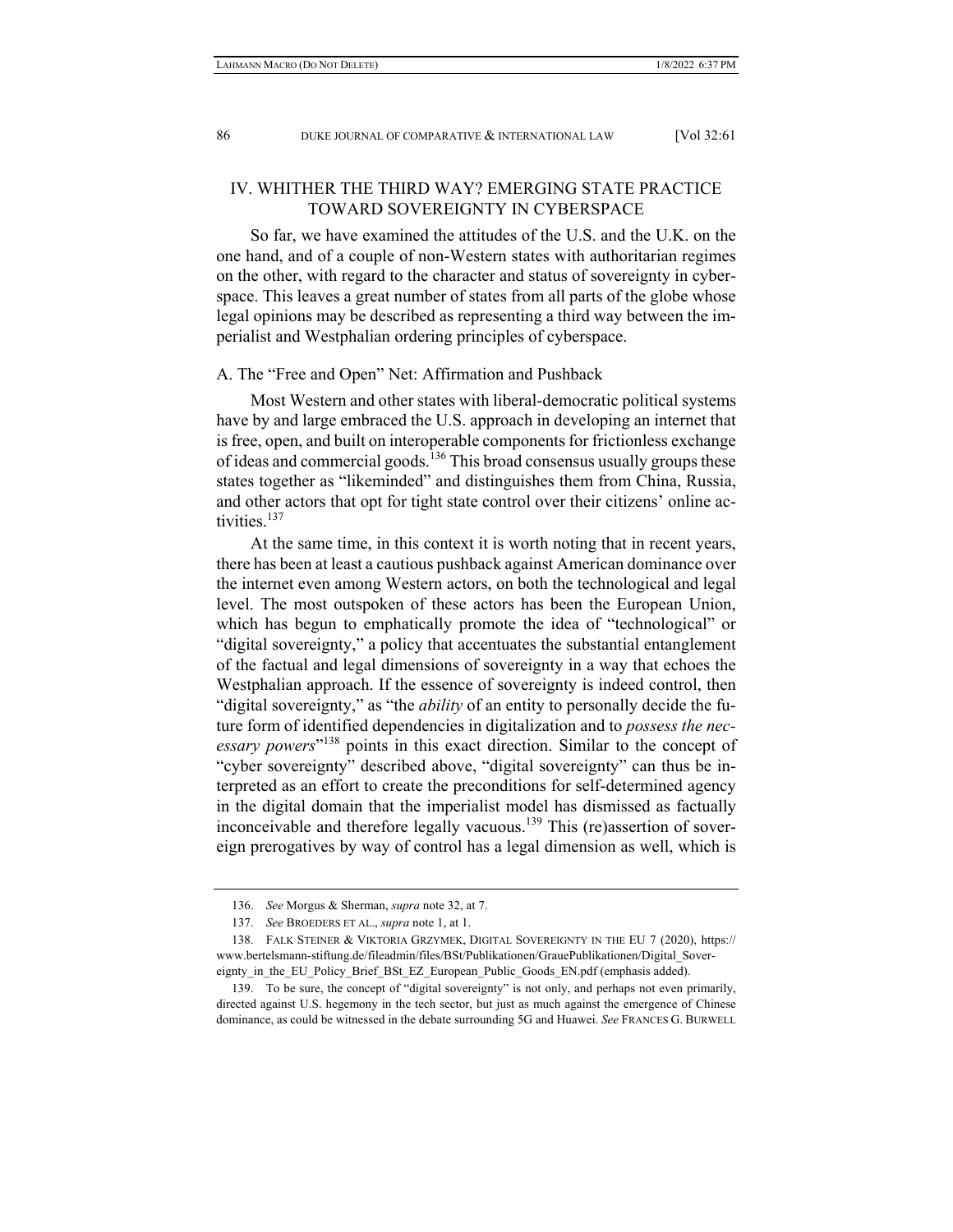best exemplified by the controversial EU General Data Protection Regulation (GDPR).<sup>140</sup> Ironically, the interpretation of the GDPR vis-à-vis data protection standards in the U.S. by the European Court of Justice has even been lambasted as an expression of European "judicial imperialism."<sup>141</sup>

## B. In Dialogue with Tallinn: Official Statements on Sovereignty

More importantly for the question of the legal status of sovereignty, a growing number of states have started to issue official statements to lay out their opinion on the matter. After initial reluctance to directly acknowledge the work of the international group of experts, $142$  the Tallinn Manual 2.0 has by now become the treatise that most state representatives seem to grapple with when determining their legal positions toward the application of existing international law to cyber operations. In particular, the Manual has exerted considerable influence on the matter concerning the ontological properties and substance of sovereignty. Even though the Manual purports to merely cautiously identify and restate existing customary law, the text's publication has had the effect of prompting subsequent discussions to undertake a doctrinal exegesis of the work as if it were an official legal document. As a result, the Manual's deliberations on sovereignty have assumed an outsized role in the discourse, shaping arguments by *a priori* delimiting their admissible scope.

France, acknowledging the work of the Manual as "the most comprehensive example" of expert treatments of the subject matter, came out with an expansive interpretation of the "rule of sovereignty."143 Adopting an "intrusion-based approach,"<sup>144</sup> the state assumes a violation whenever an adversarial state conducts an "unauthorised penetration . . . of French systems or any production of effects on French territory via a digital vector."<sup>145</sup> In a

<sup>&</sup>amp; KENNETH PROPP, ATL. COUNCIL, THE EUROPEAN UNION AND THE SEARCH FOR DIGITAL SOVEREIGNTY: BUILDING "FORTRESS EUROPE" OR PREPARING FOR A NEW WORLD? (2020), https:// www.atlanticcouncil.org/ wp-content/ uploads/ 2020/ 06/The-European-Union-and-the-Search-for-Digital-Sovereignty-Building-Fortress-Europe-or-Preparing-for-a-New-World.pdf.

 <sup>140.</sup> Enforced since May 2018, the GDPR is the principal data privacy legislation of the European Union. *See* Matt Burgess, *What Is GDPR? The Summary Guide to GDPR Compliance in the UK*, WIRED (Mar. 24, 2020), https://www.wired.co.uk/article/what-is-gdpr-uk-eu-legislation-compliance-summaryfines-2018.

 <sup>141.</sup> Stewart Baker, *How Can the U.S. Respond to Schrems II?*, LAWFARE (July 21, 2020, 8:11 AM), https://www.lawfareblog.com/how-can-us-respond-schrems-ii.

 <sup>142.</sup> *See* Efrony & Shany, *supra* note 6, at 583.

 <sup>143.</sup> MINISTÈRE DES ARMÉES [MINISTRY OF THE ARMIES], INTERNATIONAL LAW APPLIED TO OPERATIONS IN CYBERSPACE 5 (2019), https:// www.defense.gouv.fr/ content/ download/ 567 648/ 9770 527/ file/ international+ law+applied+to+operations+in+cyberspace.pdf (Fr.).

 <sup>144.</sup> *See* Roguski, *supra* note 17, at 65.

 <sup>145.</sup> MINISTRY OF THE ARMIES, *supra* note 143, at 6.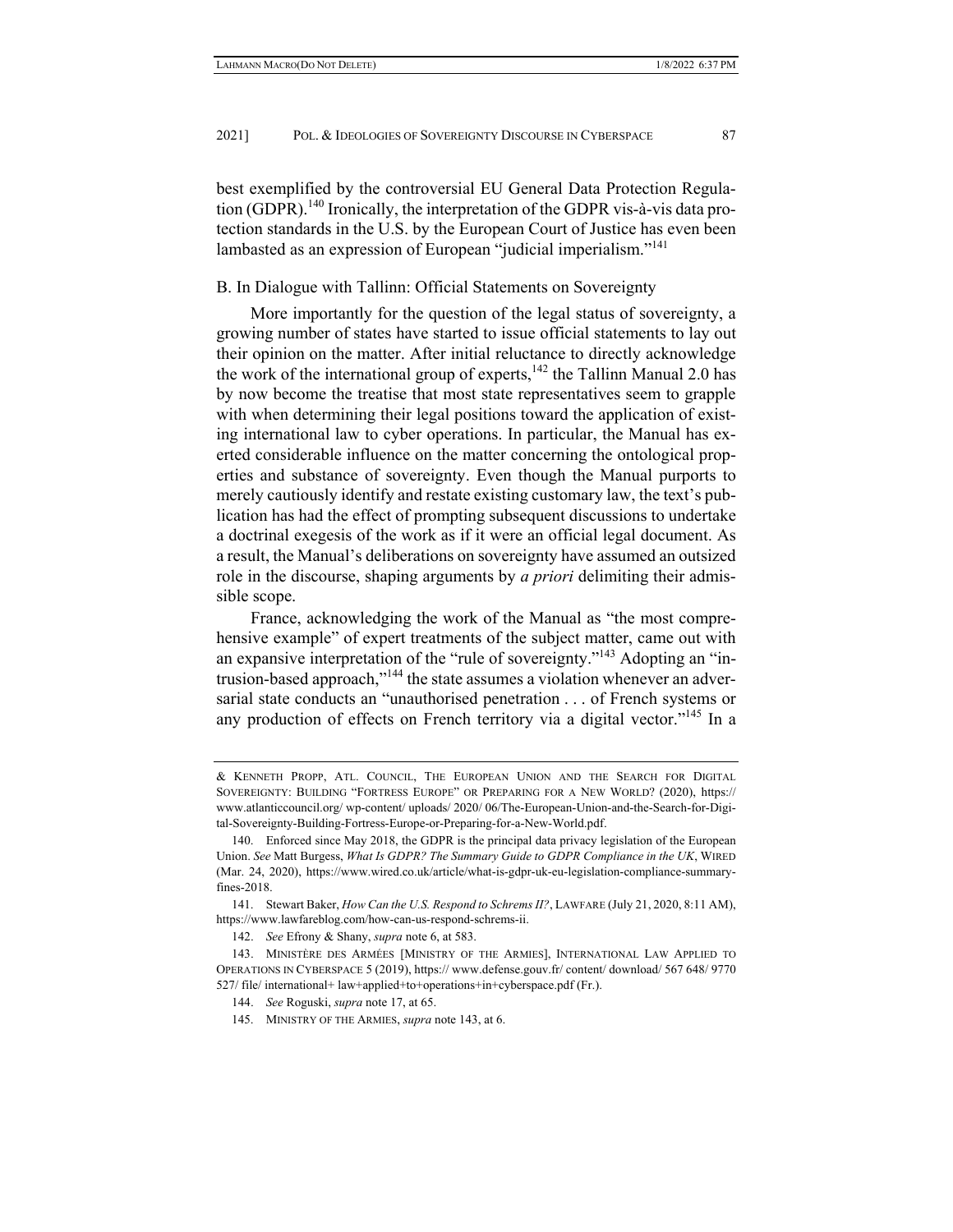2019 letter to the parliament, the Dutch Ministry of Foreign Affairs dealt extensively with sovereignty, stating that the Netherlands "believes that respect for the sovereignty of other countries is an obligation in its own right, the violation of which may in turn constitute an internationally wrongful act."<sup>146</sup> Regarding the content of the rule, while cautiously pointing out the "firmly territorial and physical connotations of the traditional concept of sovereignty[,] $v<sup>147</sup>$  the document endorses the work of the Manual by simply quoting its rule 4, which deals with the substance of the rule of sovereignty in detail.

More recently, additional states have publicly endorsed the rule-status of sovereignty in cyberspace. During a session of the UN OEWG in February  $2020$ ,<sup>148</sup> both Austria and the Czech Republic approved the stance that sovereignty is a primary rule.<sup>149</sup> Similarly, Germany, likely explicitly citing Tallinn Manual's rule 4, recently declared that "[s]tate sovereignty constitutes a legal norm in its own right and may apply directly as a general norm also in cases in which more specific rules applicable to State behaviour, such as the prohibition of intervention or the use of force, are not applicable."<sup>150</sup> Finland published a very detailed statement on its position in 2020. Similar to the Netherlands, the state not only concurred that sovereignty has the status of a primary rule, it explicitly cited the bifurcated approach taken by the Manual in regard to its substance.<sup>151</sup> Finally, NATO agreed that violations of the rule of sovereignty are possible from a legal perspective in its Allied Joint Doctrine for Cyberspace Operations. Only the U.K. added a reservation to the passage to ensure that AG Wright's 2018 speech would not be mistaken as an accidental aberration.<sup>152</sup> While the U.S. did not join its closest ally in objecting to NATO's official standpoint, it also did not explicitly endorse the "rule" interpretation.

 <sup>146.</sup> Letter from Ministry of Foreign Affs. of the Neth. to the Parliament, app at 2 (2019) (discussing government obligations under international law in cyberspace).

 <sup>147.</sup> *Id.*

 <sup>148.</sup> *See Open-Ended Working Group*, U.N. OFF. FOR DISARMAMENT AFFS., https:// www.un.org/ disarmament/ open-ended-working-group/ (last visited Nov. 5, 2021).

<sup>149</sup>*.* Przemysław Roguski, *The Importance of New Statements on Sovereignty in Cyberspace by Austria, the Czech Republic and United States*, JUST SEC. (May 11, 2020), https:// www.justsecurity.org/ 70108/the-importance-of-new-statements-on-sovereignty-in-cyberspace-by-austria-the-czech-republicand-united-states/.

 <sup>150.</sup> FED. GOV. OF GER., ON THE APPLICATION OF INTERNATIONAL LAW IN CYBERSPACE 3 (2021), https:// www.auswaertiges-amt.de/blob/2446304/32e7b2498e10b74fb17204c54665bdf0/on-the-application-of-international-law-in-cyberspace-data.pdf. Evidently, Germany understands "norm" to mean "(primary) rule."

 <sup>151.</sup> *See* MINISTRY FOR FOREIGN AFFAIRS, INTERNATIONAL LAW AND CYBERSPACE: FINLAND'S NATIONAL POSITIONS (2020) (Fin.).

 <sup>152.</sup> *See* NATO, ALLIED JOINT DOCTRINE FOR CYBERSPACE OPERATIONS v (2020).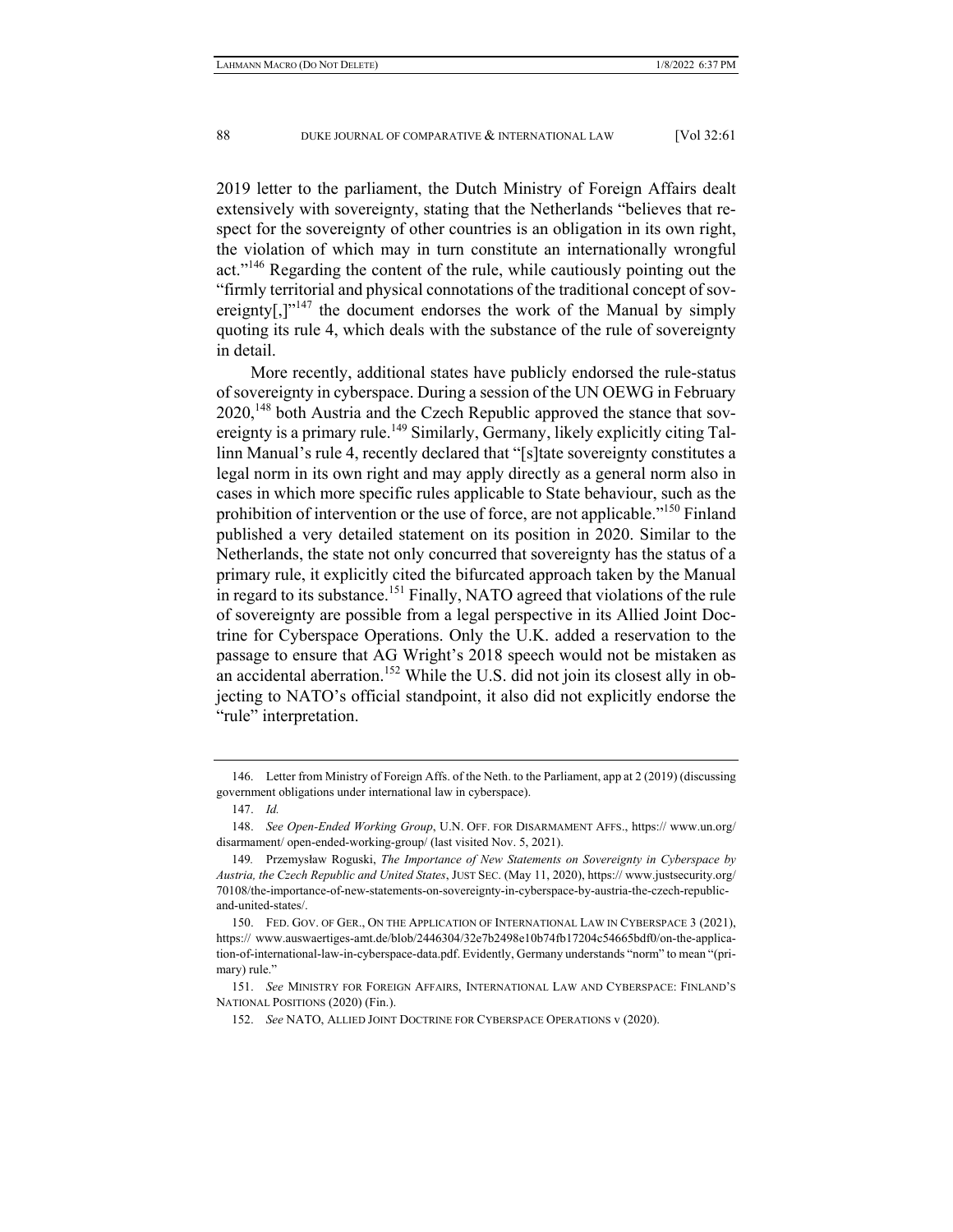A series of sessions in 2020 operating within the framework of the Organization of American States confirms the assessment concerning the U.S. position. These sessions ascertained how its member states understand the application of international law to state-led cyber operations.<sup>153</sup> The U.S. did not deviate from its earlier statements that state practice has not been sufficiently uniform.154 Most other participating states did not expressly address the matter during the sessions. Only Bolivia, Guatemala, and Guyana supported the "sovereignty-as-rule" standpoint. And while the Tallinn Manual 2.0 appears to have been under consideration, it is unclear how much significance the participants ascribed to it.<sup>155</sup>

Toward the end of 2020, New Zealand and Israel published remarkable statements related to the ongoing debates on sovereignty and hinted at the Manual's contribution. The statements explicitly adopted the Manual's language156 but deviated from it on one substantial aspect: instead of falling in line with the "sovereignty-as-rule" camp, both states declared the notion to be a mere principle from which primary rules can be derived, among them "territorial sovereignty."157 The significance of this particular interpretation of existing law will be further examined in section five.

This brief survey of current state practice shows that the question of the legal status of sovereignty is today more firmly on the international agenda than perhaps at any point in the past thirty years. Further, the discussions demonstrate the outsized influence that the Tallinn Manual has had in both academic circles and state policy. The following section further examines the discourse by drawing attention to some of the potential perils of the Tallinn interpretation of sovereignty in view of the politics and ideologies underlying the imperialist and Westphalian approaches to cyberspace. Subsequently, the essay attempts to offer an alternative understanding of the law that might be better suited to avoid these downsides.

 <sup>153.</sup> Organization of American States, *Improving Transparency: International Law and State Cyber Operations – Fourth Report*, CJI/doc. 603/20 rev.1 corr.1, ¶ 55 (Mar. 5, 2020).

 <sup>154.</sup> *Id.* 

 <sup>155.</sup> *Id.* ¶¶ 50–54.

 <sup>156.</sup> *See* N.Z. FOREIGN AFFS. & TRADE, *supra* note 55, ¶ 11 (using the language: "inherently governmental functions of another").

 <sup>157.</sup> *Id.* ¶ 11–15; Roy Schöndorf, *Israel's Perspective on Key Legal and Practical Issues Concerning the Application of International Law to Cyber Operations*, 97 INT'L L. STUD. 395, 402 (2021).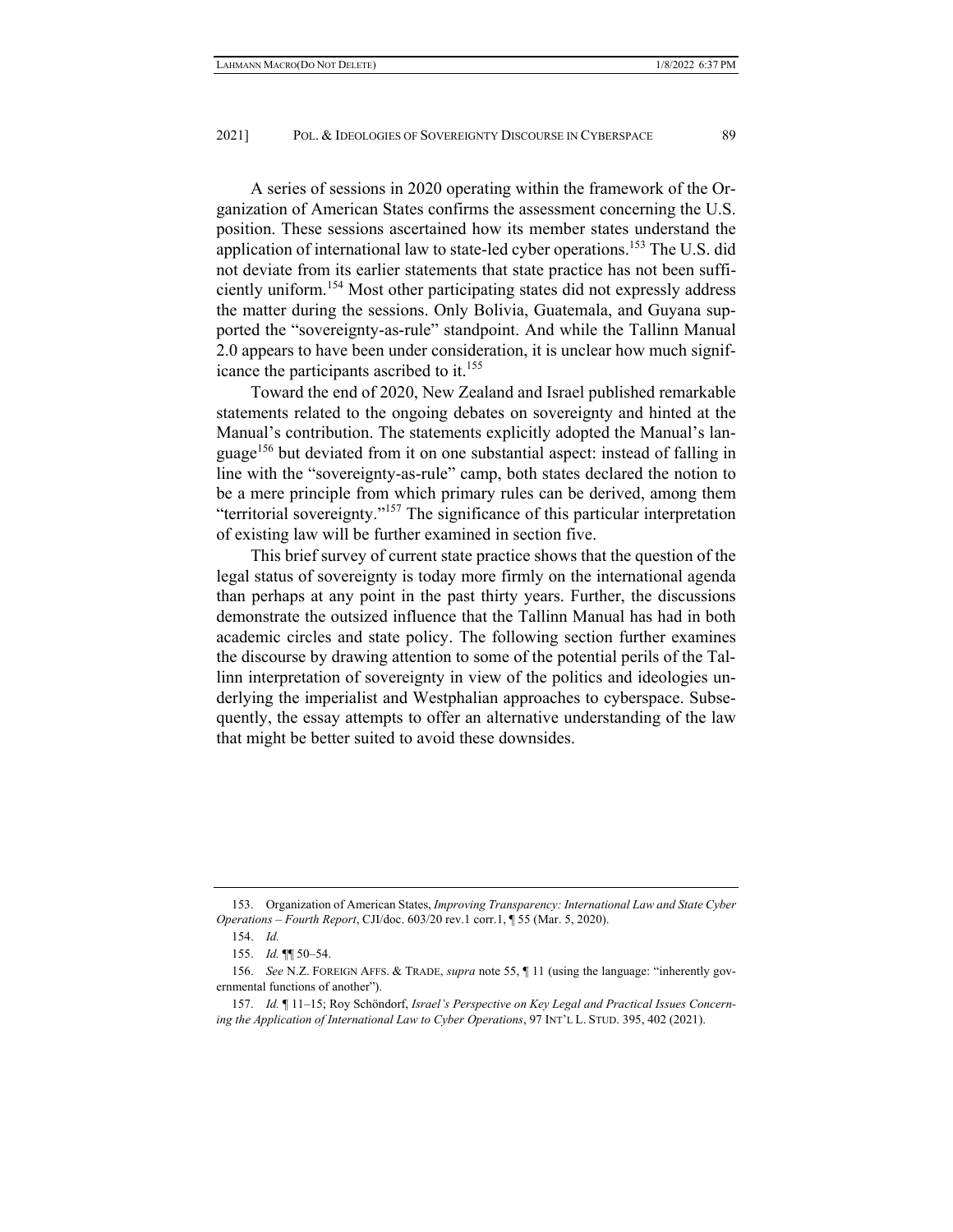## V. RECONFIGURING THE DISCOURSE

## A. The Pitfalls of Conceiving Sovereignty as a Rule

When Martti Koskenniemi remarked in 2011 that "'sovereignty' has lost much of its normative or descriptive meaning" and indeed its "magic,"<sup>158</sup> he clearly did not anticipate the renaissance the concept would soon enjoy in the context of transnational cybersecurity. The last time talk of "sovereignty" was this popular was perhaps at the height of the Cold War during the process of decolonization when newly independent states seized on the notion to assert their path to self-determination against the dominance of the Global North.<sup>159</sup> But whereas in the 1960s and 70s, socialist and developing states insisted on an understanding of the sovereign equality of states comprising the right to freely choose and develop their political, social, economic, and cultural systems,<sup>160</sup> today it is primarily European and other Western states that push for a revival of sovereignty. The revived focus on the protective dimension of sovereignty<sup>161</sup> is the most visible expression of European and Western states feeling vulnerable to foreign influence and interference in view of the novel possibilities of digital technologies.

The "sovereignty-as-rule" discourse must be understood against this backdrop. What is more, the technical peculiarities of cyberspace as an operative domain cast doubt on the utility of traditional ordering principles of international stability, the most important of which are the prohibition of the use of force and the prohibition of intervention. Associated notions that had always been ambiguous and poorly defined but nonetheless taken for granted, such as "coercion" as a precondition of unlawful intervention, suddenly seemed rather ill-suited to constrain states in cyberspace.<sup>162</sup>

The acknowledgment of this uncertainty appears to have been the main motivating factor for the Tallinn Group of Experts to focus on sovereignty. The group zoomed in on sovereignty as a concept capable of regulating state

 <sup>158.</sup> Martti Koskenniemi, *What Use for Sovereignty Today?*, 1 ASIAN J. INT'L L. 61, 62–63 (2011).

 <sup>159.</sup> *See* Lori Fisler Damrosch, *Politics Across Borders: Nonintervention and Nonforcible Influence Over Domestic Affairs*, 83 AM. J. INT'L L. 1, 10–11 (1989); W. Riphagen (Special Rapporteur), *Rep. of the 1966 Special Committee on Principles of International Law concerning Friendly Relations and Cooperation Among States*, ¶¶ 329–33, U.N. Doc. A/6230 (June 27, 1966) [hereinafter *Rep. of the 1966 Special Committee*].

 <sup>160.</sup> *See* Koskenniemi & Kari, *supra* note 96, at 183.

 <sup>161.</sup> On the distinction between the protective dimension of sovereignty and the principle "as a legitimation of state action" see Wouter G. Werner, *State Sovereignty and International Legal Discourse*, *in* GOVERNANCE AND INTERNATIONAL LEGAL THEORY 125, 147 (Ige F. Dekker & Wouter G. Werner eds., 2004).

 <sup>162.</sup> *See* Ido Kilovaty, *The Elephant in the Room: Coercion*, 113 AM.J. INT'L L. UNBOUND 87, 88– 89 (2019).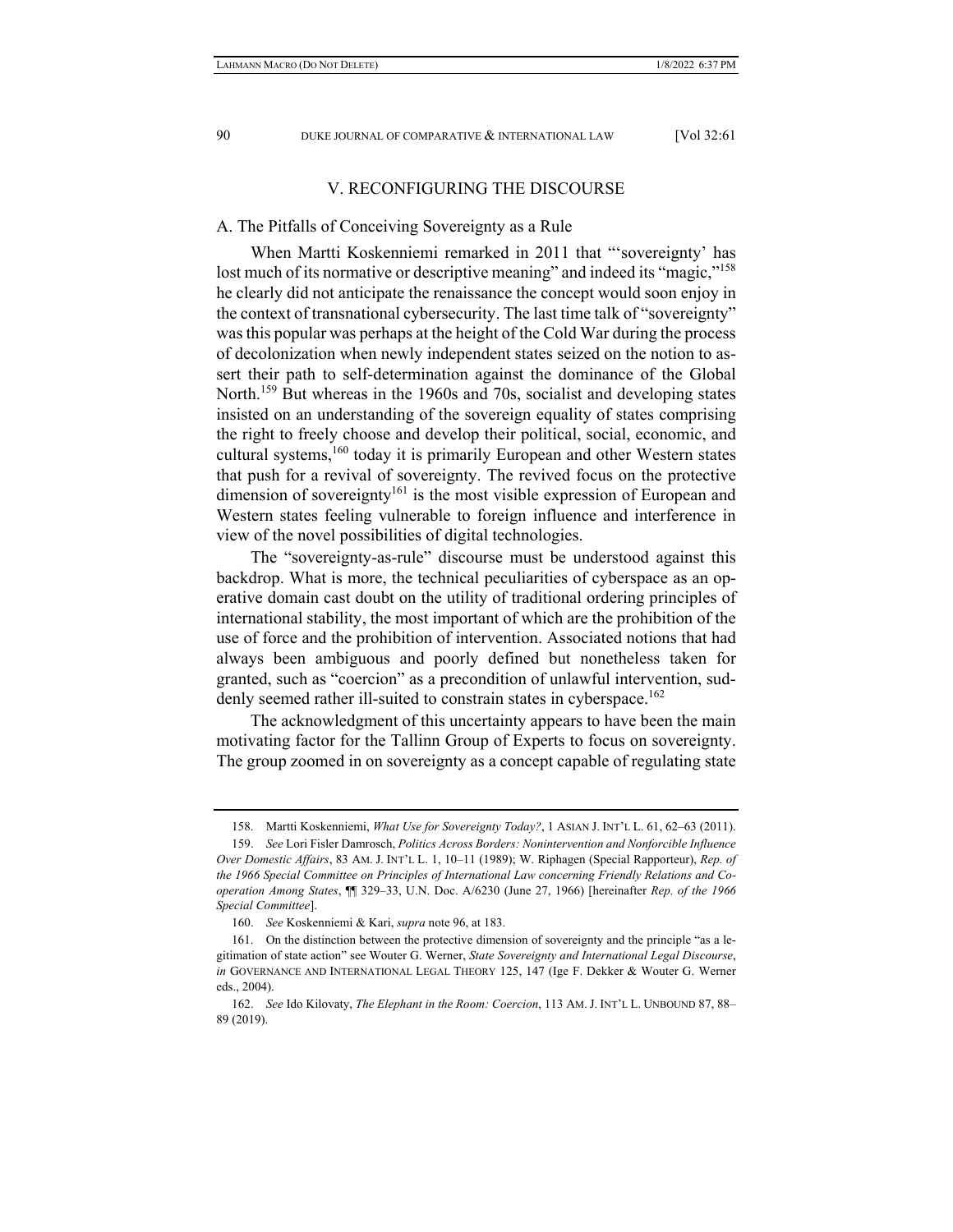behavior "below" the thresholds of force and coercion and looked for corroborative practice of states and other international actors as evidence for the rule-status of sovereignty. As Anthony Carty observed thirty years ago, however, one of the pitfalls of the positivist-doctrinal approach of dissecting state practice is that it tends to fall victim to confirmation bias.<sup>163</sup> The problem with this approach in the present context is that the abstract concept of sovereignty means vastly different things to different states by virtue of diverging historical, ideological, and political trajectories,  $164$  with the consequence that seemingly congruent expressions of legal views may in fact be irreconcilable on a subtextual, substantial level. $165$ 

The attempt to prove that sovereignty is a rule is therefore not without a cost. Treating "sovereignty" as one uniform, "fallback" *rule*166 instead of conceiving it as a more abstract principle<sup>167</sup> enables authoritarian states to co-opt the sovereignty discourse in the ongoing processes of norm identification and clarification in cyberspace. These states are also able to promote an overly broad understanding of the legally protected sovereign prerogative. This tactic could recently be witnessed when China submitted statements within the framework of the UN OEWG.<sup>168</sup> In response, democratic states that endorse sovereignty as a primary rule are forced to engage in rear-guard battles in an attempt to limit the rule's substantive scope so that a liberal

 <sup>163.</sup> *See* Anthony Carty, *Critical International Law: Recent Trends in the Theory of International Law*, 2 EUR. J. INT'L L. 1, 1 (1991).

 <sup>164.</sup> *See* Maximilian Bertamini, *United in What? Some Reflections on the Security Council's Sovereignty Rhetoric in the Latest Syria Resolutions*, EJIL:TALK! (Oct. 21, 2020), https:// www.ejiltalk.org/ united-in-what-some-reflections-on-the-security-councils-sovereignty-rhetoric-in-the-latest-syria-resolutions/ (discussing various national responses to Syria's claims of sovereignty).

 <sup>165.</sup> *See* Schmitt & Vihul, *supra* note 12, at 1667–68 (approvingly citing the view of the Shanghai Cooperation Organization on sovereignty).

 <sup>166.</sup> According to Nicholas Tsagourias, sovereignty "captures any interference within a state's exclusive internal and external authority which is not captured by other more specific rules such as those on non-intervention or non-use of force." Nicholas Tsagourias, *Law, Borders, and the Territorialisation of Cyberspace*, 15 INDONESIAN J. INT'L L. 523, 544 (2018).

 <sup>167.</sup> In the words of James Crawford, sovereignty contains "the collection of rights held by a state." JAMES CRAWFORD, BROWNLIE'S PRINCIPLES OF PUBLIC INTERNATIONAL LAW 432 (9th ed. 2019).

 <sup>168.</sup> U.N. Open Ended Working Group, *China's Submissions to the Open-ended Working Group on Developments in the Field of Information and Telecommunications in the Context of International Security*, at 2–3 (2020), https://unoda-web.s3.amazonaws.com/wp-content/uploads/2019/09/china-submissions-oewg-en.pdf ("*It is widely endorsed by the international community that the principle of sovereignty applies in cyberspace.* The Group should enrich and elaborate on the specification of the principle, thus laying solid foundation for the order in cyberspace . . . States should refrain from using ICTs to interfere in internal affairs of other states and undermine their political, economic and social stability.") (emphasis added). All OEWG documents are available at <https://www.un.org/disarmament/open-ended-workinggroup/>. Note that although China speaks of the "principle of sovereignty" here, the context and earlier statements make clear that it implies the notion's rule-status.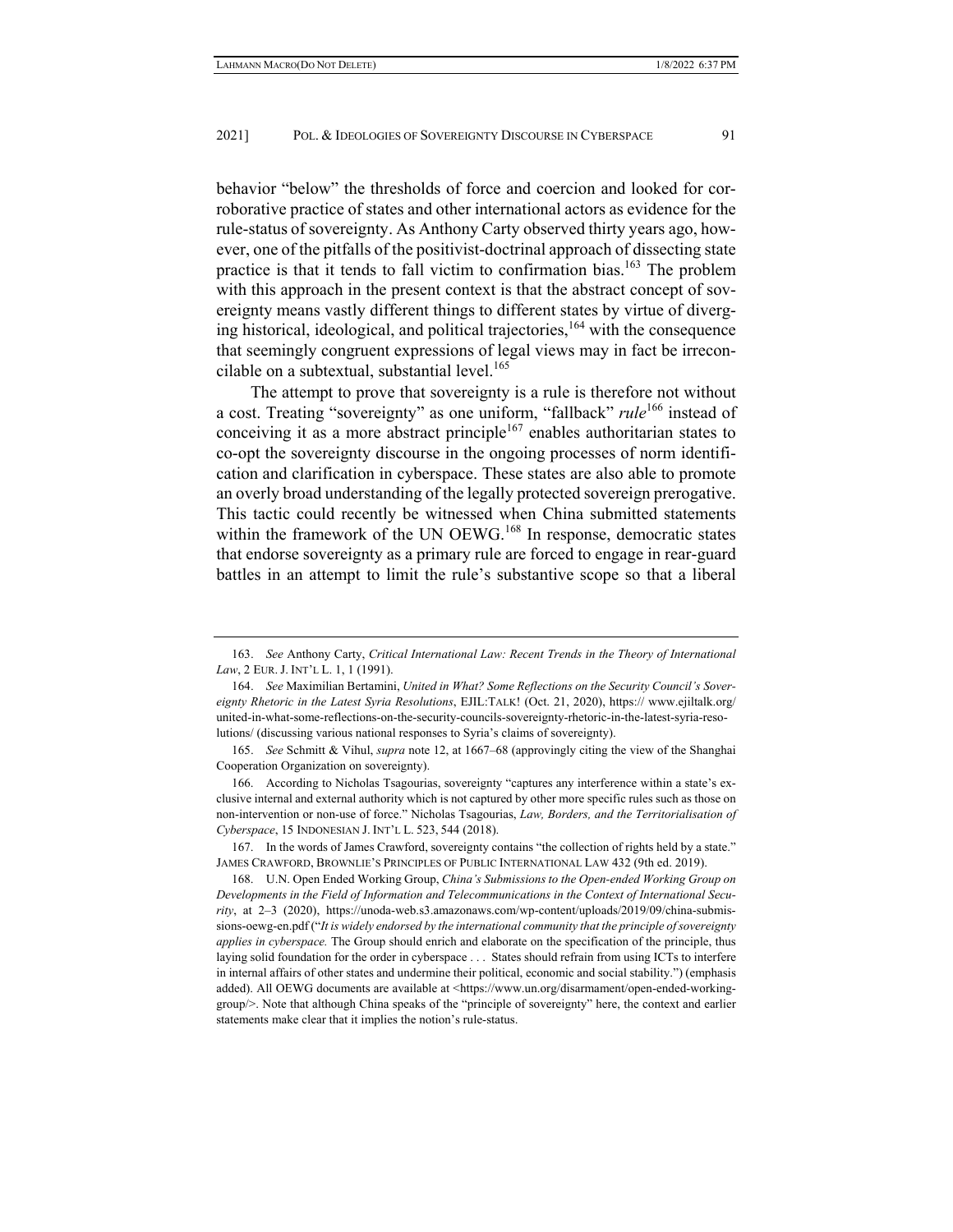interpretation of "sovereignty" may prevail.<sup>169</sup>

At the same time, insisting on sovereignty as one unified, all-encompassing rule makes it easy for proponents of the imperial model of cyberspace to declare any attempts to comprehensively regulate adversarial state behavior in the digital domain to be fundamentally at odds with the idea of the "free and open" internet.<sup>170</sup> If authoritarian regimes are able to "hide behind"<sup>171</sup> "sovereignty" to carry on denying their citizens basic human rights and conducting harmful cyberattacks against other states,  $172$  then accepting its rule-status can only do more harm than good.<sup>173</sup>

As a result, the content of the ostensible "rule of sovereignty" necessarily remains highly contested and ambiguous. In turn, this might be one factor that explains why states are reluctant to explicitly invoke a violation of the purported rule when calling out adversarial cyber operations that remain below the thresholds of force and coercion as violations of international law even when their unlawfulness seems obvious in a given case.<sup>174</sup> This is not surprising. The analysis suggests that sovereignty might simply be too historically contentious, politically and ideologically malleable, and legally

 171. WHITE HOUSE, NATIONAL CYBER STRATEGY OF THE UNITED STATES OF AMERICA 1 (2018), https:// trumpwhitehouse.archives.gov/ wp-content/uploads/2018/09/National-Cyber-Strategy.pdf.

 174. *See, e.g.*, Przemysław Roguski, *Russian Cyber Attacks Against Georgia, Public Attributions and Sovereignty in Cyberspace*, JUST SEC. (Mar. 6, 2020), https://www.justsecurity.org/69019/russiancyber-attacks-against-georgia-public-attributions-and-sovereignty-in-cyberspace/.

 <sup>169.</sup> *See* U.N. Open-Ended Working Group, *Pre-Draft Report of the OEWG – ICT: Comments by Austria*, at 3 (Mar. 31, 2020), https:// front.un-arm.org/ wp-content/ uploads/ 2020/04/comments-by-austria.pdf ("[A] violation of the principle of State sovereignty constitutes an internationally wrongful act . . . It is clear, however, that references to State sovereignty must not be abused to justify human rights violations within a State's borders. In other words, State sovereignty must not serve as a pretext for tightening control over a State's citizens, which undermines their basic human rights such as the right to privacy and the freedom of expression.").

 <sup>170.</sup> *See, e.g.*, U.S.-CHINA ECON. & SEC. REV. COMM'N, REPORT TO CONGRESS 95 (2019), https:// www.uscc.gov/sites/default/files/2019-11/2019%20Annual%20Report%20to%20Congress.pdf ("In contrast to the open and free conception of internet governance championed by the United States, China promotes so-called 'internet sovereignty,' or the idea that governments should be able to control their countries' internets to prevent instability from public access to sensitive information from foreign or domestic sources.").

 <sup>172.</sup> Less explicitly in this direction, see Wright, *supra* note 19.

 <sup>173.</sup> *See* Oona A. Hathaway & Alasdair Phillips-Robins, *COVID-19 and International Law Series: Vaccine Theft, Disinformation, the Law Governing Cyber Operations*, JUST SEC. (Dec. 4, 2020), https:// www.justsecurity.org/73699/covid-19-and-international-law-series-vaccine-theft-disinformation-thelaw-governing-cyber-operations/ (making an alternative argument from an academic perspective by claiming that "[i]t is not just States that would find their activities curtailed by a free-standing sovereignty rule prohibiting cross-border cyber operations. Human rights organizations, for example, often seek to influence the politics and law of the countries within which they operate, and these influence campaigns sometimes involve cross-border operations that are resisted by the sovereign State in which they occur. Russia, for instance, has banned foreign non-governmental organizations. A broad rule of sovereignty might help legitimate Russia's actions by giving rise to a claim that these organizations and their sponsors are violating Russia's 'sovereignty'").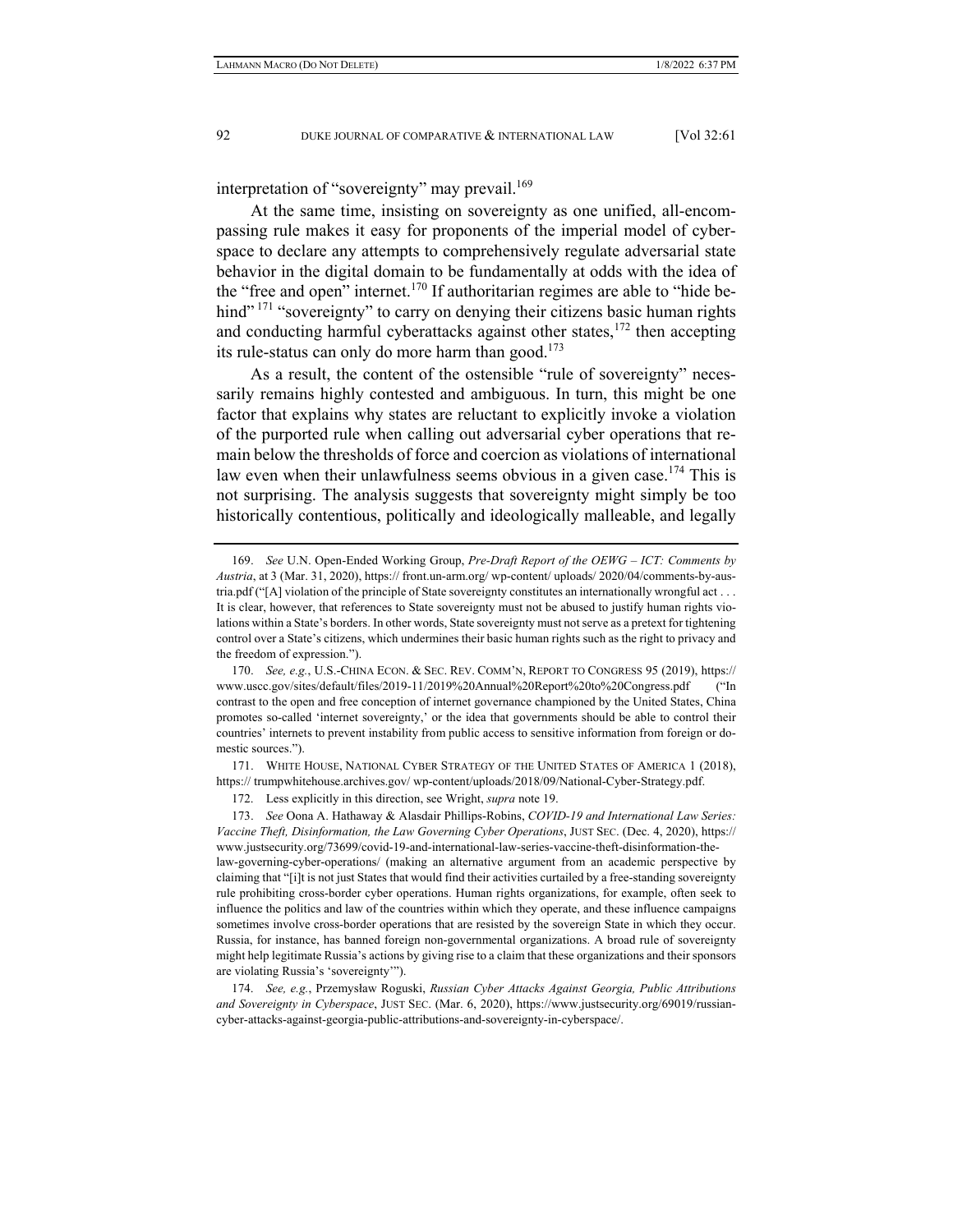blunt a concept to be able to meaningfully account for the different understandings that result from conflicting attitudes of states and thus to constrain state behavior in cyberspace. As put by a participant during a discussion on the subject between sixteen representatives of member states of the Organization of American States, "there may be too many meanings for the term 'sovereignty' to ascribe it a rule-like status."175 In other words, it may be useful as a principle but not as a rule.

#### B. The Principle of Sovereignty and Its Derivative Primary Rules

That being said, this essay does not contend that absent a "rule of sovereignty," states are left without legal protection against adversarial state behavior in cyberspace. Far from it. But I submit that the "sovereignty-as-rule" discourse, by making this fundamental principle the primary subject of legal analysis, obscures more than it clarifies. The discourse rests on the premise that if sovereignty is not accepted as a rule, only two rules with independent legal status, the use of force and the principle of non-intervention, remain applicable for assessing cyber operations. If the threshold for either rule is not met, we are left in a legal vacuum where basically everything goes.<sup>176</sup> But that is a curious assumption to make. There is another more persuasive interpretation based on the available evidence of international practice. This evidence suggests—as the doctrinal work of the theory's proponents in fact shows—the existence of a number of further primary rules *derived from* the principle of sovereignty.

Trying to determine the status of the principle of sovereignty and identify its primary rules is made somewhat more difficult by the notion's structural ambiguity<sup>177</sup> and the lack of uniformity in the relevant terminology applied in international practice.<sup>178</sup> For instance, official statements from states on international legal matters often use the formula of the "sovereignty, territorial integrity and political independence" of states,  $179$  even though the common understanding is that the latter two notions are at least also essential

 <sup>175.</sup> Organization of American States, *Improving Transparency: International Law and State Cyber Operations – Fifth Report*, CJI/doc. 615/20 rev.1, ¶ 45 (Aug. 7, 2020).

 <sup>176.</sup> Tsagourias, *supra* note 166, at 541. *See also* Roguski, *supra* note 174.

 <sup>177.</sup> MARTTI KOSKENNIEMI, FROM APOLOGY TO UTOPIA: THE STRUCTURE OF INTERNATIONAL LEGAL ARGUMENT 239 (2005).

 <sup>178.</sup> *See* CRAWFORD, *supra* note 167, at 192, 432 ("The word itself has a lengthy and troubled history, and is susceptible to multiple meanings and justifications"); MICHAEL AKEHURST, A MODERN INTRODUCTION TO INTERNATIONAL LAW 15 (4th ed. 1982) ("It is doubtful whether any single word has caused so much intellectual confusion.").

 <sup>179.</sup> *See* U.N. SCOR, 70th Sess., 7504th mtg. at 4, UN Doc. S/PV.7504 (Aug. 17, 2015) (noting Venezuela's Disassociation from the Presidential Statement Expressing Support for UN Special Envoy Staffan de Mistura); S.C. Res. 2178 (Sept. 24, 2014).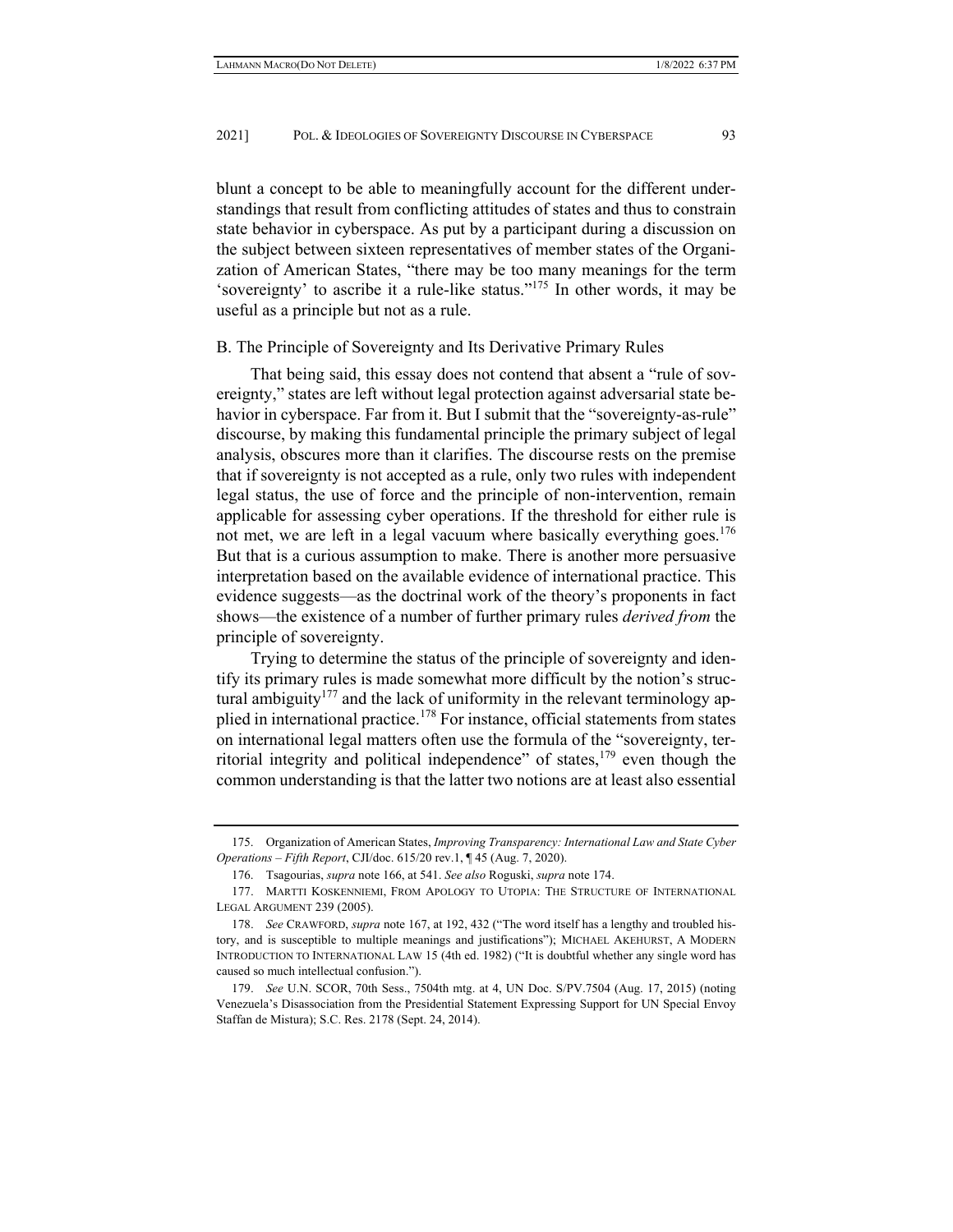components of the former. In addition, international actors are not always clear about whether they are referring to "sovereignty" or "territorial sovereignty" in a given context, or if they are using the two concepts interchangeably.<sup>180</sup> This lack of clarity is not confined to "sovereignty." Nicholas Tsagourias has pointed out that not even the terminological distinction between the notions of "rules" and "principles" is consistently upheld, not least by the ICJ.<sup>181</sup> With that in mind, the following should be seen as an attempt to make sense of the incoherent picture by structuring the at times overlapping relevant concepts. Due to their inherently blurred edges, this essay can hardly claim to be the be-all and end-all to the discourse. Other interpretations of the available materials, including those subsequently criticized, will remain both possible and reasonable.

Despite this caveat, I submit that the insistence on sovereignty as a primary rule in itself is ultimately not persuasive. Consider the argument, put forth by Michael Schmitt and Liis Vihul, that "[t]he fact that States at times chose to discuss an incident as a breach of their territorial inviolability when the actions might also have crossed the use-of-force or coercive-intervention thresholds demonstrates that States consider the former to be a primary rule distinct from other primary rules that are based in the principle of sovereignty."<sup>182</sup> For example, the authors observe, "[a]lthough drone operations implicate the prohibition on the use of force, States regularly characterize them as sovereignty violations."<sup>183</sup> Importantly, although they explicitly mention the more limited concept of the inviolability of territory, they interpret this as evidence for their argument that the injured state assumed the existence of a "rule of sovereignty."

However, it seems more persuasive to argue that when states invoke a violation of their sovereignty in such a context, they do not imply the breach of a rule with the simple, all-encompassing content "respect for sovereignty" that exists alongside the prohibition of the use of force or another primary rule derived from the principle. Instead, in these statements, "sovereignty" operates as the *legally protected interest* that the prohibition of the use of force aims to protect; the violation of this primary rule necessarily entails a

 <sup>180.</sup> *See Military and Paramilitary Activities in and Against Nicaragua (Nicar. v. U.S.)*, Judgment, 1986 I.C.J. 14, ¶ 212–13 (June 27); Rainbow Warrior Affair (N.Z. v. Fr.), 19 R.I.A.A. 199, 201, 209 (1986).

 <sup>181.</sup> Nicholas Tsagourias, *Malicious Cyber Operations against Health Infrastructure during the Covid-19 Pandemic and the Renvoi to Sovereignty in Cyberspace*, 9 ESIL REFLECTIONS 1, 5 (2020) (referencing Delimitation to Maritime Boundary in Gulf of Maine Area (Canada v. U.S.), Judgment, 1984 I.C.J. Rep. 246, ¶ 79 (Oct. 12)).

 <sup>182.</sup> Schmitt & Vihul, *supra* note 12, at 1656.

 <sup>183.</sup> *Id.* at 1657.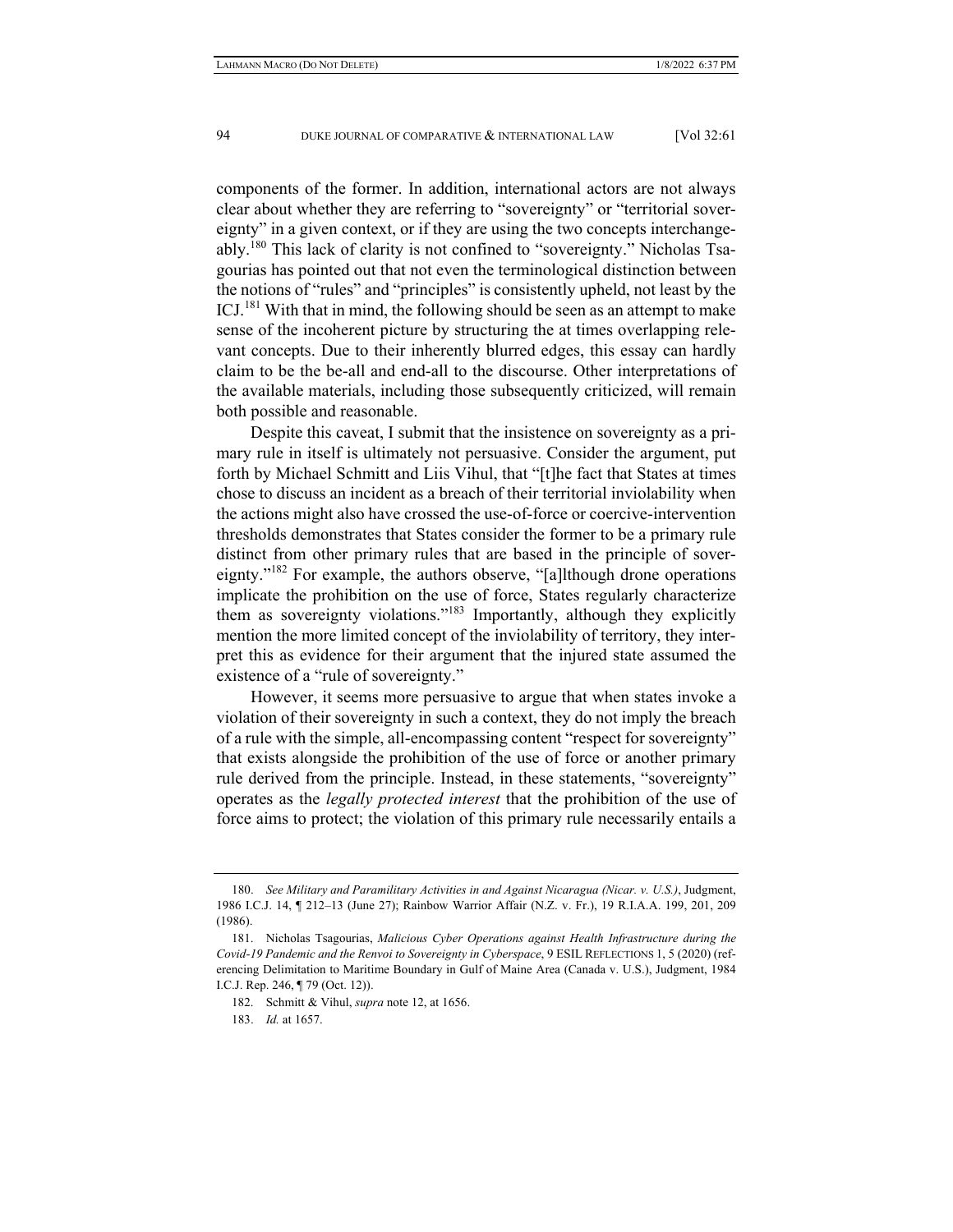violation of sovereignty.<sup>184</sup>

If we accept this interpretation, it becomes apparent that this argumentative structure is common practice. Take as one recent example the assassination, by drone strike, of the head of Iran's Quds force, Major General Qassem Soleimani, by the U.S. military on Iraqi soil in early January 2020. In its letter to the UN Security Council, the Iraqi representative called the operation "an aggression against the State, Government and people of Iraq," a choice of words that clearly implies that Iraq considered the incident an unlawful use of force and in fact even an armed attack.<sup>185</sup> Significantly, the letter went on to state that "these American attacks . . . violate the sovereignty of Iraq."186 Article 2(4) UN Charter makes clear that it is the purpose of the prohibition of the use of force to protect the "territorial integrity" and "political independence" of all states, which are, as mentioned, considered the two most central elements of the principle of sovereignty.<sup>187</sup> For this reason, it makes little sense to assume that in choosing these particular words, Iraq meant to assert a violation of the "rule of sovereignty" in its manifestation of territorial inviolability, *in addition to* an unlawful use of force by the U.S. Rather, it is more compelling to interpret this phrasing as claiming a violation of its sovereignty *as a consequence of* the breach of the prohibition of the use of force, a rule whose purpose it is to protect the former. The explicit reference to a violation of Iraq's sovereignty here functions merely as a signifier of the legally protected interest that has been harmed through the violation of the primary rule.<sup>188</sup>

 <sup>184.</sup> Note that this does not imply that sovereignty is the *only* good that the prohibition of the use of force is meant to protect; further protected goods are at least human life and international peace and stability. *See* Tom Ruys & Felipe Rodríguez Silvestre, *The Nagorno-Karabakh Conflict and the Exercise of "Self-Defense" to Recover Occupied Land*, JUST SEC. (Nov. 10, 2020), https:// www.justsecurity.org/ 73310/ the-nagorno-karabakh-conflict-and-the-exercise-of-self-defense-to-recover-occupied-land/.

 <sup>185.</sup> On the equation of "aggression" and "armed attack," see *Armed Activities on the Territory of the Congo (Dem. Rep. Congo v. Uganda)*, Judgment, 2005 I.C.J Rep. 168, ¶ 146 (Dec. 19).

 <sup>186.</sup> Permanent Rep. of Iraq to the U.N., Identical letters dated January 6, 2020 from the Permanent Rep. of Iraq to the United Nations addressed to the President of the Security Council, U.N. Doc. S/2020/15 (Jan. 6, 2020).

 <sup>187.</sup> G.A. Res. 2625 (XXV) (Oct. 24, 1970); Final Act of the Conference on Security and Co-operation in Europe (Helsinki Final Act) art. 1(a)(I), Aug. 1, 1975, 14 I.L.M. 1292; *see* Koskenniemi & Kari, *supra* note 96, 184–86.

 <sup>188.</sup> *But see* Nicholas Tsagourias, *Self-Defence against Non-state Actors: The Interaction between Self-Defence as a Primary Rule and Self-Defence as a Secondary Rule*, 29 LEIDEN J. INT'L L. 801, 803 (2016) (arguing that in the case of military operations by Western states against ISIS on Syrian territory, Syria subsequently merely invoked a violation of its sovereignty but not a violation of the prohibition of the use of force; however, this does not necessarily imply that Syria assumed a violation of the "rule of sovereignty"; its choice of words, "to be present on Syrian territory without the consent of the Syrian government," at least allows for the interpretation that what it invoked was the "rule of territorial inviolability," whose object and purpose it is to protect the state's sovereignty, as will be further explained shortly); *see* Permanent Rep. of the Syrian Arab Republic to the U.N., Identical letters dated September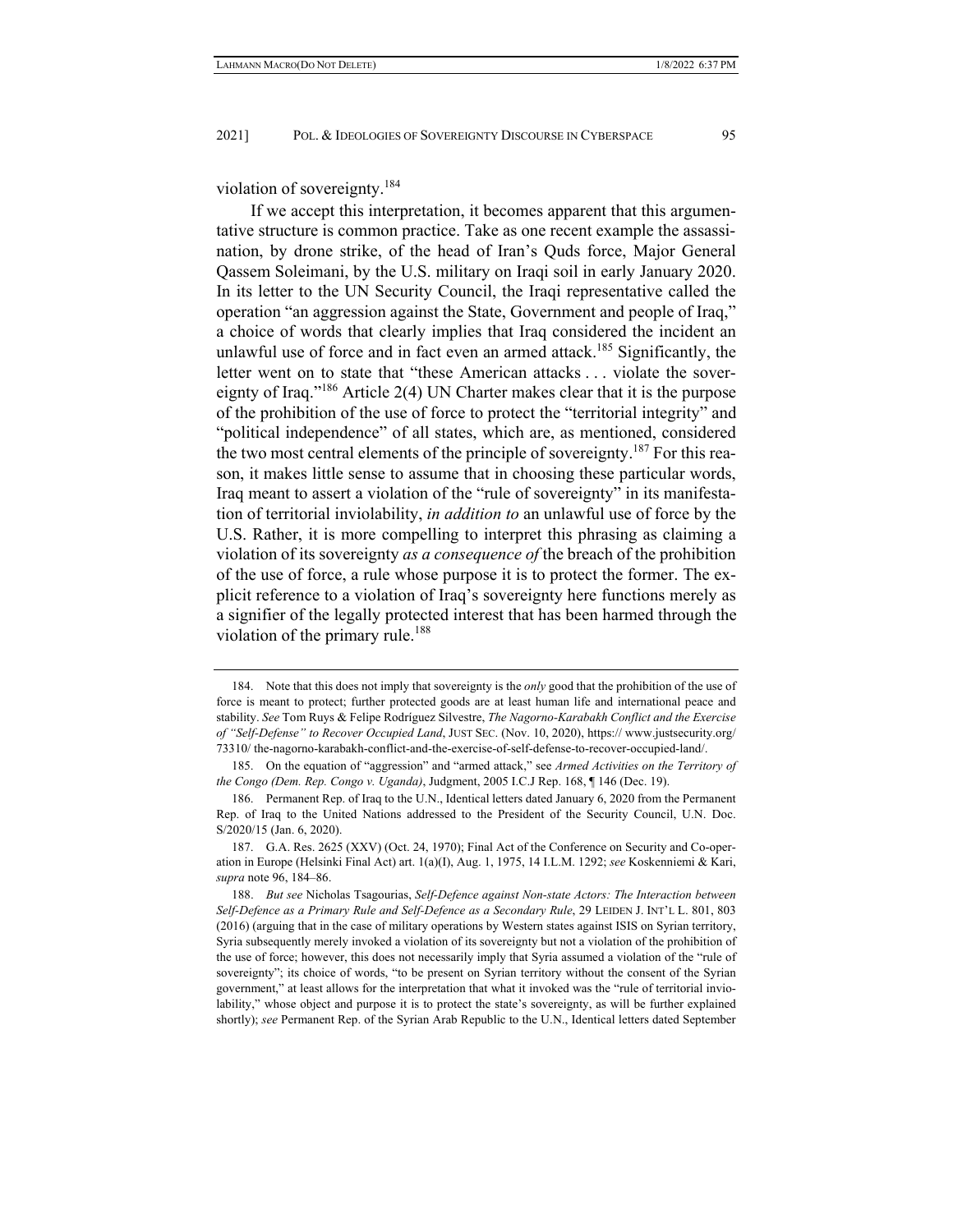Once we recognize this argumentative structure,  $189$  which is based on the distinction between the violation of the primary rule of international law whose purpose it is to protect sovereignty on the one hand and the violation of sovereignty as the protected interest on the other, we can see how it resurfaces in contexts outside of violations of the use of force. These cases suggest the existence of additional primary rules aimed at protecting a state's sovereignty. As in fact pointed out by most of the proponents in the "sovereigntyas-rule" camp, the least controversial rule is the "rule of territorial inviolability." But as opposed to the approach proposed here, these authors do not consider it a primary rule by itself but instead an integral part of the more comprehensive "rule of sovereignty."190 This may partly result from a lack of conceptual clarity as to the distinction between "territorial sovereignty" as another term for "territorial inviolability" or "territorial integrity," which often seem to be used synonymously— and "sovereignty," whose substantive scope extends beyond the territorial aspect.<sup>191</sup> "Sovereignty" and "territorial sovereignty" are not congruent. Evidence from international practice supports this interpretation. For example, in *Corfu Channel*, the ICJ asserted a "violation of Albanian sovereignty" *as a consequence* of the U.K.'s failure to respect its "territorial sovereignty."192 Similarly, in the *Rainbow Warrior* arbitration between New Zealand and France, both parties agreed that the sinking of the vessel in the port of Auckland by French foreign intelligence service DGSE amounted to a "serious violation of New Zealand sovereignty" *as a result of* the "violation of the territorial sovereignty of New Zealand."<sup>193</sup> These cases implicitly recognized that the primary rule breached was the "inviolability" of territory,<sup>194</sup> "territorial integrity," or "territorial sovereignty," while "sovereignty" operated as the protected interest that was

<sup>17, 2015</sup> from the Permanent Rep. of the Syrian Arab Republic to the United Nations addressed to the Secretary-General and the President of the Security Council, U.N. Doc. S/2015/719 (Sept. 21, 2015).

 <sup>189.</sup> *See* James Crawford (Special Rapporteur on State Responsibility), *Second Report on State Responsibility*, ¶ 299, U.N. Doc. A/CN.4/498 (1999) (discussing what kinds of rule violations Article 21 of the ILC Articles on the Responsibility of States for Internationally Wrongful Acts might exonerate when a state resorts to self-defense, such as "trespass[ing] on [the aggressor state's] territory" and "interfer[ence] in [the aggressor state's] internal affairs," but not "sovereignty" in and of itself; implying that the Special Rapporteur considers the former two primary rules of international law but not the latter, an understanding in line with the view advocated here).

 <sup>190.</sup> *See* Schmitt & Vihul, *supra* note 12, at 1639; Spector, *supra* note 12, at 219; Roguski, *supra* note 17, at 65; DELERUE, *supra* note 16, at 200–32.

 <sup>191.</sup> *See generally* TALLINN MANUAL 2.0, *supra* note 5, at 20.

 <sup>192.</sup> *Corfu Channel (U.K. v. Alb.)*, Judgment, 1949 I.C.J. 4, 35 (Apr. 9).

 <sup>193.</sup> Rainbow Warrior Affair (N.Z. v. Fr.), 19 R.I.A.A. 199, 201, 209 (1986).

 <sup>194.</sup> *See generally* SHAW, *supra* note 48, at 488 (describing the concept of territory in international law).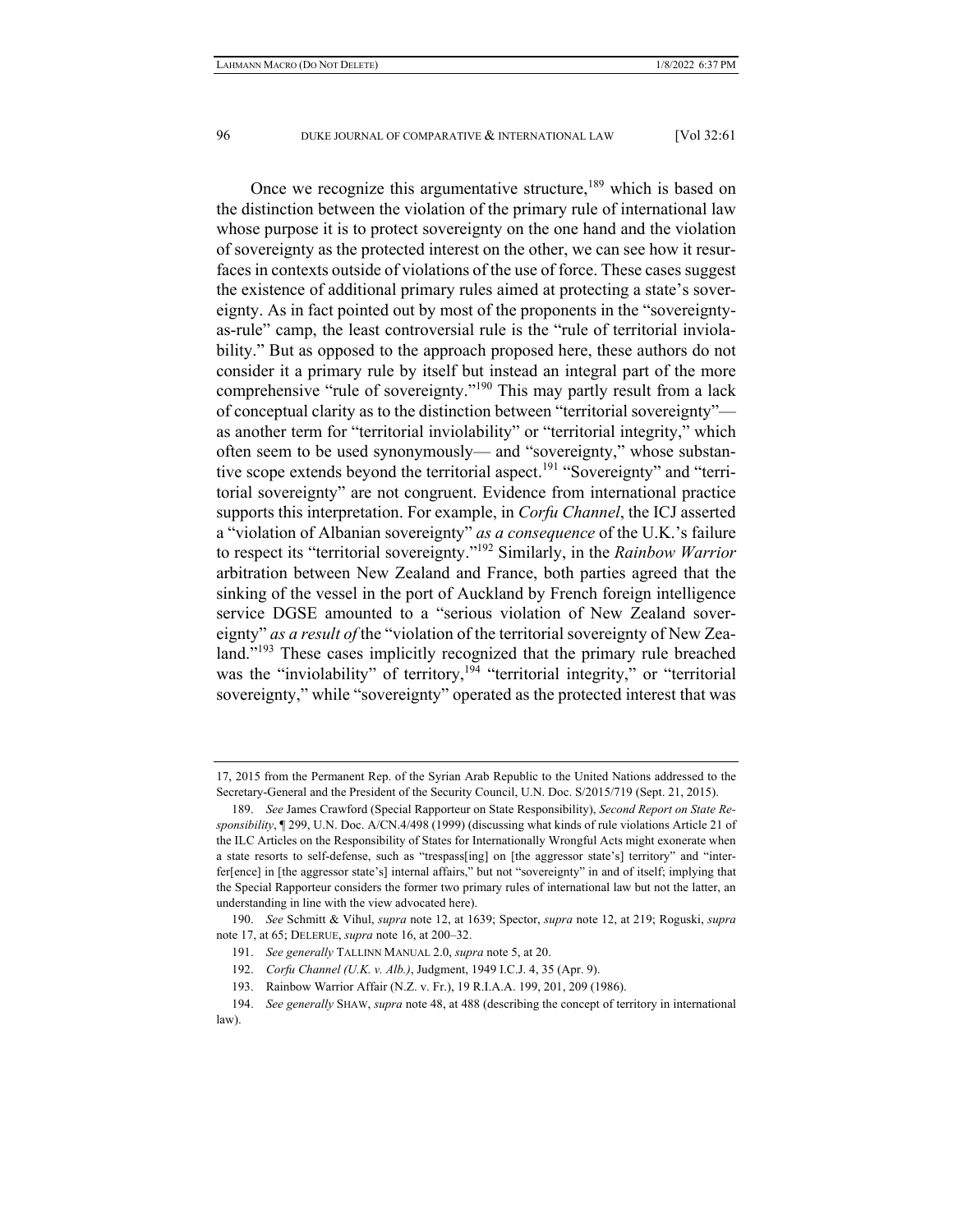violated as a consequence of the breach.195 In *Military and Paramilitary Activities in and Against Nicaragua*, the ICJ invoked the "duty of every State to respect the territorial sovereignty of others" as the operative primary rule in relation to the minelaying activities in the territorial sea of Nicaragua, while it was the state's sovereignty that was *affected* by virtue of this unlawful conduct.<sup>196</sup> A corresponding construction of "sovereignty" as a principle and "territorial sovereignty" as a primary rule that is consistent with the understanding advocated here can be derived from *Costa Rica v. Nicaragua*. 197

This argumentative pattern in relation to sovereignty is familiar from other contexts that involve questions of sovereignty beyond its protective dimension. As noted by Martti Koskenniemi, international courts and tribunals frequently deal with cases that prima facie appear to revolve around claims about sovereignty only to reveal themselves as concerning the existence and extent of specific "rights, liberties and competences," but not sovereignty as a rule in itself.<sup>198</sup> For instance, in the *Asylum Case*, while both Peru and Colombia invoked their sovereignty as the basis for their claims, the ICJ did not address this line of argumentation and instead proceeded to identify specific rights derived from the principle, namely the right to grant diplomatic asylum on the one hand and the right to deny safe exit through one's own territory on the other.199 The same holds true for the *Right of Passage Case*, which ostensibly involved conflicting claims of sovereignty but in the eyes of the Court came down to the question of whether certain specific, customary rights exist that find their basis in the *principle* of sovereignty.<sup>200</sup> Therefore, both cases provide further evidence that "sovereignty"

 197. Certain Activities Carried Out by Nicaragua in the Border Area (Costa Rica v. Nicar.) and Construction of a Road in Costa Rica along the San Juan River (Nicar. v. Costa Rica), Judgment, 2015 I.C.J. Rep. 665, ¶ 229 (Dec. 16).

 <sup>195.</sup> See the recent official statements by New Zealand and Israel: N.Z. FOREIGN AFFS. & TRADE , *supra* note 55, ¶¶ 11–12; Schöndorf, *supra* note 157, at 402.

 <sup>196.</sup> *Military and Paramilitary Activities in and Against Nicaragua (Nicar. v. U.S.)*, Judgment, 1986 I.C.J. 14, ¶ 213 (June 27). But see *id.* ¶ 251, where the Court speaks of "the principle of respect for territorial sovereignty;" as mentioned above, the terminology is rarely clear-cut. *See also* Schmitt & Vihul, *supra* note 12, at 1653–54 (referring to *territorial sovereignty* in their analysis of the case while still using it as support for the existence of a rule of *sovereignty*).

 <sup>198.</sup> KOSKENNIEMI, *supra* note 177, at 247.

 <sup>199.</sup> Asylum (Colom. v. Peru), Judgment, 1950 I.C.J. 266, 278–79 (Nov. 20). This case asks, *inter alia*, "[w]hether a state was required to allow safe passage out of its territory to an individual that had been granted diplomatic asylum in another state." *Asylum, Colombia v Peru, Merits, Judgment, [1950] ICJ Rep 266, ICGJ 14 (ICJ 1950), 20th November 1950, International Court of Justice [ICJ]*, OXFORD PUB. INT'L L., https:// opil.ouplaw.com/ view/ 10.1093/ law:icgj/ 194icj50.case.1/law-icgj-194icj50 (last visited Oct. 25, 2021).

 <sup>200.</sup> Right of Passage Over Indian Territory (Port. v. India), Judgment, 1960 I.C.J. 6, 36–45 (Apr. 12). The case concerned the question, *inter alia*, "[w]hether the right of passage of military personnel and arms should have the same right of passage over Indiana territory as that of private persons and goods." *Right of Passage over Indian Territory, Portugal v India, Merits, Judgment, [1960] ICJ Rep 6, ICGJ 174*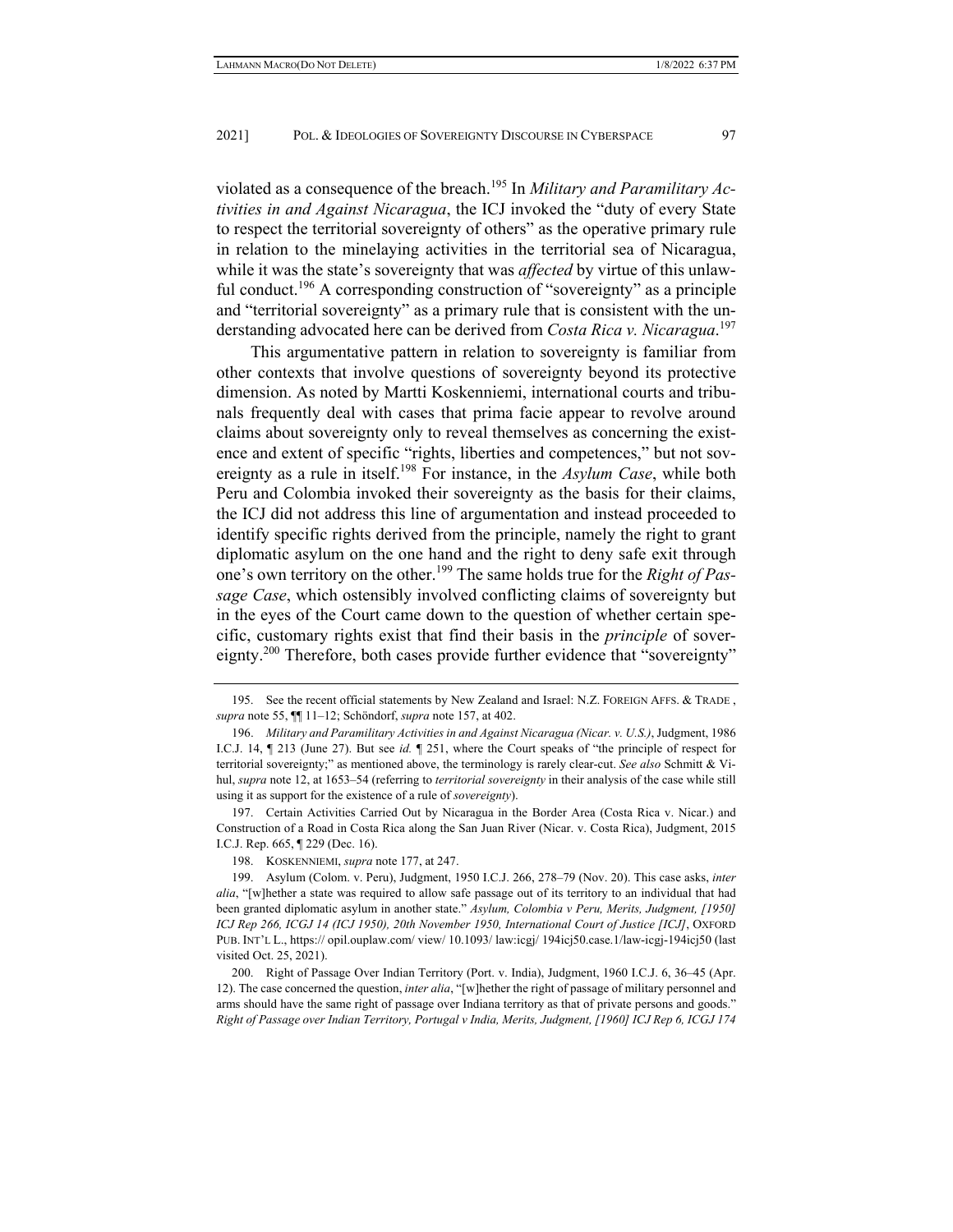operates as a background principle that allows for the identification and derivation of specific norms that possess the status of rules under positive international law.

The prohibition for a state to exercise its power on the territory of another state is a further primary rule derived from the principle of sovereignty that is distinct from the rule of territorial inviolability.<sup>201</sup> The Tallinn Manual discusses this rule as part of the content of the rule of sovereignty as "usurpation of . . . inherently governmental function[s]."202 A violation of this rule will often automatically entail a violation of the rule of territorial inviolability. For example, if agents of the responsible state physically enter the victim state's territory to exercise state power, as was the case when Mossad agents abducted Eichmann from Argentinian territory or when British warships conducted enforcement measures in the territorial sea of Albania (*Corfu Channel Case*), both the rule of territorial inviolability and the rule of the prohibition to exercise state power on the territory of another state have been breached. For this reason, the two rules together amount to what state practice and international jurisprudence generally designate as the rule of "territorial sovereignty."<sup>203</sup> However, this does not necessarily need to be the case. For instance, consider the hypothetical example of the Norwegian authorities disseminating stay-at-home orders in the Swedish language via social media because they are dissatisfied with their neighbor's lenient response to COVID-19, micro-targeting Swedish citizens and pretending to act on behalf of the Swedish government. This should be qualified as an exercise of state power on Swedish territory without a simultaneous breach of the rule of territorial inviolability because while the order constitutes an official act that was within the sovereign prerogative of the Swedish government, Norway issued it without entering Swedish territory.<sup>204</sup> Furthermore, as breaches of territorial inviolability will often occur without an additional exercise of state power—for example, by a plane violating a state's airspace—it is analytically more accurate to treat them as two separate primary rules derived from sovereignty.

*<sup>(</sup>ICJ 1960), 12th April 1960, International Court of Justice [ICJ]*, OXFORD PUB. INT'L L., https://opil.ouplaw.com/view/10.1093/law:icgj/174icj60.case.1/law-icgj-174icj60 (last visited Oct. 25, 2021).

 <sup>201.</sup> *See* DELERUE, *supra* note 16, at 214–15; N.Z. FOREIGN AFFS. & TRADE, *supra* note 55, ¶ 11.

 <sup>202.</sup> *See* TALLINN MANUAL 2.0, *supra* note 5, at 24.

 <sup>203.</sup> The rule of territorial sovereignty has been referenced by New Zealand and Israel in their recent statements on the application of international law to cyberspace. *See* N.Z. FOREIGN AFFS. & TRADE, *supra* note 55, ¶¶ 11–13; Schöndorf, *supra* note 157, at 402.

 <sup>204.</sup> Peter B.M.J. Pijpers & Bart G.L.C. van den Bosch, *The "Virtual Eichmann": On Sovereignty in Cyberspace* 18 (Amsterdam Law School Legal Studies, Research Paper No. 2020-65, 2020) (arguing that the rule of territorial inviolability generally plays a minor rule in cyberspace due to the particular features of the domain as described above; this is disputed here, as will be argued below).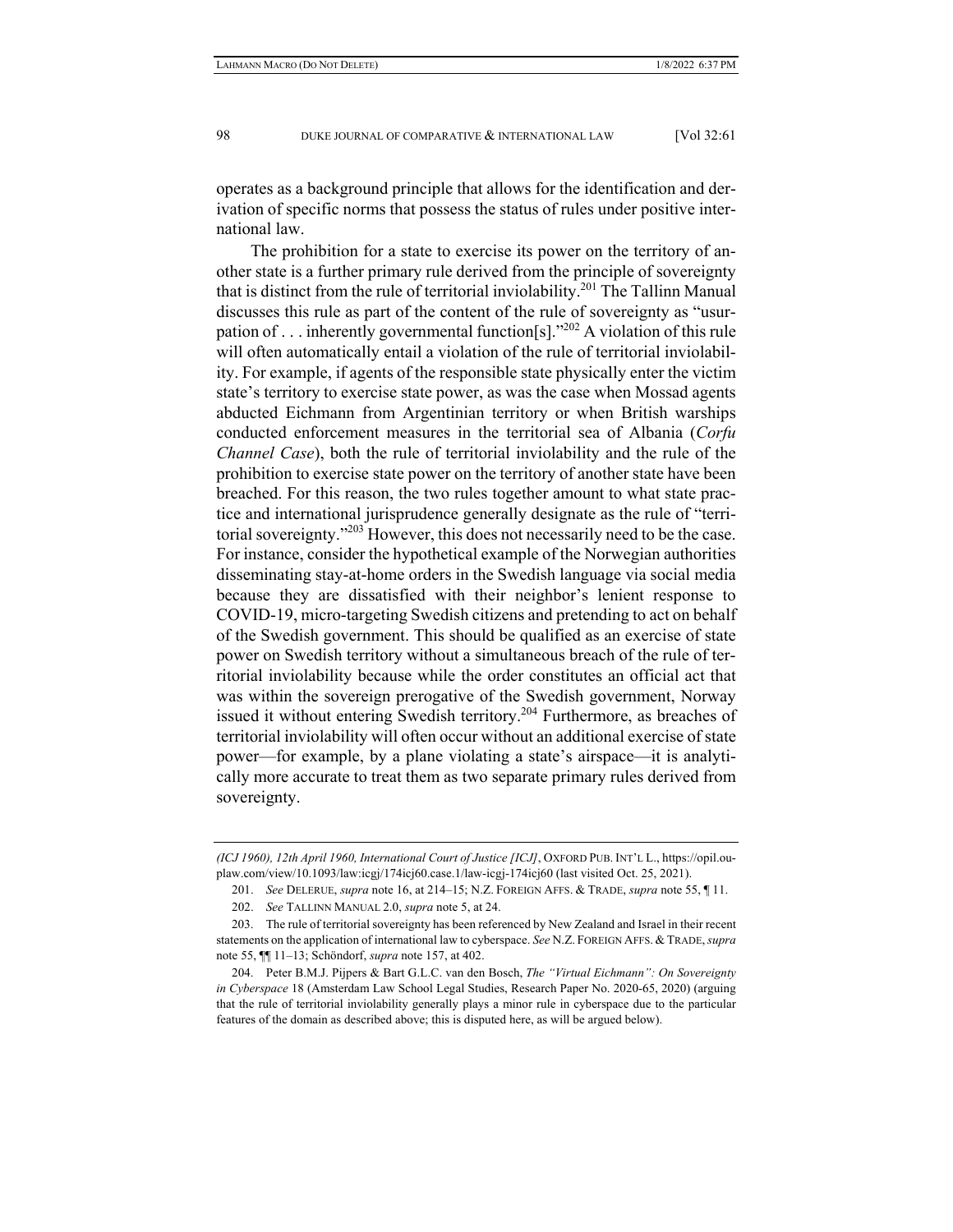Whereas the authoritative academic literature endorses the assumption that "territorial inviolability" and "prohibition of the exercise of state power on foreign territory" are primary rules derived from the principle of sovereignty,<sup>205</sup> there is no comparable support for the existence of a rule amounting to respect for the right of a state "freely to choose and develop its political, social, economic and cultural systems."206 Whether states possessed such a right derived from the principle of sovereignty was considered at length during the deliberations of the Special Committee that drafted the text of the Friendly Relations Declaration.<sup>207</sup> The state representatives generally acknowledged the existence of the right but could not reach a definite agreement as to its exact substantive scope. The state representatives mostly discussed the right in the context of the principle of non-intervention as "the negation of sovereign equality,"208 which implied the obligation to respect the political independence of every state.209 However, some representatives put forward a broader understanding of "intervention" that included the notion of "interference," described as "acts that were far less serious than armed intervention or subversion."210 This would have expanded the scope of the prohibition of intervention considerably. At the same time, the U.K. submitted a more limited interpretation that foreshadowed the idea of the "free and open" information ecosystem brought forth by the internet a few decades later: "[I]t should be recognized that in an interdependent world, it is inevitable and desirable that States will be concerned with and will seek to influence the actions and policies of other States, and that the objective of international law is not to prevent such activity but rather to ensure that it is compatible with the sovereign equality of States and self-determination of

their peoples."<sup>211</sup> The U.S. endorsed the U.K.'s position.<sup>212</sup> In the end, despite the discomfort of the newly decolonized and socialist states, the view

 <sup>205.</sup> CRAWFORD, *supra* note 167, at 432, speaks of sovereignty as referring to "the rights accruing from the exercise of title [to territory]" and "*[t]he correlative duty of respect for territorial sovereignty*" (emphasis added). *See also* Samantha Besson, *Sovereignty*, *in* MAX PLANCK ENCYCLOPEDIA OF PUBLIC INTERNATIONAL LAW ¶ 70 (Rüdiger Wolfrum ed., 2012).

 <sup>206.</sup> Milan Sahovic (Special Rapporteur), *Rep. of the Special Committee on Principles of International Law Concerning Friendly Relations and Cooperation among States*, ¶ 409, U.N. Doc. A/6799 (Sept. 26, 1967) [hereinafter *Rep. of the 1967 Special Committee*].

 <sup>207.</sup> *See* Hans Blix (Special Rapporteur), *Rep. of the Special Committee on Principles of International Law Concerning Friendly Relations and Cooperation among States*, ¶¶ 314–315, U.N. Doc. A/5746 (Nov. 16, 1964) [hereinafter *Rep. of the 1964 Special Committee*].

 <sup>208.</sup> *Rep. of the 1967 Special Committee*, *supra* note 206, ¶ 313.

 <sup>209.</sup> *Rep. of the 1966 Special Committee*, *supra* note 159, ¶ 291.

 <sup>210.</sup> *Rep. of the 1967 Special Committee*, *supra* note 208, ¶ 360.

 <sup>211.</sup> *Rep. of the 1964 Special Committee, supra* note 207, ¶ 205.

 <sup>212.</sup> *Id.* at ¶ 207; *see* Robert Rosenstock, *The Declaration of Principles of International Law Concerning Friendly Relations: A Survey*, 65 AM. J. INT'L L. 713, 729 (1971).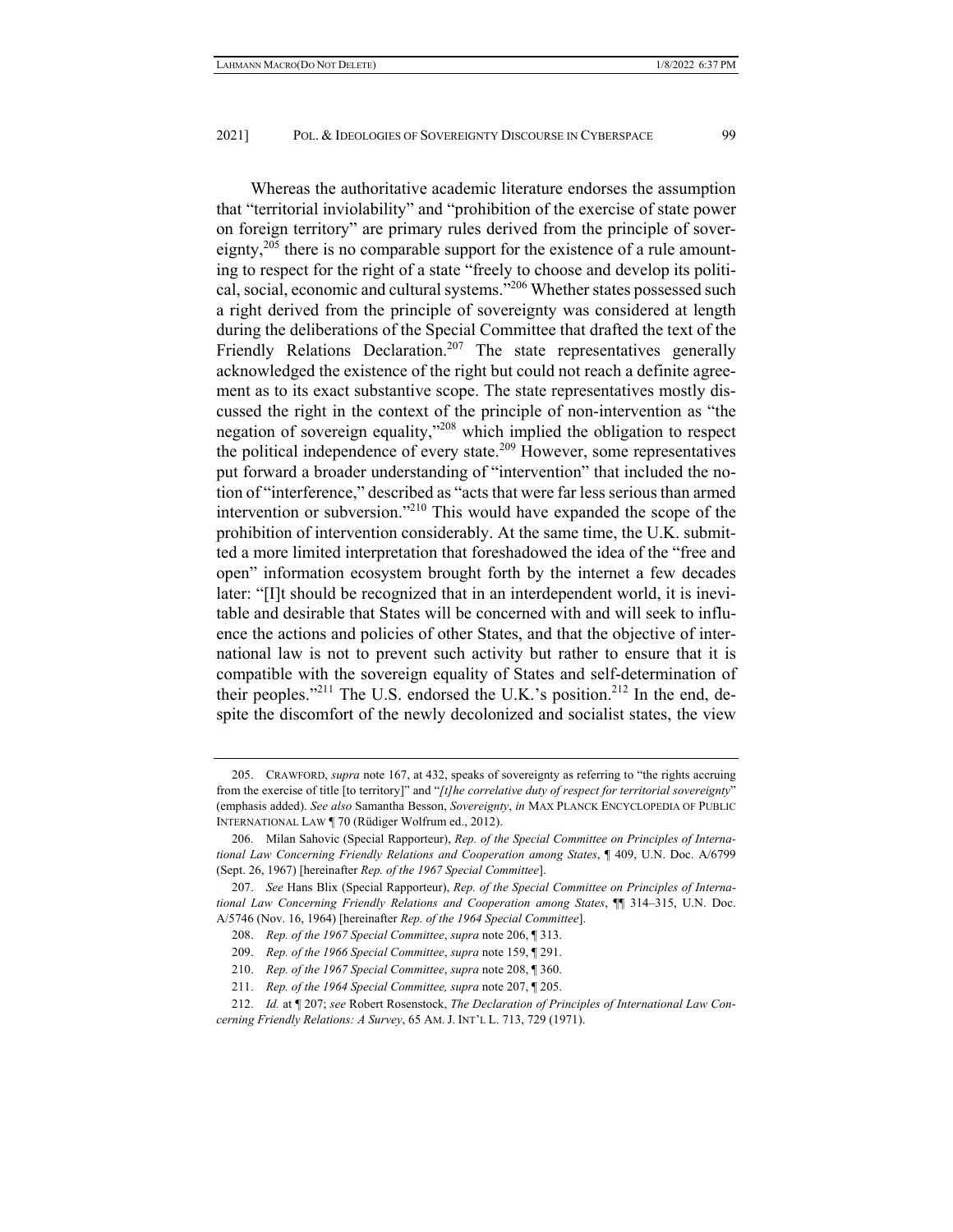prevailed that only coercive interference would henceforth be considered unlawful conduct, with transboundary influencing remaining well below the threshold.

The surge of digital disinformation campaigns by adversarial state actors and other forms of interference in democratic decision-making processes has started to shift a strict application of the coercion requirement toward a new emphasis on other kinds of conduct that infringe on the target state's<sup>213</sup> and its constituent population's freedom of choice.<sup>214</sup> For instance, Australia has begun to call out such adversarial behavior in a way that approximates the argumentative structure laid out above, $215$  asserting that "covert foreign influence can cause immense harm to our national sovereignty."<sup>216</sup> The state recently refined this standpoint, which can be understood as suggesting the existence of a (nascent) rule against *covert* influence measures, by making an explicit distinction between "foreign influence" and "foreign interference." Australia describes "foreign interference" as activity that is "coercive, corrupting, deceptive, clandestine [and] *contrary to Australia's sovereignty*, values and national interests."217 As of August 2021, Australia seems to be the only democratic actor to come out with such a clear statement. Most states remain reluctant to join efforts to clarify or develop customary law in this respect.<sup>218</sup> There appears to be tacit wariness that any hint at determining

 <sup>213.</sup> Kilovaty, *supra* 162, at 87 (discussing New Zealand arguing that cyber disinformation campaigns might meet the coercion requirement); N.Z. FOREIGN AFFS. & TRADE, *supra* note 55, ¶ 10.

 <sup>214.</sup> *See* International Covenant on Civil and Political Rights art. 1, *opened for signature* Dec. 16, 1966, 999 U.N.T.S. 171; International Covenant on Economic, Social and Cultural Rights art. 1, *opened for signature* Dec. 16, 1966, 993 U.N.T.S. 14,531 (establishing between a state's right to choose its own political system, its people's right to self-determination, and rules protecting this aspect of sovereignty as the prohibition of intervention has recently been examined by JENS D. OHLIN, ELECTION INTERFERENCE: INTERNATIONAL LAW AND THE FUTURE OF DEMOCRACY (2020)); Nicholas Tsagourias, *Electoral Cyber Interference, Self-Determination and the Principle of Non-Intervention in Cyberspace*, *in* GOVERNING CYBERSPACE: BEHAVIOUR, POWER AND DIPLOMACY 45 (Dennis Broeders and Bibi van den Berg eds., 2020).

 <sup>215.</sup> *See supra* the text accompanying notes 205–212.

 <sup>216.</sup> *See* Gareth Hutchens, *Brandis Reveals Plans to Curb "Unprecedented" Foreign Influence on Politics*, GUARDIAN (Nov. 14, 2017, 2:37 AM), https:// www.theguardian.com/ australia-news/ 2017 /nov /14/ brandis-reveals-plans-to-curb-unprecedented-foreign-influence-on-politics (noting statement by Australian Attorney General).

 <sup>217.</sup> Dep't of Home Affs., *Countering Foreign Interference*, AUSTL. GOV., https:// www.homeaffairs.gov.au/ about-us/ our-portfolios/national-security/countering-foreign-interference (Feb. 27, 2020) (emphasis added).

 <sup>218.</sup> *See* Henning Lahmann, *Information Operations and the Question of Illegitimate Interference Under International Law*, 53 ISR. L.R. 189, 209–16 (2020) (providing a survey of state practices). *But see* N.Z. FOREIGN AFFS. & TRADE, *supra* note 55, ¶ 10 (declaring "a prolonged and coordinated cyber disinformation operation that significantly undermines a state's public health efforts during a pandemic" as constituting prohibited intervention).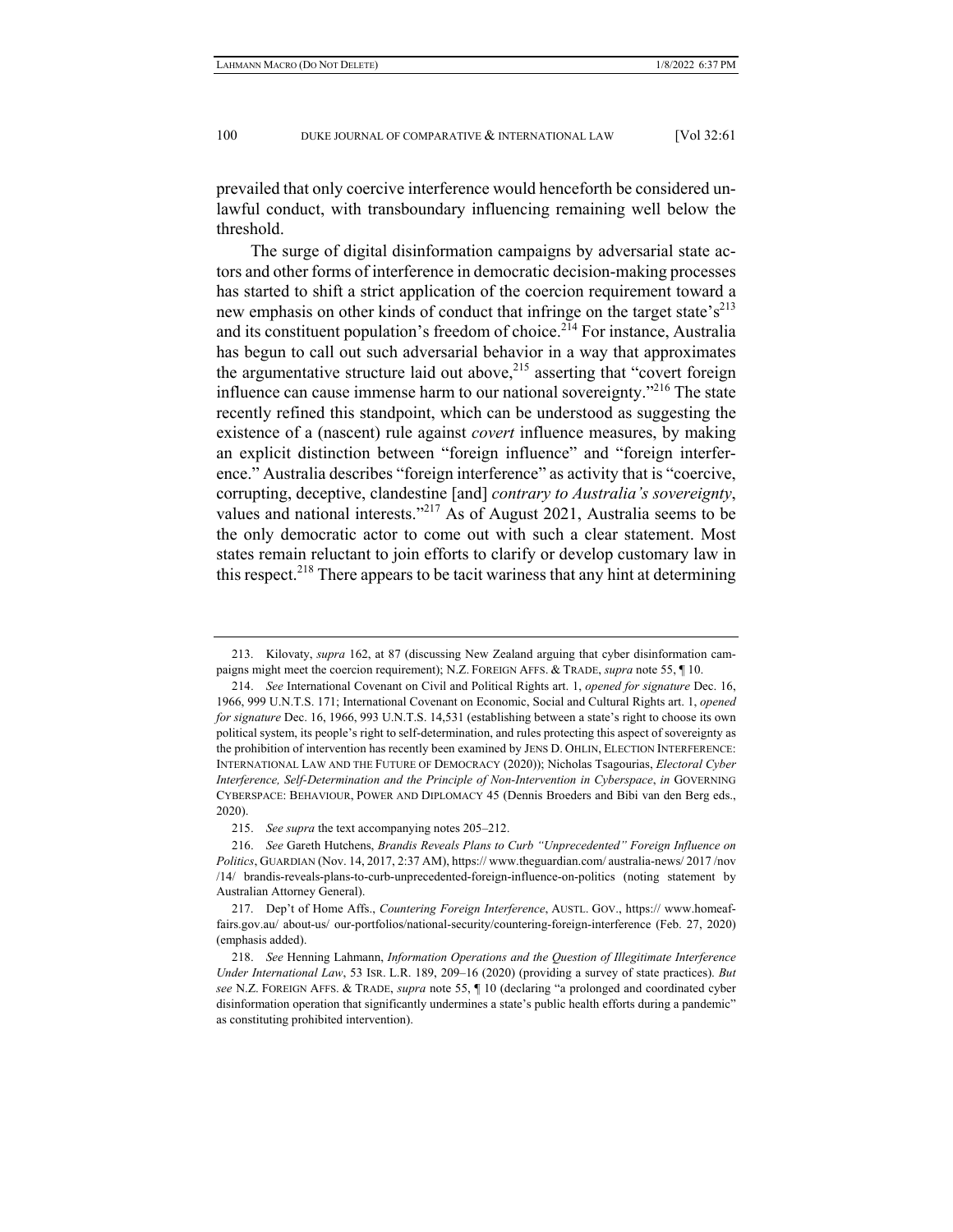the legal limits of transboundary speech acts would move the discourse further toward the position of China and other adherents of "cyber sovereignty."

To summarize, when "sovereignty" is conceived in the way proposed here, a clearer picture emerges. At its conceptual core, sovereignty is not a rule but a principle; it is indeed "not to be equated with any specific substantive right."<sup>219</sup> Even though it follows that any particular right or duty derived from sovereignty must thus be "grounded in a distinct legal source," $^{220}$  it is important to clarify that I do not claim that the concept of sovereignty by itself is purely descriptive and a mere "abstraction from a number of relevant rules,"221 devoid of any normative content of its own.222 The notion does exist as "a normative principle in its own right, $v^{223}$  a "general concept which structures legal discourse."<sup>224</sup> Singular cases, however, cannot be decided without recourse to specific rules derived from sovereignty that are accepted as valid under international law.225 While sovereignty informs the interpretation of existing rules, I contend that it does not act as "a background principle that applies when specific rules do not exist," as recently argued by Nicholas Tsagourias.<sup>226</sup>

Such reliance on the putative direct normative force of the *principle* is also not necessary in the context at hand, as shown by the cases analyzed above. A number of primary rules can be derived, recognized by state practice and international jurisprudence,  $227$  whose object and purpose it is to protect certain aspects of sovereignty and that are of relevance for the legal qualification of adversarial cyber operations. These include, but are not limited to, the prohibition of the use of force and the principle of non-intervention.<sup>228</sup> As has been argued in this section, we can add "territorial sovereignty" to

 <sup>219.</sup> CRAWFORD, *supra* note 167, at 432.

 <sup>220.</sup> *See* KOSKENNIEMI, *supra* note 177, at 246 (describing what he calls the "legal approach to sovereignty" going back to HANS KELSEN, PRINCIPLES OF INTERNATIONAL LAW (1966), as opposed to the "pure fact approach" put forth by Carl Schmitt. CARL SCHMITT, POLITICAL THEOLOGY: FOUR CHAPTERS ON THE CONCEPT OF SOVEREIGNTY (1985)).

<sup>221.</sup> GEORG SCHWARZENBERGER & E.D. BROWN, A MANUAL OF INTERNATIONAL LAW 52 (6th ed. 1976).

 <sup>222.</sup> *See* H.L.A. HART, THE CONCEPT OF LAW 218 (Oxford University Press 1961).

 <sup>223.</sup> KOSKENNIEMI, *supra* note 177, at 255; *see* Besson, *supra* note 205, ¶ 116 ("Importantly, the existence of sovereignty rights and duties need not imply that sovereignty is reducible to them and to a bundle of rights.").

 <sup>224.</sup> Werner, *supra* note 161, at 150–51.

 <sup>225.</sup> *Id.*

 <sup>226.</sup> Tsagourias, *supra* note 181; KOSKENNIEMI, *supra* note 177, at 255 (describing it as the "residual rule" of sovereignty).

 <sup>227.</sup> Besson, *supra* note 205, ¶ 88.

 <sup>228.</sup> *Id.* ¶ 126; *see* N.Z. FOREIGN AFFS. & TRADE, *supra* note 55, ¶ 11.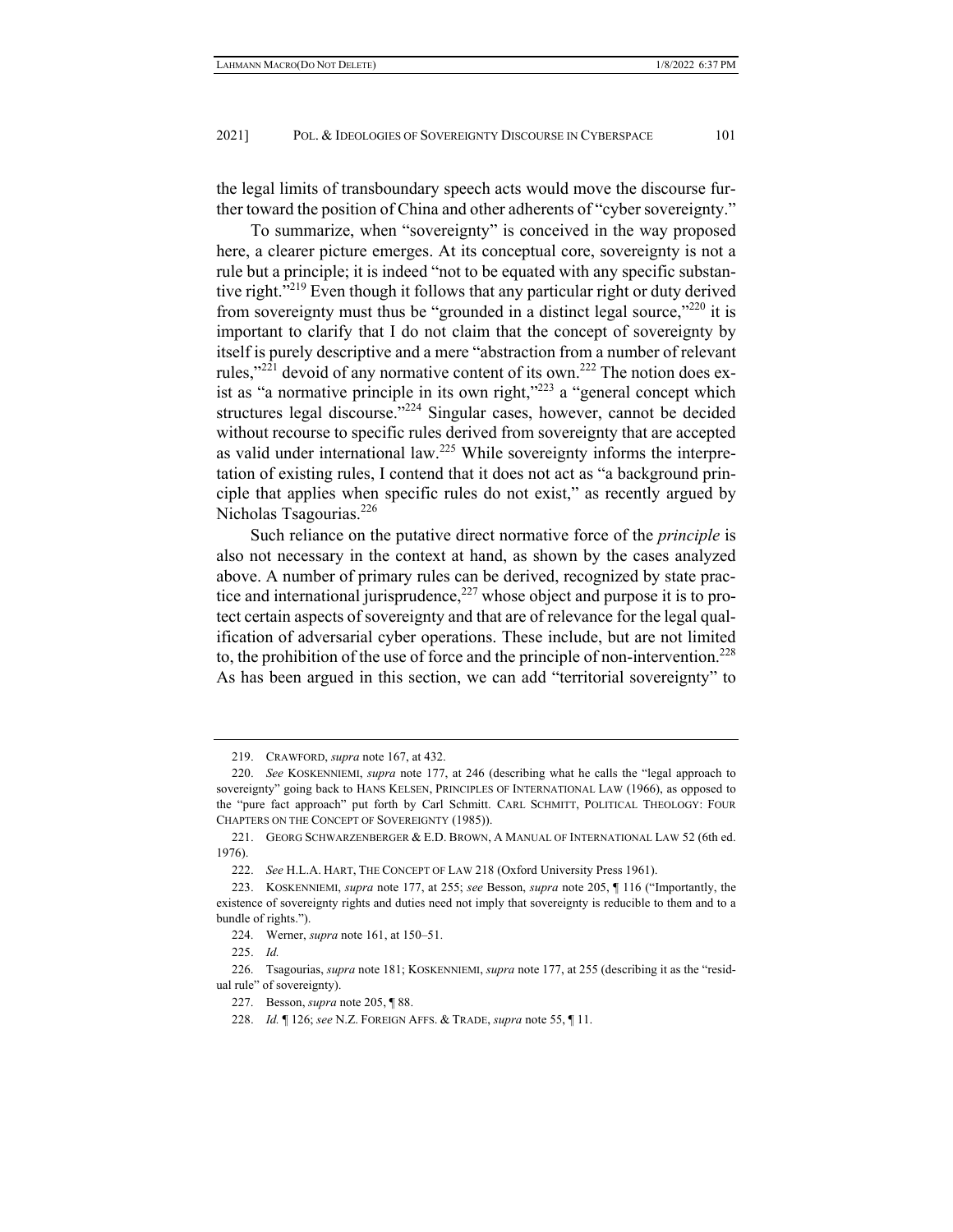this list.<sup>229</sup> Territorial sovereignty may be broken down into its two main components, the primary rules of inviolability of territory and the prohibition for a state to exercise its power on the territory of another state. Furthermore, there is perhaps a nascent rule against state conduct interfering with another state's right to freely choose and develop its political, social, economic, and cultural systems that falls somewhere between permitted transnational political influence<sup>230</sup> and prohibited coercive intervention.<sup>231</sup> However, available practice does not yet warrant stipulating its precise legal status or content.

A criticism of the argument purported here could be that it is mere semantic nit-picking. Does it matter what we choose to call the rule(s)?<sup>232</sup> What is the actual difference between asserting that sovereignty is a rule and then attempting to determine its substance, as the Tallinn Manual has done and claiming that sovereignty is just a principle from which a number of specific primary rules follow that in combination cover a more or less identical protective scope? The difference is, first, that the conception proposed in this essay is doctrinally more precise by taking seriously the status of sovereignty as a state's "collection of rights,"233 with corresponding duties for other states,<sup>234</sup> rather than one uniform rule. Second, this article has shown that sovereignty as an abstract general concept is politically and ideologically charged to a degree that renders it woefully inadequate to serve as a workable rule that is not constantly vulnerable to both authoritarian co-optation<sup>235</sup> and imperialist dismissal. That being said, to reiterate, it is certainly possible to frame "respect for sovereignty" as a primary rule of international law. Emerging state practice, catalyzed by the Tallinn Manual's pivotal contribution, suggests that a growing number of (European) states have taken this route. But it is questionable whether it is wise to do so. As a legal strategy aimed at clarifying the application of international law to cyberspace while safeguarding human rights guarantees online, such as freedom of information and freedom of expression, it might ultimately turn out to be a trap.

 <sup>229.</sup> *See* Schöndorf, *supra* note 157, at 402; N.Z. FOREIGN AFFS. & TRADE, *supra* note 55, ¶¶ 11– 12.

 <sup>230.</sup> Damrosch, *supra* note 159, at 48–49.

 <sup>231.</sup> N.Z. FOREIGN AFFS. & TRADE, *supra* note 55, ¶ 10 (advocating for reconceiving the understanding of "coercion" that captures a "prolonged and coordinated cyber disinformation operation").

 <sup>232.</sup> *See* Spector, *supra* note 12, at 222.

 <sup>233.</sup> CRAWFORD, *supra* note 167, at 431.

 <sup>234.</sup> *See* Besson, *supra* note 205, ¶ 117.

 <sup>235.</sup> *See* MOYNIHAN, *supra* note 16, ¶ 157.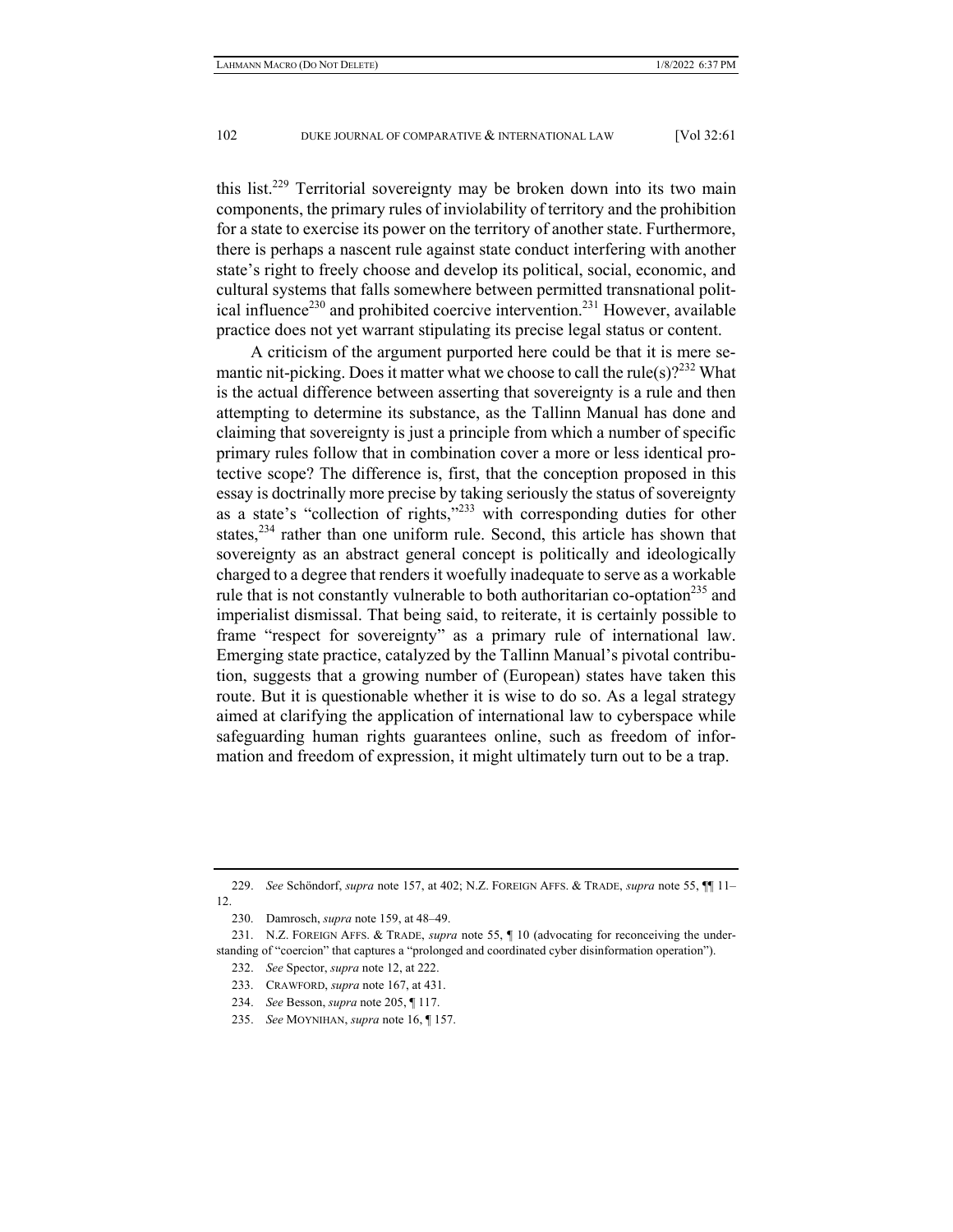C. Legal Implications I: "Persistent Engagement" and "Defend Forward"

Focusing on specific primary rules rather than a general "rule of sovereignty" allows us to better assess the international legal implications of national policies pursued under the imperialist and Westphalian approaches to cyberspace.

It was pointed out above that the strategy of "persistent engagement," with its related concept of "defend forward," proceeds from the assumption that cyber operations carried out under its umbrella do not breach the inviolability of another state's territory because the interconnectedness of cyberspace casts doubt on the entire notion of territoriality.<sup>236</sup> The rule could only come into play if the consequences of the operation cause considerable tangible effects on the target state's territory, such as physical damage or loss of functionality of infrastructure connected to cyberspace.237 According to this view, it is implied that cyber conduct that merely "prepares the battlefield" by way of positioning activities that are "[i]ntrusions into the systems of potential adversaries in order to secure access of a kind that can be exploited for disruptive or destructive effect if and when the need later arises"<sup>238</sup> would not affect the adversarial states' territorial integrity.<sup>239</sup> Interestingly, this understanding quite closely resembles the view taken by the Tallinn Manual, despite the categorical differences concerning the rule-status of sovereignty.<sup>240</sup> And indeed, acknowledging the existence of a primary rule of territorial inviolability instead of sovereignty generally does not by itself prejudge the question of what kinds of cyber conduct would be in breach of the rule, as its scope can be read either expansively or restrictively.

On the other end of the spectrum, as described above,  $241$  are the voices who advocate for a broad understanding of the rule of territorial inviolability, asserting that there is in fact no evidence in either state practice or international jurisprudence for any kind of "threshold requirement," meaning that any unauthorized intrusion automatically violates the rule.<sup>242</sup> Among state

 <sup>236.</sup> Fischerkeller & Harknett, *supra* note 53, at 269.

 <sup>237.</sup> *See* Corn & Taylor, *supra* note 54, at 211 (calling consequences that remain limited to nonphysical effects "cyber effects").

 <sup>238.</sup> Robert Chesney, *The 2018 DOD Cyber Strategy: Understanding 'Defense Forward' in Light of the NDAA and PPD-20 Changes*, LAWFARE (Sept. 25, 2018, 6:45 PM), https:// www.lawfareblog.com/ 2018- dod-cyber-strategy-understanding-defense-forward-light-ndaa-and-ppd-20-changes.

 <sup>239.</sup> Jeff Kosseff, *The Contours of 'Defend Forward' Under International Law*, *in* 2019 11TH INTERNATIONAL CONFERENCE ON CYBER CONFLICT: SILENT BATTLE 307, 313 (T. Minárik et al. eds., 2019).

 <sup>240.</sup> TALLINN MANUAL 2.0, *supra* note 5, at 20–21.

 <sup>241.</sup> *See supra* text accompanying note 139.

 <sup>242.</sup> Roguski, *supra* note 17, at 73–80; DELERUE, *supra* note 16, at 215–19. Note that both authors use the notion of "territorial sovereignty" purportedly as part of a wider primary rule of sovereignty, and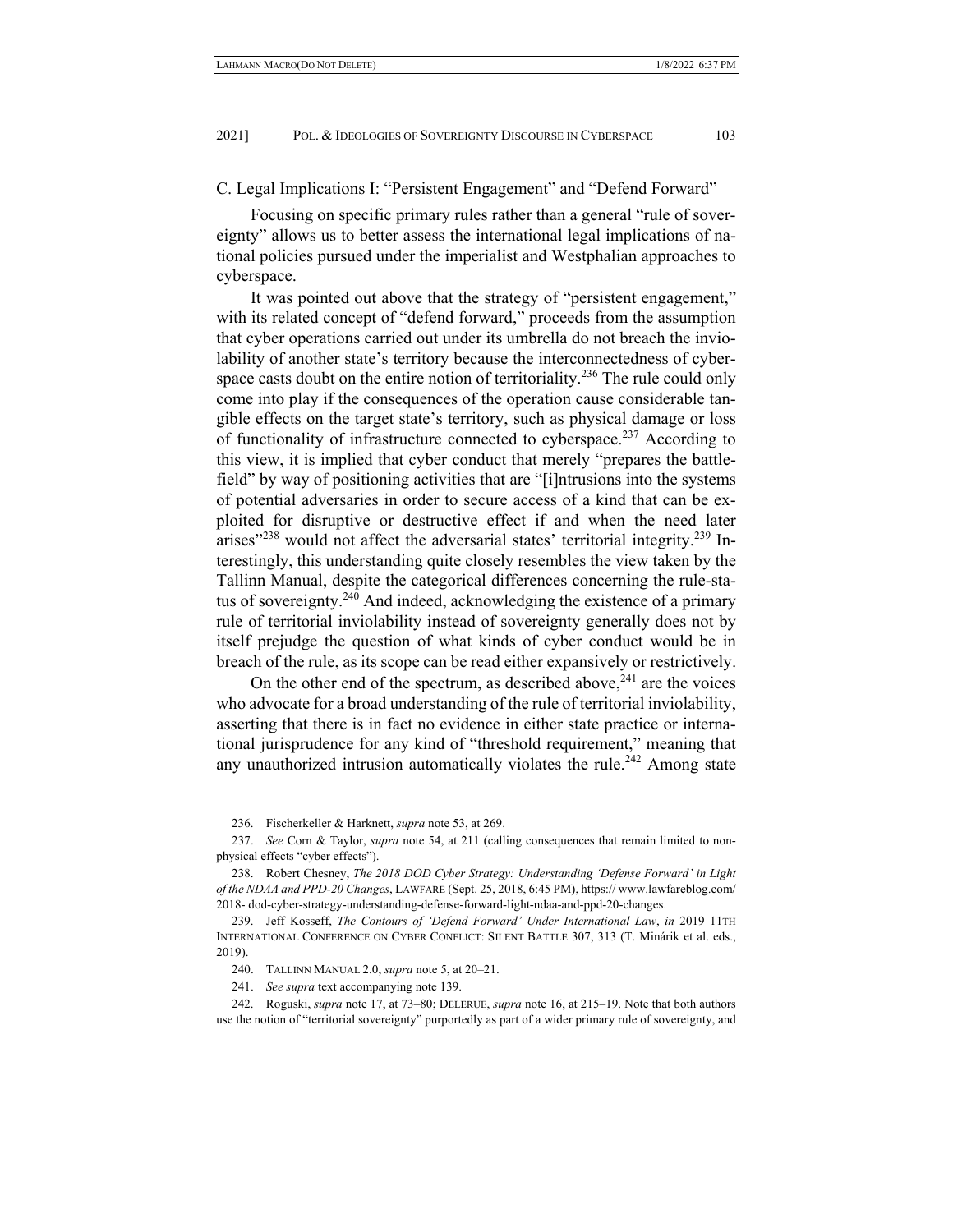actors, this interpretation is exemplified by France's official position.<sup>243</sup> According to this view, no persuasive reason exists to treat network infrastructures located on a state's territory in any way differently from its airspace or its territorial sea. Intrusions into networks or systems might be harder to detect than an aircraft crossing a border without authorization, but they nevertheless amount to territorial transgressions.<sup>244</sup> However, while it indeed seems difficult to reconcile the U.K.'s blanket contestation of a rule of territorial sovereignty with the *Rainbow Warrior* arbitration or the UN Security Council's condemnation of Israel's abduction of Adolf Eichmann on Argentinian territory,  $245$  it would overstate the case to assert that no contrary practice has been emerging at all. This would ignore recent declarations by states emphasizing the specific characteristics of "virtual" intrusions that call for an adjusted legal assessment.<sup>246</sup>

This raises the question whether the practice of "persistent engagement," absent the causation of physical effects on foreign territory, should be considered conduct that merely exploits the technical peculiarities of the "virtual," de-territorialized realm of cyberspace and thus falls outside the scope of the rule of territorial inviolability. Proponents of this view frequently liken the conduct to digital espionage, as these activities are ostensibly similar in both their techniques and objectives.<sup>247</sup> Espionage is in itself not addressed by international law, which implies that it is neither explicitly

that Roguski's argument is based on an analysis of the prohibition to exercise state power on foreign territory as a subcategory of territorial sovereignty. Despite these conceptual differences, the legal assessment in regard to offensive cyber operations that do not cause effects outside of cyberspace arrives at the same conclusion.

 <sup>243.</sup> MINISTRY OF THE ARMIES, *supra* note 143, at 6.

 <sup>244.</sup> *See* Tsagourias, *supra* note 181, at 6 ("Since a state can exercise its sovereignty over the physical, social, and logical components of cyberspace, any unauthorised interference by another state will constitute a violation of sovereignty.").

 <sup>245.</sup> S.C. Res. 138 (June 23, 1960).

 <sup>246.</sup> *See* Letter from Ministry of Foreign Affs. of the Neth., *supra* note 146, at 2 ("It should be noted in this regard that the precise boundaries of what is and is not permissible have yet to fully crystallise. This is due to the firmly territorial and physical connotations of the traditional concept of sovereignty . . . In cyberspace, the concepts of territoriality and physical tangibility are often less clear."); N.Z. FOREIGN AFFS. & TRADE, *supra* note 55, ¶ 13 ("In New Zealand's view, the application of the rule of territorial sovereignty in cyberspace must take into account some critical features that distinguish cyberspace from the physical realm. In particular . . . cyberspace contains a virtual element which has no clear territorial link . . . ."); Schöndorf, *supra* note 157, at 403 ("In practice, States occasionally do conduct cyber activities that transit through, and target, networks and computers located in other States, for example for national defense, cybersecurity, or law enforcement purposes. Under existing international law, it is not clear whether these types of actions are violations of the rule of territorial sovereignty, or perhaps that our understanding of territorial sovereignty in cyberspace is substantially different from its meaning in the physical world.").

 <sup>247.</sup> *See* Ney, *supra* note 20.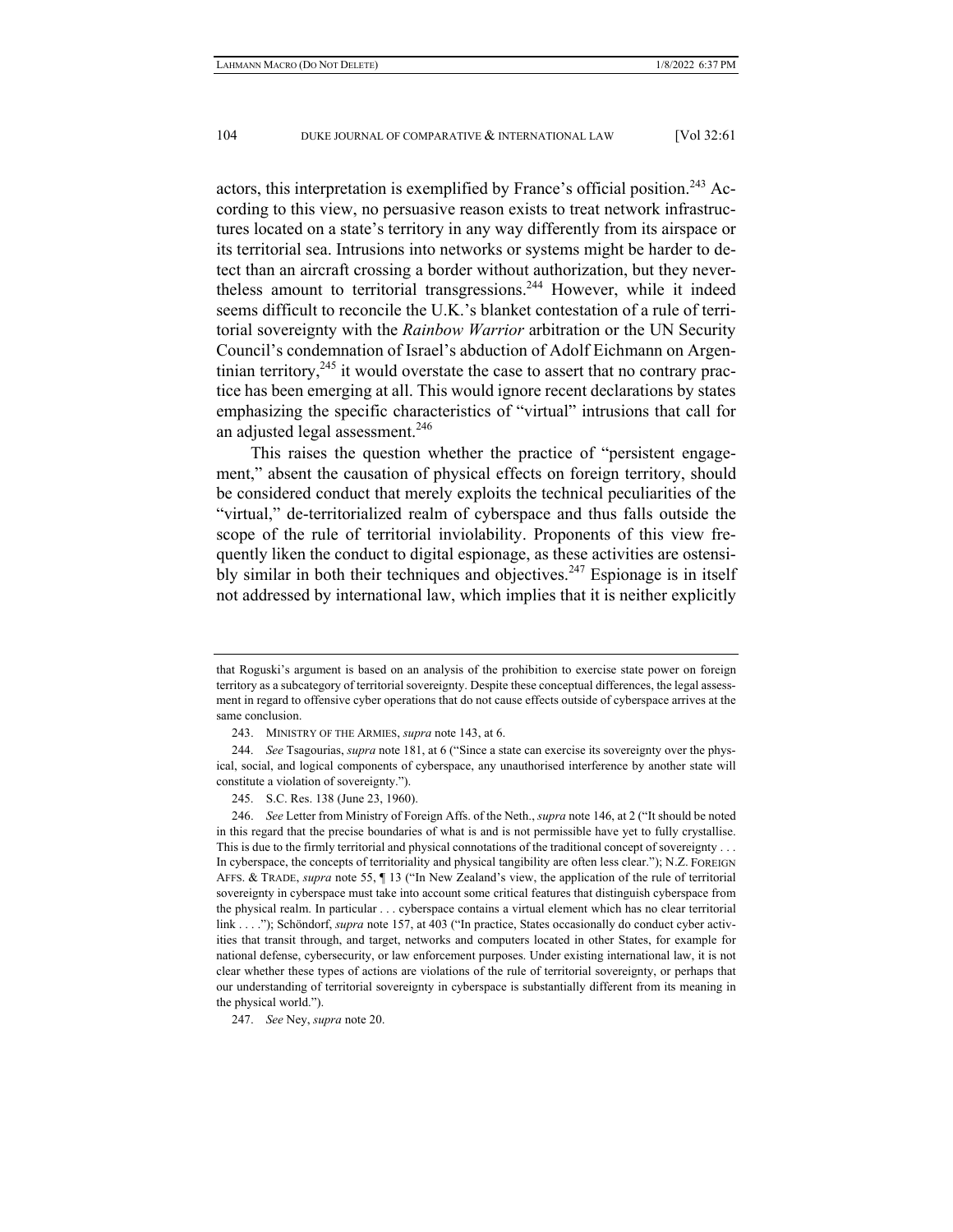permitted nor prohibited.248 Irrespective of the legal status of espionage, however, the persuasiveness of the analogy is questionable. Military cyber activity inside foreign networks aimed at shortening reaction time by installing malware that can be triggered remotely at any time if desired is, if anything, more akin to a warship lingering in foreign territorial waters, which is a clear breach of the right to territorial inviolability of the coastal state in its *lex specialis* manifestation of the (customary) law of the sea.<sup>249</sup> Indeed, it is the result of a deliberate, metaphorical confusion to assume the existence of "high seas" in cyberspace and to equate "defend forward" operations with warships that "patrol the seas . . . to ensure they are positioned to defend our country before our borders are crossed."<sup>250</sup> The concept of "gray" and "red" zones as spatial dimensions detached from physical infrastructures is a military-strategic fiction not grounded in reality.

As explained above, a state's territorial sovereignty is not contingent upon complete and constant control of its virtual dimension.<sup>251</sup> Furthermore, to a much larger degree than mere espionage, offensive cyber conduct under the framework of "persistent engagement" potentially has a seriously destabilizing effect. For technical reasons, the actual purpose of such an operation will usually not be clear or even discernible from the perspective of an adversary whose networks are being breached, which obviously entails considerable risks of escalation. For all these reasons, the activity is not to be misunderstood as some sort of virtual freedom of navigation operation. The rule of territorial inviolability protects the physical and logical layers of a state's network infrastructures against intrusions for purposes such as "positioning" or "battlefield preparation." The strategy of "persistent engagement" is therefore incompatible with the obligations of the U.S. under international law.

## D. Legal Implications II: "Cyber Sovereignty"

The same considerations do not apply to the content layer of network infrastructures. It has been shown above that the principle of sovereignty comprises a right, as stipulated in the Friendly Relations Declaration, for a

 <sup>248.</sup> *But see* RUSSELL BUCHAN, CYBER ESPIONAGE AND INTERNATIONAL LAW (2018); Asaf Lubin, *The Liberty to Spy*, 61 HARV. INT'L L.J. 185 (2020) (explaining more granular and differentiated treatments of the question of the legality of espionage).

 <sup>249.</sup> *See* United Nations Convention on the Law of the Sea arts. 17–19, Dec. 10, 1982, 1833 U.N.T.S. 397 (reflecting custom); *see* CRAWFORD, *supra* note 167, at 300–01.

 <sup>250.</sup> Paul M. Nakasone, *A Cyber Force for Persistent Operations*, JOINT FORCE Q. (Feb. 2, 2019), https:// www.459arw.afrc.af.mil/ News/ Article- Display/ Article/1737519/a-cyber-force-for-persistentoperations/.

 <sup>251.</sup> *See* Tsagourias, *supra* note 188, at 811; Tsagourias, *supra* note 181, at 6.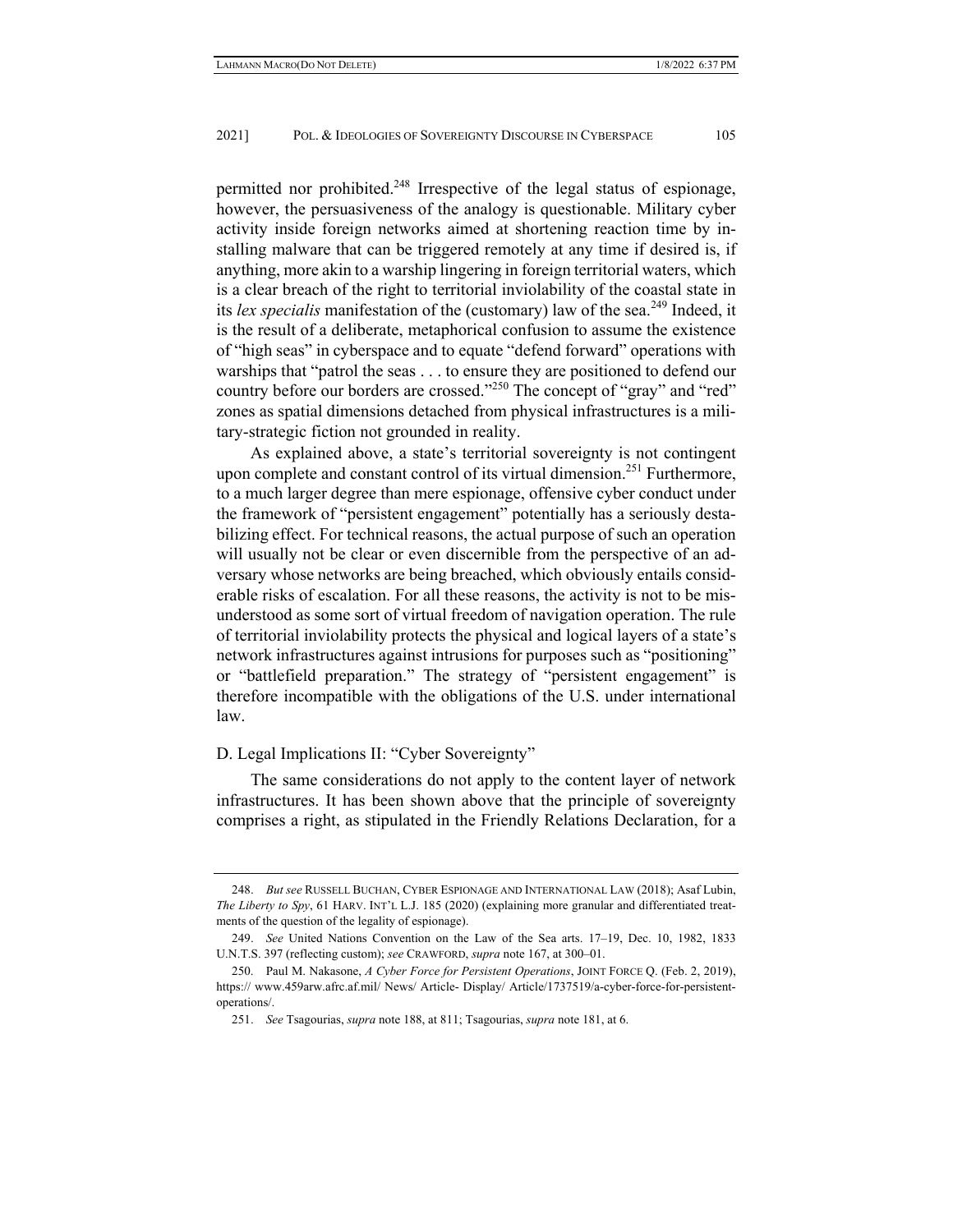state to choose its own political, social, economic, and cultural systems.<sup>252</sup> This right is an expression of the constituent people's right to self-determination.<sup>253</sup> In the conception of the Declaration, it was thought to be protected mainly through the prohibition of coercive intervention.<sup>254</sup> This understanding has recently started to shift as digital technologies in the networked society have changed the ways in which states can interfere in each other's internal affairs. Foreign interference through digital means, as exemplified by Russia's attempts to influence the 2016 U.S. presidential election via social media, has cast doubt on the continuing efficacy of the principle of nonintervention. As a consequence, we may expect the slow emergence of a rule against the manipulative or covert interference in another state's decisionmaking processes. But whatever the current status and evolving content of this rule, most (democratic) proponents hasten to clarify that it cannot amount to a general prohibition of the free transmission of content across the global networks.

To be sure, the examples of China, Russia, Iran, and a number of other states that insist on a broad conception of "information security" and "cyber sovereignty" show that it would be wrong to deny the existence of any state practice whatsoever pointing in that direction. With this conception of sovereignty as a shield against any form of "outside interference," these states have remained consistent since the time of the Cold War.<sup>255</sup> But so far, there is no sufficiently uniform practice suggesting the gradual crystallization of such an expansive rule as derived from the principle of sovereignty.<sup>256</sup> Moreover, applicable human rights guarantees inherently limit a state's sovereign prerogatives<sup>257</sup> even if one is of the view that the status of rights such as the freedom of expression and freedom of information, enshrined in Article 19 of the Universal Declaration of Human Rights, is unsettled under customary international law.258 Whatever the technical means the "Westphalian" actors

 258. Hurst Hannum, *The Status of the Universal Declaration of Human Rights in National and International Law*, 25 GA.J. INT'L & COMPAR. L. 287, 348 (1996). This problem exists mainly with regard to China, which has signed but not ratified the ICCPR and is thus not treaty-bound to respect these rights. However, according to Article 18 VCLT, China is still under the obligation "to refrain from acts which would defeat the object and purpose" of the Covenant. In 2009, China rejected recommendations made within the framework of the UN Human Rights Council Universal Periodic Review that would advance

 <sup>252.</sup> *See* Besson, *supra* note 205, ¶ 67.

 <sup>253.</sup> *Id.*

 <sup>254.</sup> *See* Dire Tladi, *The Duty Not to Intervene in Matters within Domestic Jurisdiction*, *in* THE UN FRIENDLY RELATIONS DECLARATION AT 50: AN ASSESSMENT OF THE FUNDAMENTAL PRINCIPLES OF INTERNATIONAL LAW 87, 90 (Jorge E. Viñuales ed., 2020).

 <sup>255.</sup> G.A. Res. 36/103, annex II (Dec. 9, 1981).

 <sup>256.</sup> *See* Henning Lahmann, *supra* note 218, at 209–17, for a detailed survey of recent practice.

 <sup>257.</sup> *See* Croxton, *supra* note 97, at 575 (pointing out the fact that the rights of the individual had a limiting effect on a state's sovereignty was already implied in the Treaty of Westphalia).